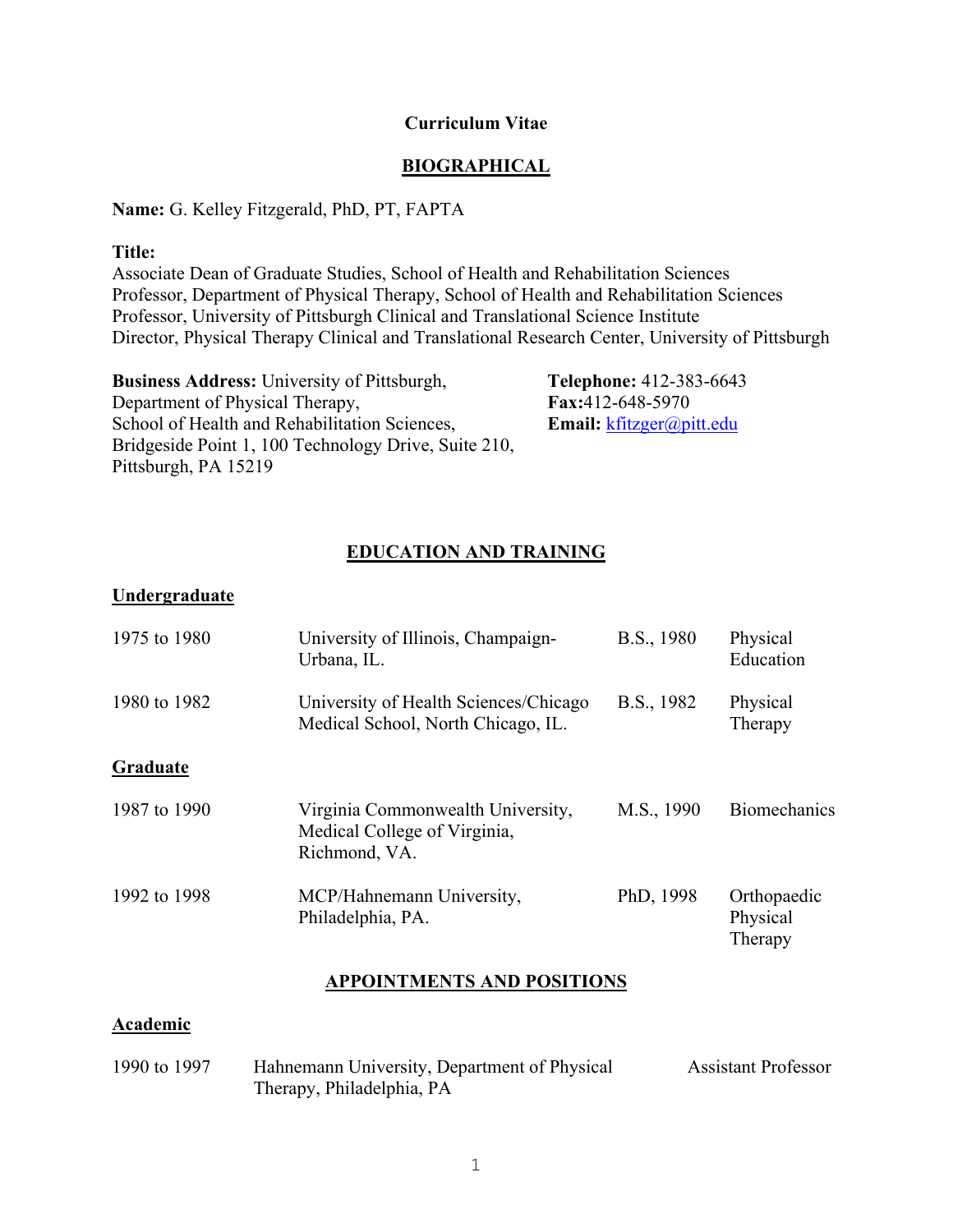| 1998 to 1998                  | University of Delaware, Department of Physical<br>Therapy, Newark, DE                                     | <b>Visiting Assistant</b><br>Professor                |
|-------------------------------|-----------------------------------------------------------------------------------------------------------|-------------------------------------------------------|
| 1998 to 2004                  | University of Pittsburgh, Department of Physical<br>Therapy, Pittsburgh, PA                               | <b>Assistant Professor</b>                            |
| 2004 to 2012                  | University of Pittsburgh, Department of Physical<br>Therapy, Pittsburgh, PA                               | <b>Associate Professor</b>                            |
| 2012 to Present               | University of Pittsburgh, Department of Physical<br>Therapy, Pittsburgh, PA                               | Professor                                             |
| 2009 to Present               | University of Pittsburgh, Clinical and Translational<br>Science Institute                                 | <b>Associate Professor</b>                            |
| 2009 to Present               | University of Pittsburgh, Physical Therapy Clinical and Director<br><b>Translational Research Center</b>  |                                                       |
| 2012 to Present               | University of Pittsburgh, Physical Therapy Clinical and Professor<br><b>Translational Research Center</b> |                                                       |
| 2015 to Present               | University of Pittsburgh, School of Health and<br><b>Rehabilitation Sciences</b>                          | Associated Dean of<br><b>Graduate Studies</b>         |
| <b>Non-Academic Positions</b> |                                                                                                           |                                                       |
| 1982 to 1983                  | Good Samaritan Medical Center - South Campus,<br>Milwaukee, Wi.                                           | <b>Staff Physical</b><br>Therapist                    |
| 1983 to 1985                  | Sacred Heart Rehabilitation Hospital, Milwaukee, Wi.                                                      | <b>Staff Physical</b>                                 |
| 1985 to 1986                  | Sacred Heart Rehabilitation Hospital, Milwaukee, Wi.                                                      | Therapist<br>Clinical Supervisor,<br>Head Injury Unit |
| 1986 to 1987                  | Milwaukee Medical Clinic, Milwaukee, Wi                                                                   | <b>Sports Physical</b><br>Therapist                   |
| 1988 to 1990                  | Medical College of Virginia Hospitals, Richmond, Va.                                                      | <b>Staff Physical</b><br>Therapist                    |
|                               |                                                                                                           |                                                       |

## **CERTIFICATION AND LICENSURE**

| <b>Board Certified Specialist in</b> | American Board of Physical Therapy |
|--------------------------------------|------------------------------------|
| <b>Orthopaedic Physical</b>          | <b>Specialties</b>                 |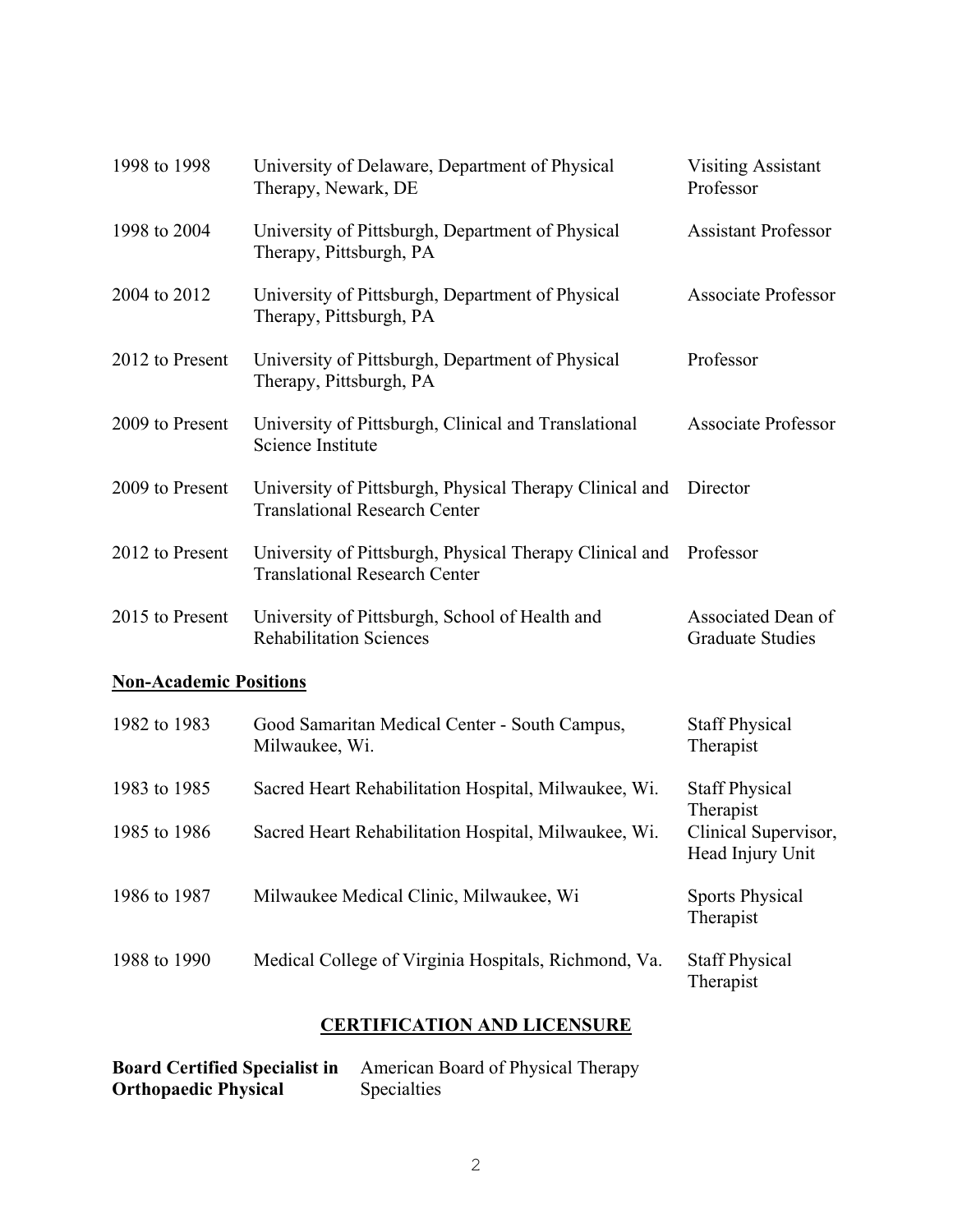# **Therapy**

1992 to 2002, Recertification in 2002 to 2012.

| <b>License to Practice Physical</b> | Department of State Bureau of         | Commonwealth of |
|-------------------------------------|---------------------------------------|-----------------|
| <b>Therapy</b>                      | Professional and Occupational Affairs | Pennsylvania    |

## **MEMBERSHIPS IN PROFESSIONAL AND SCIENTIFIC SOCIETIES**

| 1980 to Present | American Physical Therapy Association.                                                                                                                                                                                                                                                                                                         |
|-----------------|------------------------------------------------------------------------------------------------------------------------------------------------------------------------------------------------------------------------------------------------------------------------------------------------------------------------------------------------|
| 1990 to Present | Orthopaedic Section/American Physical Therapy Association.                                                                                                                                                                                                                                                                                     |
| 1990 to Present | Research Section/American Physical Therapy Association.                                                                                                                                                                                                                                                                                        |
| 2001 to Present | Association of Rheumatology Health Professionals of the American<br>College of Rheumatology.                                                                                                                                                                                                                                                   |
| 2008 to Present | Osteoarthritis Research Society International.                                                                                                                                                                                                                                                                                                 |
|                 | <b>HONORS</b>                                                                                                                                                                                                                                                                                                                                  |
| 1987            | A.D. Williams Scholarship, Virginia Commonwealth University                                                                                                                                                                                                                                                                                    |
| 1995            | Alpha Eta Honor Society for Allied Health Professions                                                                                                                                                                                                                                                                                          |
| 2001            | Dorothy Briggs Memorial Scientific Inquiry Award, American Physical<br>Therapy Association                                                                                                                                                                                                                                                     |
| 2002            | Manuscript Reviewer of the Year Award, <i>Physical Therapy</i> , The Journal<br>of the American Physical Therapy Association.                                                                                                                                                                                                                  |
| 2009            | Catherine Worthingham Fellow of the American Physical Therapy<br>Association                                                                                                                                                                                                                                                                   |
| 2011            | Jules M. Rothstein Golden Pen Award for Scientific Writing, American<br><b>Physical Therapy Association</b>                                                                                                                                                                                                                                    |
| 2014            | Exemplary Abstract Presentation. Association of Rheumatological Health<br>Professions Annual Conference. Fitzgerald GK, Fritz JM, Childs JD,<br>Brennan GB, Landsittel D, Abbott JH, Gil AB, Nielsen B. Exercise,<br>Manual Therapy, and Use of Booster Sessions in Physical Therapy for<br>Knee OA: A Multi-Center Randomized Clinical Trial. |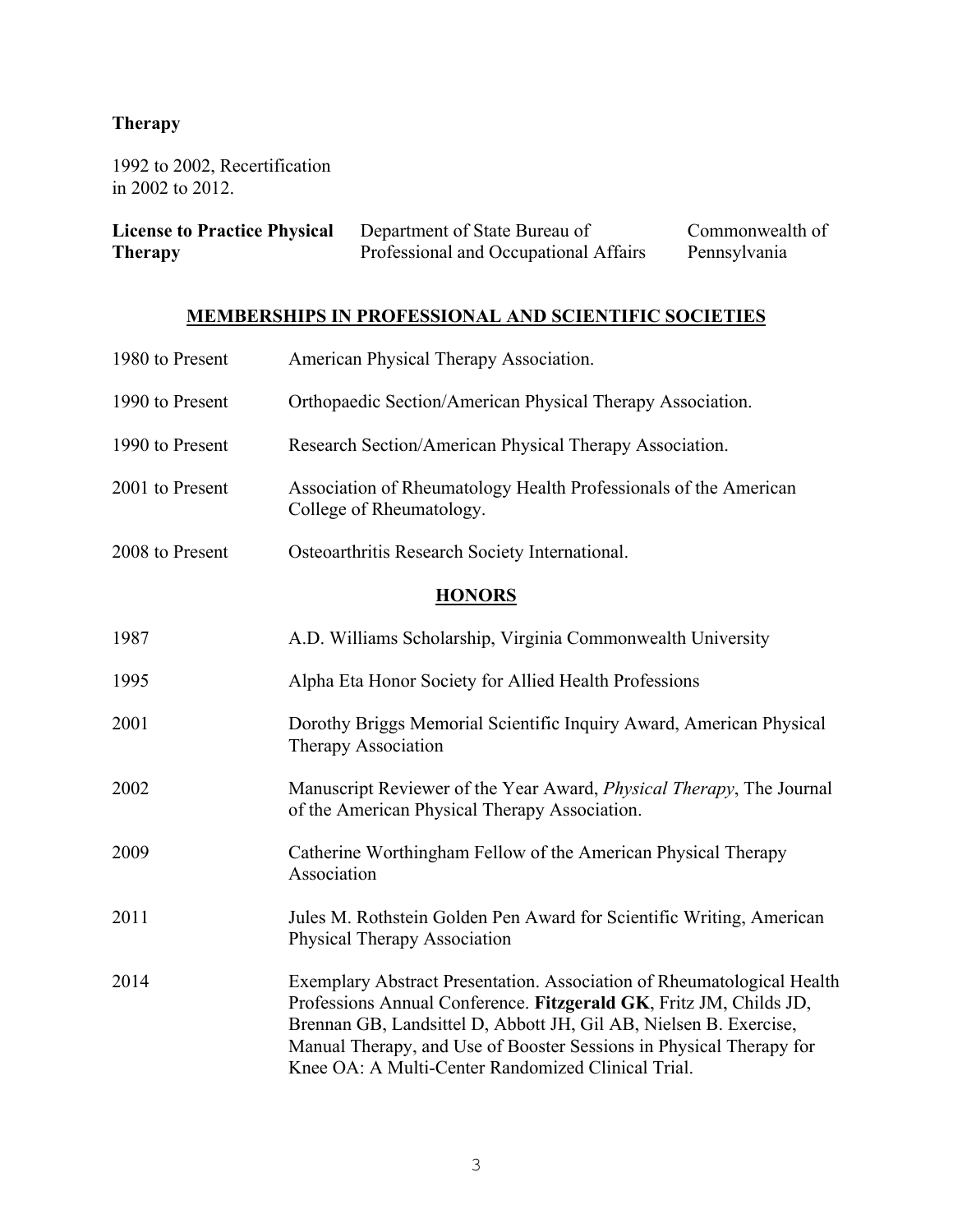| 2015 | Exemplary Abstract Presentation: Association of Rheumatological Health<br>Professions. Bove AM, Smith KJ, Bise C, Fritz JM, Childs JD, Brennan<br>G, Abbott JH, Fitzgerald GK. What is the most cost-effective physical<br>therapy strategy to treat knee osteoarthritis? |
|------|---------------------------------------------------------------------------------------------------------------------------------------------------------------------------------------------------------------------------------------------------------------------------|
| 2019 | Steven Rose Excellence in Orthopaedic Physical Therapy Research<br>Award, Academy of Orthopaedic Physical Therapy, American Physical<br>Therapy Association.                                                                                                              |

### **PUBLICATIONS**

#### **Refereed Articles**

**Fitzgerald GK**, Wynveen KJ, Rheault W, Rothschild B. Objective assessment with establishment of normal values for lumbar spinal mobility. *Physical Therapy*, 63, 1776-1781. 1983

**Fitzgerald GK**, Rothstein JM, Mayhew TM, Lamb RL. Exercise induced muscle soreness after concentric and eccentric isokinetic muscle contractions. *Physical Therapy*, 71, 505-513. 1991

**Fitzgerald GK**, Newsome DM. Treatment of a large infected thoracic spine wound using high voltage pulsed monophasic current. *Physical Therapy*, 73, 355-360. 1993.

**Fitzgerald GK**, McClure PW, Beattie P, Riddle DL. Issues in determining treatment effectiveness of manual therapy. *Physical Therapy*, 74, 227-233, 1994.

**Fitzgerald GK**, McClure PW. Reliability of measurements obtained with four tests for patellofemoral alignment. *Physical Therapy*, 75, 84-92, 1995.

Esola MA, McClure PW, **Fitzgerald GK**, Siegler S. Analysis of lumbar and hip motion during forward and backward bending in subjects with and without a history of low back pain. *Spine*, 21, 71-77, 1996.

Snyder-Mackler L, **Fitzgerald GK**, Bartolozzi A, Ciccotti M. Passive knee joint laxity and functional outcome. *American Journal of Sportsmedicine*, 25(2), 191-195, 1997.

**Fitzgerald GK**. Open vs closed kinematic chain exercise: Issues in knee rehabilitation after ACL reconstruction. *Physical Therapy*, 77,1747-1754, 1997.

Kietrys D, McClure PW, **Fitzgerald GK**. The relationship between head and neck posture and VDT screen height in keyboard operators. Physical Therapy. 78(4) 395-403, 1998.

**Fitzgerald GK**, Axe MJ, Snyder-Mackler L. A decision-making scheme for returning patients to high level activity with non-operative treatment after anterior cruciate ligament rupture, *Knee Traumotology, Arthroscopy and Sports.* 8, 76-82, 2000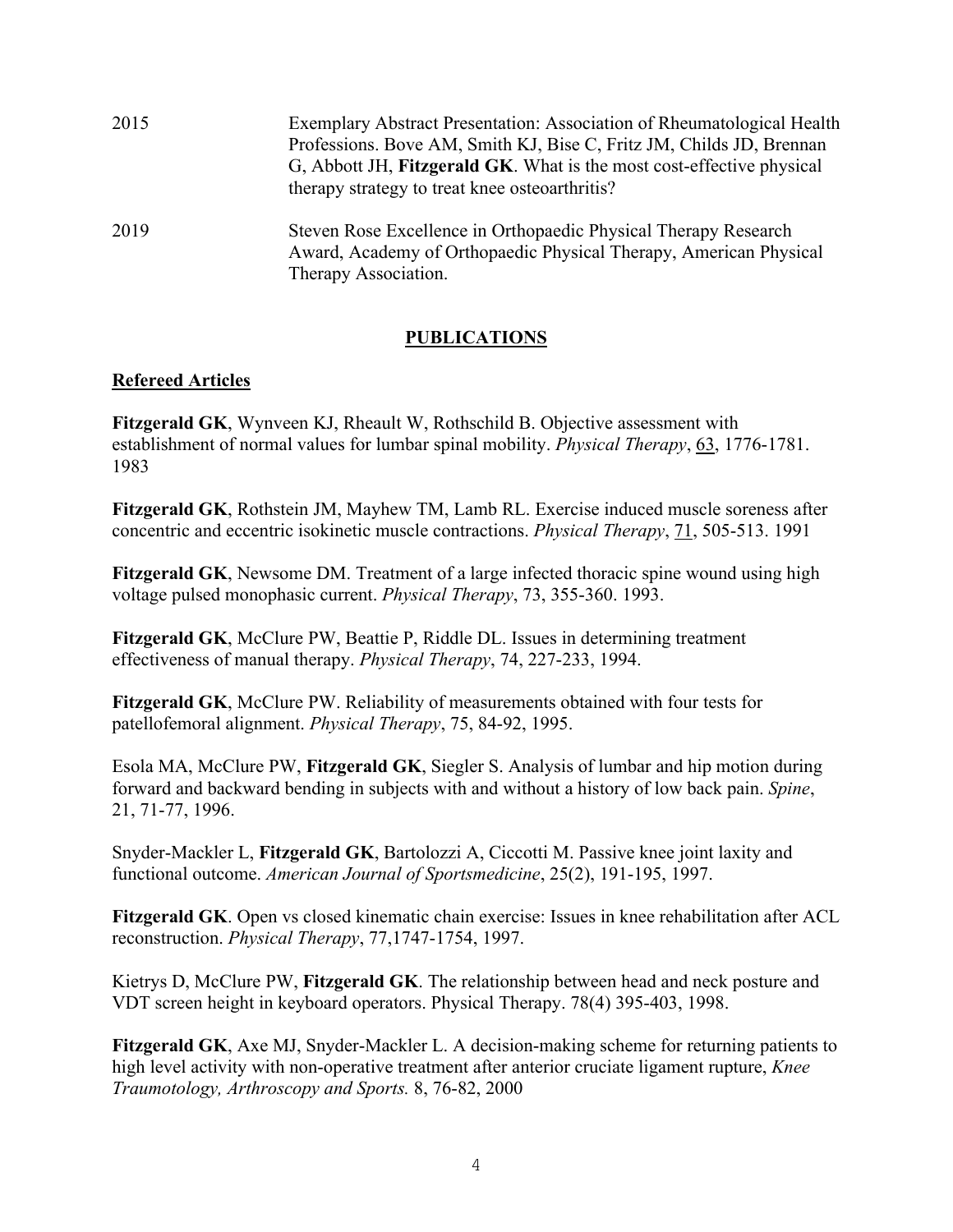**Fitzgerald GK**, Axe MJ, Snyder-Mackler L. The efficacy of perturbation training in nonoperative anterior cruciate ligament rehabilitation programs for physically active individuals. *Physical Therapy.* 80(2) 128-140, 2000

**Fitzgerald GK**, Axe MJ, Snyder-Mackler L Proposed practice guidelines for non-operative anterior cruciate ligament rehabilitation. *Journal of Orthopaedic and Sports Physical Therapy.* 30, 194-203, 2000.

**Fitzgerald GK**. Considerations for evaluation and treatment of overuse tendon injuries*. Athletic Therapy Today*. 5, 14-19, 2000.

Irrgang JJ, **Fitzgerald GK**. Rehabilitation of multiple ligament injuries. *Clinics in Sports Medicine.* 19, 545-571, 2000.

Chmielewski TL, Rudolph KS, **Fitzgerald GK**, Axe MJ, Snyder-Mackler L. Biomechanical evidence supporting a differential response to acute ACL injury. *Clinical Biomechanics*. 2001;16:586-591.

**Fitzgerald GK**, Delitto A. Considerations for planning and conducting clinic-based research in physical therapy. *Physical Therapy*.2001;81:1446-1454

**Fitzgerald GK**, Lephart SM, Hwang JH, Wainner RS. Hop tests as predictors of dynamic knee stability. *Journal of Orthopaedic and Sports Physical Therapy*. 2001;31:588-597

**Fitzgerald GK**, Childs JD, Ridge TM, Irrgang JJ. Agility and perturbation training for a physically active individual with knee osteoarthritis. *Physical Therapy.* 2002; 82: 373-382

**Fitzgerald GK,** Piva SR, Irrgang JJ. A Modified High Intensity Neuromuscular Electrical Stimulation Protocol for Quadriceps Strength Training Following Anterior Cruciate Ligament Reconstruction. *J Orthop Sports Phys Ther* 2003; 33: 492-501.

**Fitzgerald GK**, Piva SR, Irrgang JJ, Bouzubar F, Starz TW. Quadriceps Activation Failure as a Moderator of the Relationship Between Quadriceps Strength and Physical Function in Individuals with Knee Osteoarthritis. *Arthritis Care and Research.* 2004; 51:40-48.

**Fitzgerald GK**, Piva SR, Irrgang JJ. Reports of Joint Instability in Knee Osteoarthritis: Its Prevalence and Relationship to Physical Function. *Arthritis Care and Research.* 2004;51:941- 948.

Piva SR, **Fitzgerald GK**, Irrgang JJ, Bouzubar F, Starz TW. Get Up and Go Test in Patients with Knee Osteoarthritis. *Archives of Physical Medicine and Rehabilitation*. 2004; 85: 284-289.

Childs JD, Sparto PJ, **Fitzgerald GK**, Bizzini M, Irrgang JJ. Alterations in lower extremity movement and muscle activation patterns in individuals with knee osteoarthritis. *Clin Biomech (Bristol, Avon)*. 2004; 19(1): 44-49.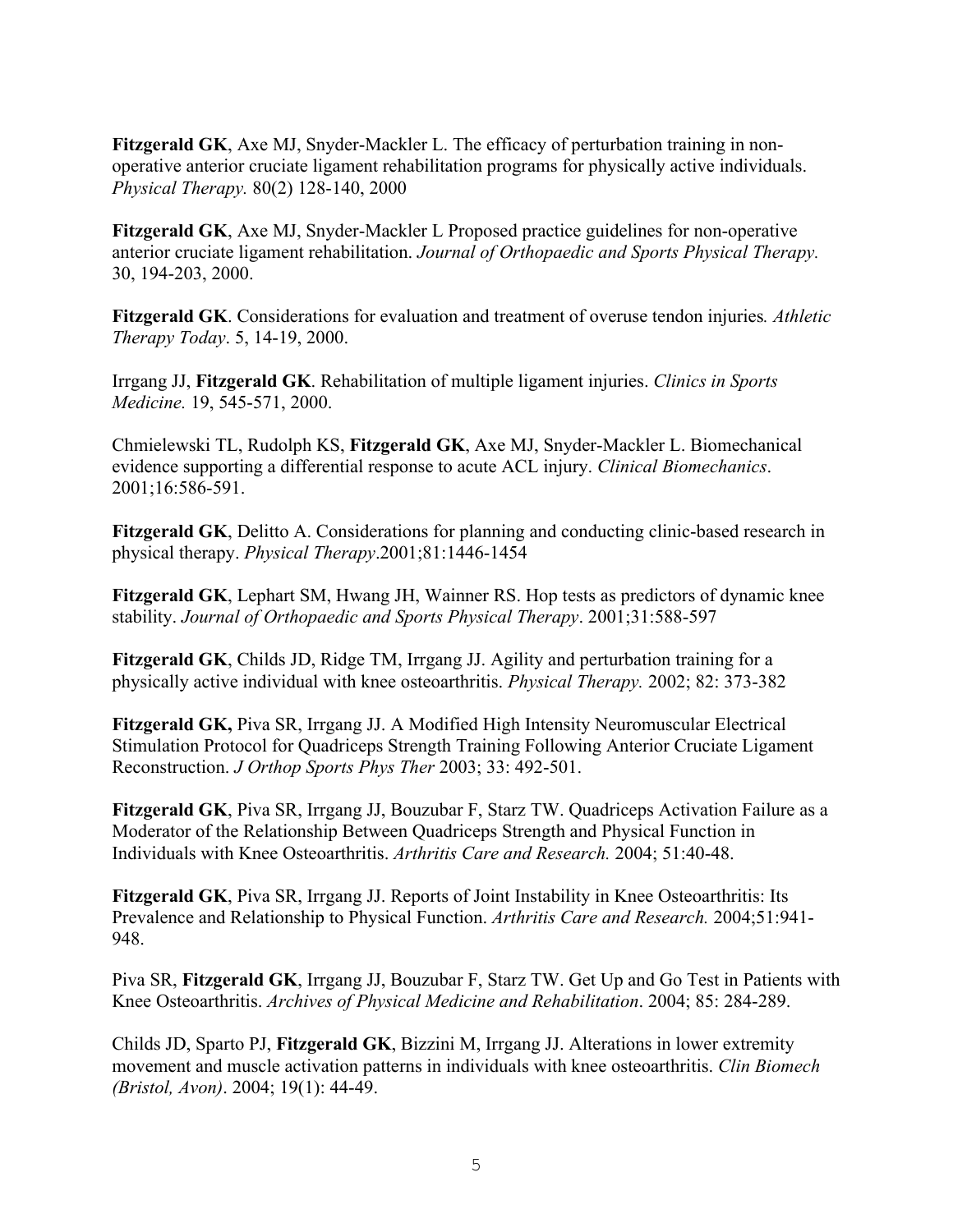Lyons CL, Robb JB, Irrgang JJ, **Fitzgerald GK**. Differences in quadriceps femoris muscle torque when using a clinical electrical stimulator versus a portable electrical stimulator. Physical Therapy. 2005;85:44-51.

**Fitzgerald GK**. Therapeutic exercise for knee osteoarthritis: considering factors that may influence outcome. *Europa Medicophysica*. 2005;41:163-171

Piva SR, **Fitzgerald GK**, Irrgang JJ, Jones S, Hando BR, Browder DA, Childs JD. Reliability of measures of impairments associated with patellofemoral pain syndrome BMC Musculoskeletal Disorders 2006, 7:33

Rabin A, Irrgang JJ, **Fitzgerald GK**. The Intertester Reliability of the Modified Scapular Assistance Test. *J Orthop Sports Phys Ther.* 2006;36:653-660.

**Fitzgerald GK**. Invited Editorial: Examining the consequences of rehabilitation interventions on disease progression and functional decline: Is function really the only thing that matters? *Arth Rheum (Arthritis Care and Research)* 2006;55:687-689.

**Fitzgerald GK**. Invited Editorial: Focus and value added: The new case report. *Phys Ther*. May 2007

Piva SR, Goodnite A, Azuma K, Woollard JD, Goodpaster GH, Wasko M-C, **Fitzgerald GK**. Neuromuscular Electrical Stimulation for Individuals with Rheumatoid Arthritis – Multiple-Patient Case Report. *Phys Ther* 2007;87:1064-77.

Schmidt LC, **Fitzgerald GK**, Reisman AS, Rudolph KS. Instability, laxity and physical function in patients with medial knee osteoarthritis. *Phys Ther*. 2008;88:1506-1516.

Piva SR, **Fitzgerald GK**, Irrgang JJ, Fritz JM, Wisniewski S, McGinty GT, Childs JD, Domenech MA, Jones S, Delitto A. Associates of physical function and pain in patients with patellofemoral pain syndrome *Arch Phys Med Rehabil*. 2009;90:285-295.

Ambrosio F; Lexell J, Kadi F, **Fitzgerald GK**, Boninger ML, Huard J. The effect of muscle loading on skeletal muscle regenerative potential: an update of current research findings relating to aging and neuromuscular pathology. *Am J Phys Med Rehabil.* 2009;88:145-155.

Piva SR, Gil AB, Moore C, **Fitzgerald GK**. Responsiveness of the Activities of Daily Living Scale of the Knee Outcome Survey and Numeric Pain Rating Scale in Patients with Patellofemoral Pain*. J Rehab Med*. 2009;41:129-135.

Ambrosio F, Ferrari RJ, **Fitzgerald GK**, Carvell G, Boninger ML, Huard J. Functional overloading of the extensor digitorum longus muscle enhances muscle-derived stem cell contribution to the contractile properties of mouse dystrophic skeletal muscle. *Arch Phys Med Rehabil*. 2009;90:66-73.

Piva SR, Childs JD, Klucinec BM, Irrgang JJ, Almeida GJ, **Fitzgerald GK**. Patella fracture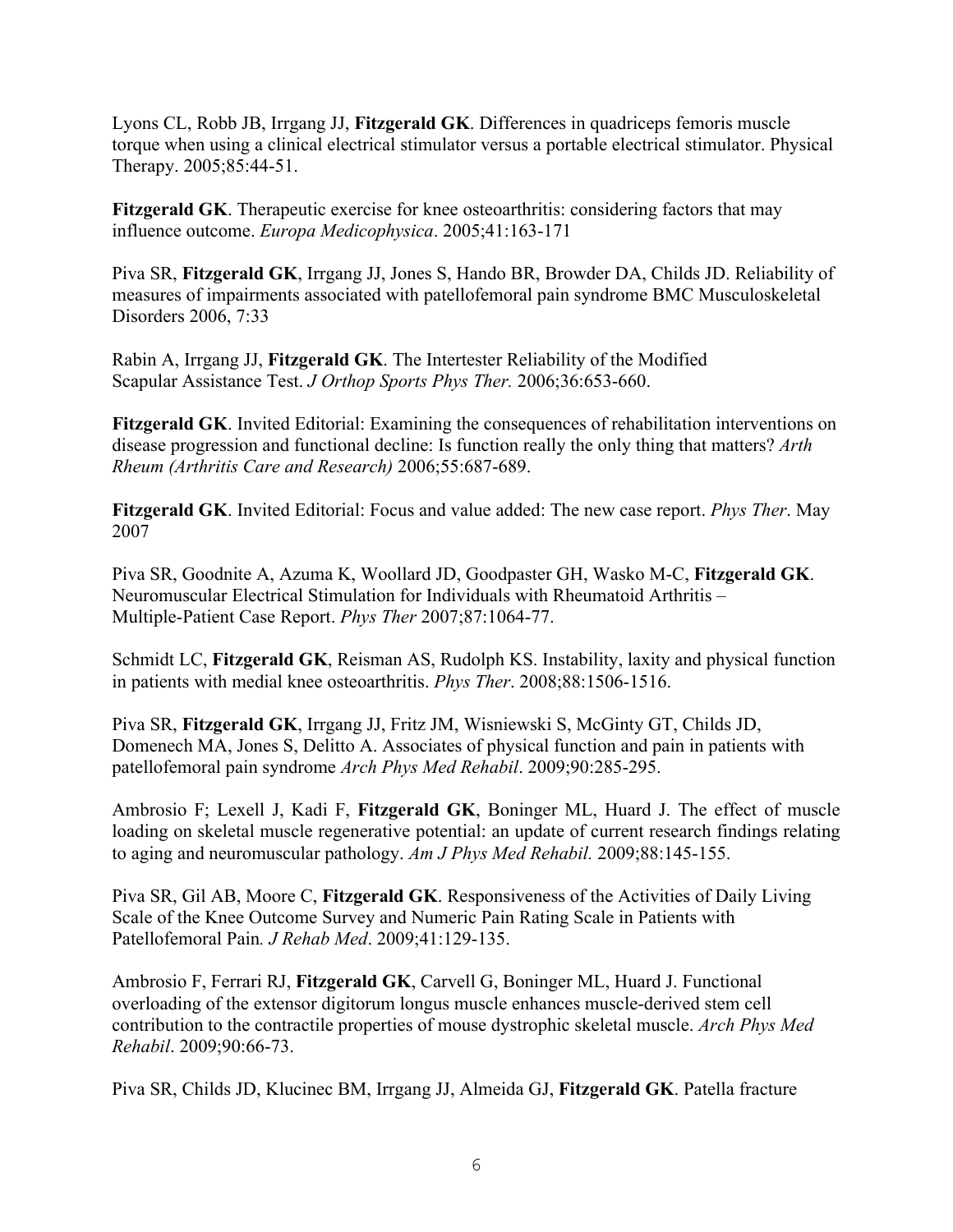during rehabilitation after bone-patellar-tendon bone anterior cruciate ligament reconstruction: Two case reports. *J Orthop Sports Phys Ther*. 2009;39:278-286.

Scopaz KA, Piva SR, Gil AB, Woollard JD, Oddis CV, **Fitzgerald GK**. The Effect of Baseline Quadriceps Activation on Changes in Quadriceps Strength After Exercise Therapy in Patients with Knee Osteoarthritis. *Arthritis Care and Research*. 2009;61: 951-957. PMC 2732991

Scopaz KA, Piva SR, Wisniewski S, **Fitzgerald GK**. The Relationships of Fear, Anxiety, and Depression with Physical Function in Patients with Knee Osteoarthritis. *Archives of Phys Med.*  2009;90:1866-1873.

Piva SR, Gil AB, Almeida GJM, DiGioia AM, Levison TJ, **Fitzgerald GK**. A Balance Exercise Program Appears to Improve Function for Patients with Total Knee Arthroplasty: a Randomized Clinical Trial. Phys Ther. 2010;90:880-894. PMC 2879033

Ambrosio F, Ferrari RJ, Distefano G, *Plassmeyer* JM, Carvell GE, Deasy BM, Boninger ML, **Fitzgerald GK**, Huard J. The Synergistic Effect of Treadmill Running on Stem-cell Transplantation to Heal Injured Skeletal Muscle. Tissue Eng Part A. 2010;16:839-849. PMC 2862616

Almeida GJD, Schroeder CA, Gil AB, **Fitzgerald GK**, Piva SR. Inter-rater reliability and validity of the stair ascend/descend test in individuals with total knee arthroplasty Archives of Physical Medicine and Rehabilitation. Arch Phys Med Rehabil. 2010; 91:932-938. PMC 2892160

Hile ES, **Fitzgerald GK**, Studenski SA. Incident Persistent Mobility Disability after Neurotoxic Chemotherapy: A Case Report. Phys Ther. 2010;90:1649-1657.

Piva SR, Almeida GJD, Gil AB, **Fitzgerald GK**. Contribution of Hip Abductor Strength to Physical Function in Patients with Total Knee Arthroplasty. Phys Ther. 2010;91:225-233.

Ambrosio F, Wolf SL, Delitto A, **Fitzgerald GK**, Badylak SF, Boninger ML, Russell AJ. The Emerging Relationship Between Regenerative Medicine and Physical Therapeutics. Phys Ther. 2010;90:1807-1814.

**Fitzgerald GK**, Piva SR, Gil AB, Wisniewski SR, Oddis CV, Irrgang JJ. Agility and perturbation training techniques in exercise therapy for improving pain and function in subjects with knee osteoarthritis: A randomized clinical trial. Phys Ther. 2011;91:452-469. PMCID: PMC3070919

Woollard JD, Gil AB, Sparto P, Kwoh CK, Piva SR, Farrokhi S, Powers CM, **Fitzgerald GK**. Change in Knee Cartilage Volume in Individuals Completing a Therapeutic Exercise Program for Knee Osteoarthritis. J Orthop Sports Phys Ther. 2011;41(10):708-22. PMC3383656

Riddle DL, Kong X, **Fitzgerald GK**. Psychological Health Impact on Two-Year Changes in Pain and Function in Persons with Knee Pain: Data from the Osteoarthritis Initiative.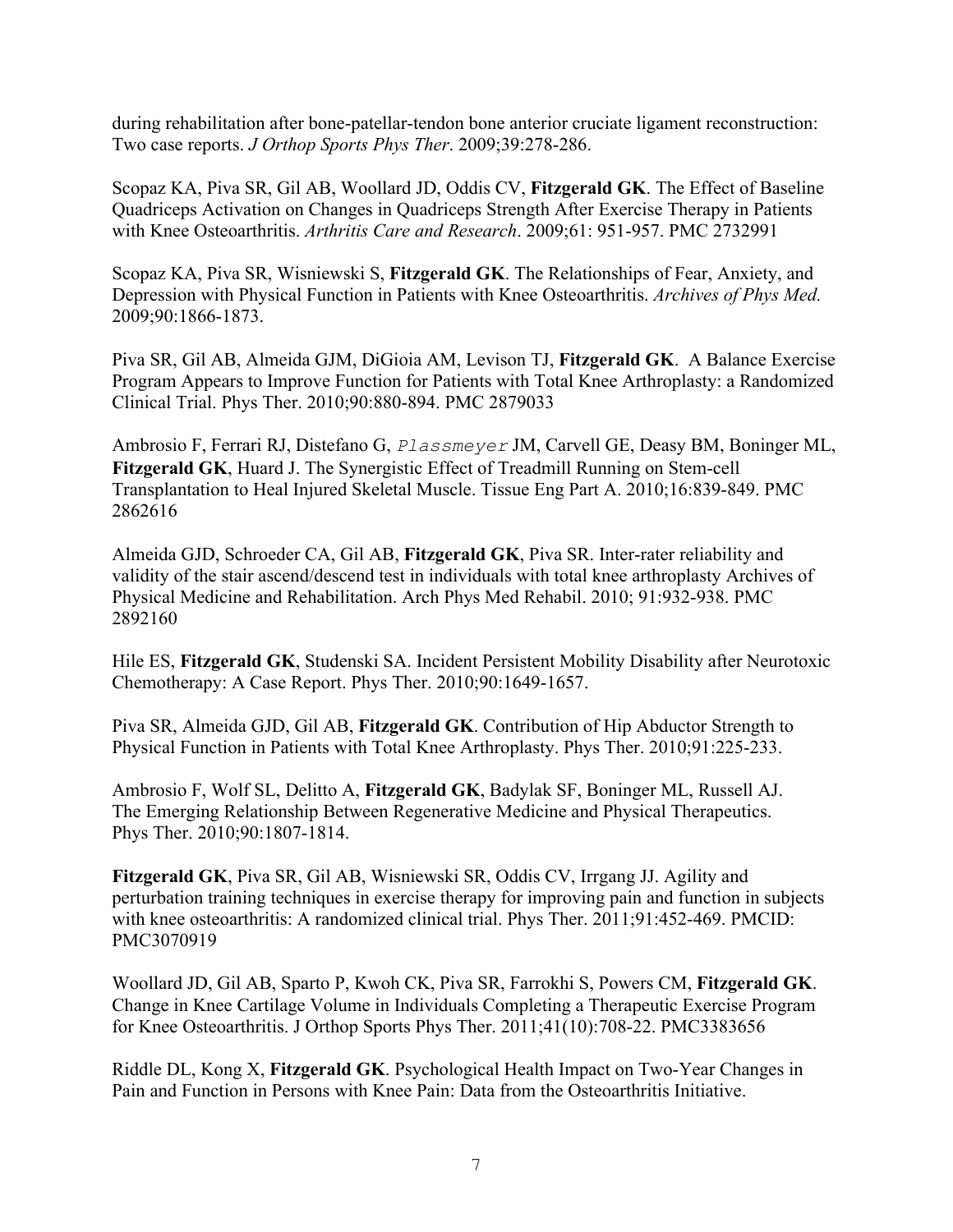Osteoarthritis Cartilage. 2011 Sep;19(9):1095-101 PMC3159740

Teixeira PEP, Piva SR, **Fitzgerald GK**. The effects of impairment-based exercise on specific self-reported functional task performance in individuals with knee osteoarthritis. Phys Ther 2011;91: 1752-65. PMCID: PMC3229042

Farrokhi S, **Fitzgerald GK**. The Role of Physical Activity and Therapeutic Exercise in Development and Management of Knee Osteoarthritis. J Clin Outcome Manag 2012;19:1-10.

Farrokhi S, Tashman S, Gil AB, Klatt BA, **Fitzgerald GK**. Are the kinematics of the knee joint altered during the loading response phase of gait in individuals with concurrent knee osteoarthritis and complaints of joint instability? A Dynamic Stereo X-ray Study. Clin Biomech. 2012; 27:384-389. PMC3289733

Williams VJ, Piva SR, Irrgang JJ, Crossley C, **Fitzgerald GK**. Comparison of reliability and responsiveness-reported clinical outcome measures in knee osteoarthritis rehabilitation. J Orthop Sports Phys Ther 2012;42:716-723. PMC3435439

Ambrosio F, **Fitzgerald GK**, Ferrari R, Distefano G, Carvell G. A murine model of muscle training by neuromuscular electrical stimulation. J Vis Exp. 2012 May 9;(63) PMC3468190

**Fitzgerald GK**, White D, Piva SR. Associations for change in physical and psychological factors and treatment response following exercise in knee osteoarthritis: An exploratory study. Arthritis Care Res. 2012;64:1673-1680. PMC3448876

Farrokhi S, Piva SR, Gil AB, Oddis CV, Brooks MM, **Fitzgerald GK**. Severity of coexisting patellofemoral disease is associated with increased impairments and functional limitations in patients with knee osteoarthritis. Arthritis Care and Res. 2013; 65:544-51. PMC3562754

Farrokhi S, Rainis C, Tashman S, **Fitzgerald GK**. A biomechanical perspective on physical therapy management of knee osteoarthritis. J Orthop Sports Phys Ther. 2013; 43:600-619.

Piva SR, Lasinski S, Almeida GJM, **Fitzgerald GK**, Delitto A. Disability and catastrophising predict high doses of neuromuscular electrical stimulation in subjects with rheumatoid arthritis. Physiotherapy Practice and Research. 2013; 34:57-66.

Susko AM, **Fitzgerald GK**. The pain-relieving qualities of exercise in knee osteoarthritis. Open Access Rheumatology: Research and Reviews. 2013; 5: 81-91

Pinto D, Robertson MC, Abbott JH, Hansen P, Campbell AJ, MOA Trial Team (**Fitzgerald GK** was member of the MOA Trial Team). Manual therapy, exercise therapy, or both, in addition to usual care, for osteoarthritis of the hip or knee. 2: economic evaluation alongside a randomized clinical trial. Osteoarthritis Cartilage. 2013;21:1504-1513.

Khoja SS, Susko AM, Josbeno DA, Piva SR, **Fitzgerald GK**. Comparing physical activity programs for managing osteoarthritis in overweight or obese patients. J Comparative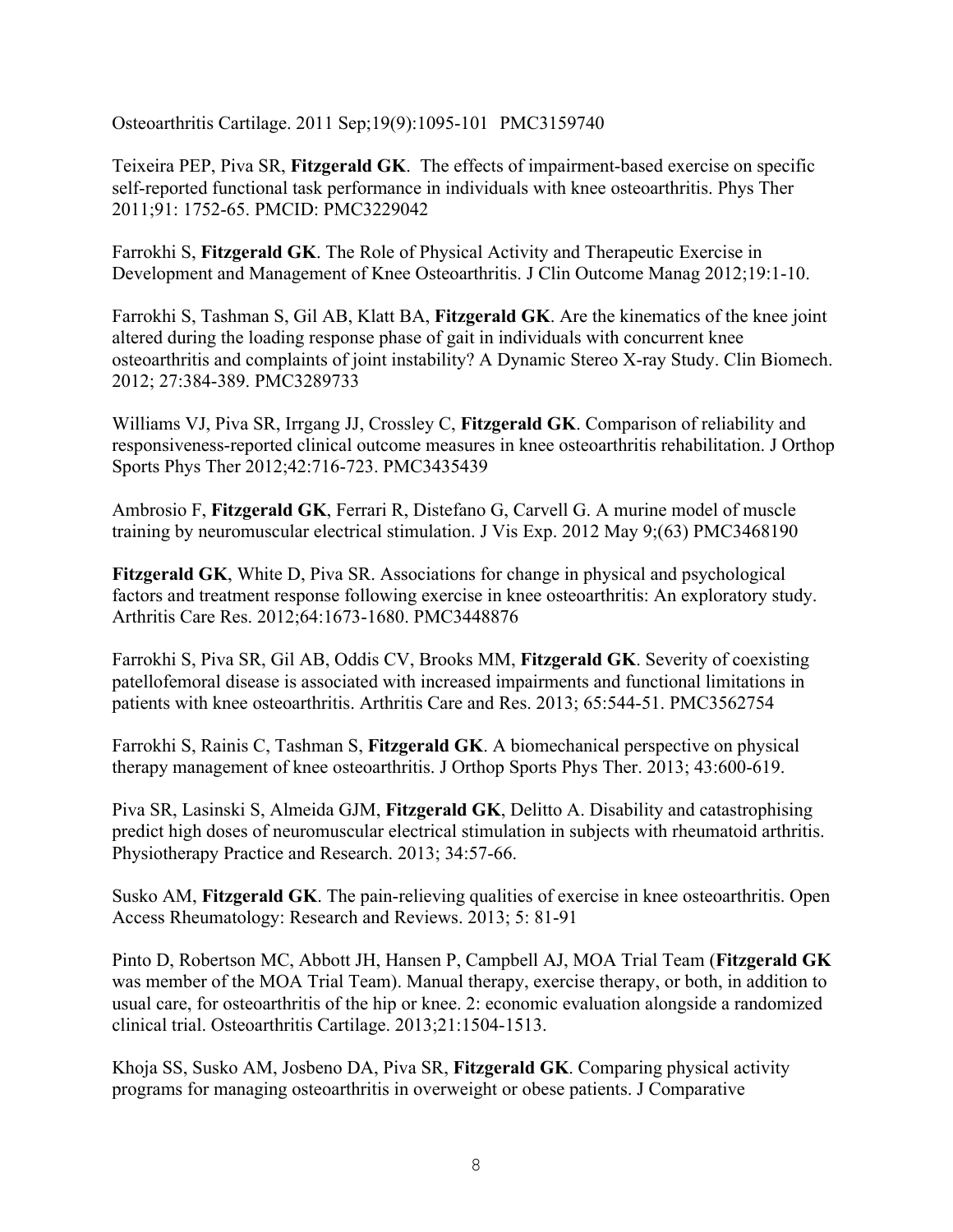Effectiveness. 2014; 3:283-299.

Marcum Z, Zhan H, Perera S, Moore C, **Fitzgerald GK**, Weiner D. Correlates of gait speed in advanced knee osteoarthritis. Pain Medicine. 2014;15:1334-1342. PMC4693145

Farrokhi S, Voycheck CA, Klatt BA, Gustafson JA, Tashman S, **Fitzgerald GK**. Altered tibiofemoral joint contact mechanics and kinematics in patients with knee osteoarthritis and episodic complaints of joint instability. Clin Biomech. 2014;29:629-635. PMC4111962

Piva SR, Susko AM, Khoja SS, Josbeno DA, **Fitzgerald GK**, Toledo FGS. Links between Osteoarthritis and Diabetes and Implications for Management from a Physical Activity Perspective. Clin Geriatr Med. 2014;31:67-87.

Farrokhi S, O'Connell M, **Fitzgerald GK**. Altered gait biomechanics and increased kneespecific impairments in patients with coexisting tibiofemoral and patellofemoral osteoarthritis. Gait and Posture 2015;41:81-85. PMC4267982

Bouzubar FF, **Fitzgerald GK**, Sparto P, Irrgang JJ. Quadriceps fatigue test: Test-retest reliability study and relationship to quadriceps activation failure. Physiotherapy Research and Practice. 2015;36:65-72.

Farrokhi S, O'Connell M, Gil AB, Sparto PJ, **Fitzgerald GK**. Altered gait characteristics in patients with knee osteoarthritis and self-reported complaints of instability. J Orth Sport Phys Ther. 2015;23: 803-814 PMC6196716

Gustafson JA, Robinson ME, **Fitzgerald GK**, Tashman S, Farrokhi S. Knee motion variability in patients with knee osteoarthritis: the effect of self-reported instability. Clin Biomech. 2015;30:475-480. PMC4428966

**Fitzgerald GK**, Hinman RS, Zeni J, Risberg MA, Snyder-Mackler L, Bennell KL. Design and conduct of clinical trials for rehabilitation in people with osteoarthritis: recommendations from a task force of the osteoarthritis research society international. Osteoarthritis Cartilage. 2015;23:803-814.

Farrokhi S, Gustafson JA, Chuang W-N, **Fitzgerald GK**, Tashman S. Altered Frontal and Transverse Plane Tibiofemoral Kinematics and Patellofemoral Malalignments During Downhill Gait in Patients with Mixed Knee Osteoarthritis. J Biomech, 2015;48:1707-1712. PMC4521908

Farrokhi S, Chen Y-F, Piva SR, **Fitzgerald GK**, Jeong J-H, Kwoh CK. The influence of knee pain location on symptoms, functional status and knee-related quality of life in older adults with chronic knee pain: data from the Osteoarthritis Initiative. Clin J Pain. 2015, Aug 24 [Epub ahead of print]. PMC4766069

Abbott JH, Chapple CM, **Fitzgerald GK**, Fritz JM, Childs J, Harcombe H, Stout K. The incremental effects of manual therapy or booster sessions in addition to exercise therapy for knee osteoarthritis: A randomized clinical trial. JOSPT. 2015;45:975-983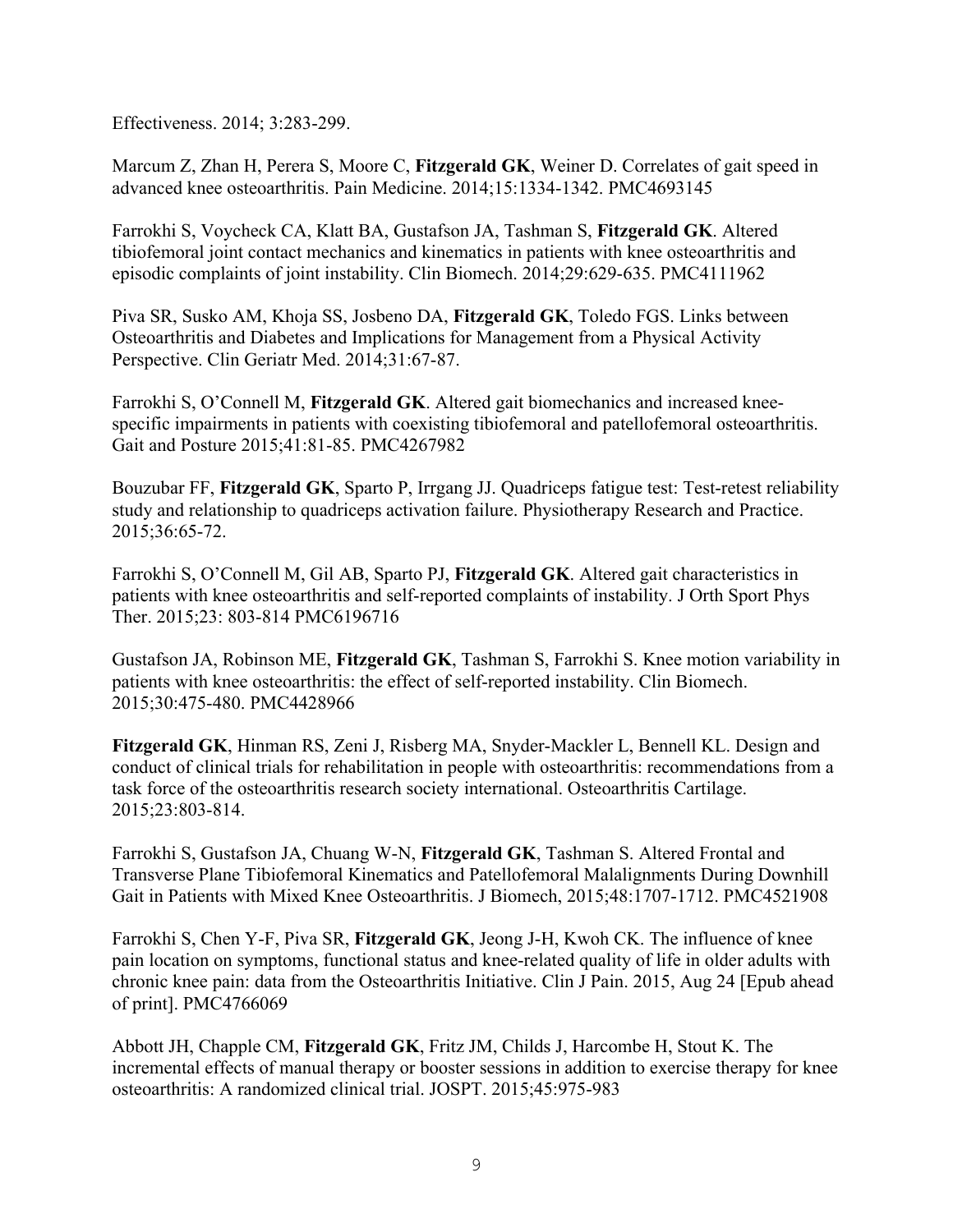Farrokhi S, Voycheck CA, Gustafson JA, **Fitzgerald GK**, Tashman S. Knee joint mechanics during downhill gait and its relationship with varus/valgus motion and muscle strength in patients with knee osteoarthritis. The Knee. 2016;23:49-56.

O'Connell M, Farrokhi S, **Fitzgerald GK**. The role of knee joint moments and knee impairments on self-reported knee pain during gait in patients with knee osteoarthritis. Clin Biomech. 2016;31:40-46.

Almeida GJ, Irrgang JJ, **Fitzgerald GK**, Jakicic JM, Piva SR. Reliability of physical activity measures during free-living in individuals after total knee arthroplasty. Phys Ther. 2016;96: 898- 907.

Gustafson JA, Gorman S, **Fitzgerald GK**, Farrokhi S. Alterations in walking knee joint stiffness in individuals with knee osteoarthritis and self-reported knee instability. Gait and Posture. 2016; 43:210-215.

Karp JK, Dew MA, Wahed AS, **Fitzgerald K**, Bolon CA, Weiner DK, Morse JQ, Albert SM, Butters MA, Gildengers AG, Reynolds CF III: Challenges and solutions for depression prevention research: methodology for a depression prevention trial for older adults with knee arthritis and emotional distress. American Journal of Geriatric Psychiatry, 2016;24:433-443. NIHMS 738976 PMID 26809601 PMCID PMC4870147

Piva SR, Farrokhi S, Almeida G, **Fitzgerald GK**, Levison TJ, DiGioia AM. Dose-associated changes in gait parameters in response to exercise programs after total knee arthroplasty: Secondary analysis of two randomized studies. Int. J Phys Med Rehabil. 2016;3:3-7. PMC4807621, PMID: 27019858

**Fitzgerald GK**, Fritz JM, Childs JD, Brennan G, Talisa V, Gil AB, Neilson BD, Abbott JH. Exercise, manual therapy, and use of booster sessions in physical therapy for knee osteoarthritis: a multi-center factorial randomized clinical trial. Osteoarthritis Cartilage. 2016;24:1340-1349

Bove AM, Lynch AD, DePaul SM, Terhorst L, Irrgang JJ, **Fitzgerald GK**. Test-Retest Reliability of Ratings of Perceived Exertion and Agreement with 1-Repetition Maximum in Adults. J Orthop Sports Phys Ther 2016;46:768-774.

Woollard JD, Bost JE, Piva SR, **Fitzgerald GK**, Rodosky MW, Irrgang JJ. The ability of preoperative factors to predict patient-reported disability following surgery for rotator cuff pathology. Disability and Rehabilitation. 2017;39:2087-2096 (published online, August 22, 2016)

Woollard JD, Bost JE, Piva SR, **Fitzgerald GK**, Rodosky MW, Irrgang JJ. The relationship of preoperative factors to patient-reported outcome in rotator cuff repair: A Systematic Review. Physical Therapy Reviews. 2016. DOI: 10.1080/10833196.2016.1262099.

Stevans JM, **Fitzgerald GK**, Piva SR, Schneider M. The association of early outpatient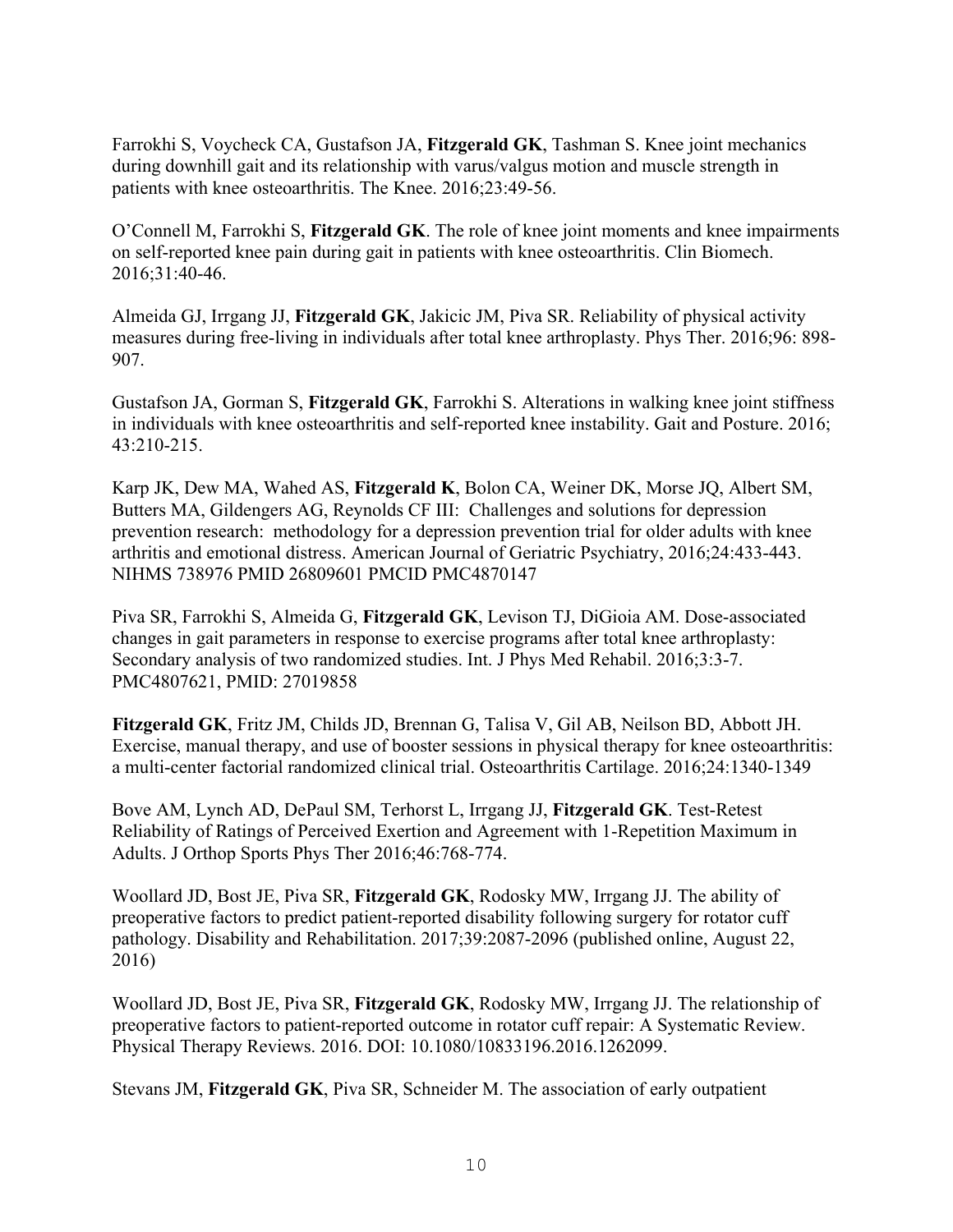rehabilitation with health service utilization in managing medicare beneficiaries with nontraumatic knee pain: a retrospective cohort study. Phys Ther 2017;97:615-624.

Bove AM, Baker N, Livengood H, King V, Mancino J, Popchak A, **Fitzgerald GK.** Taskspecific training for adults with chronic knee pain: a case series. J Orthop Sports Phys Ther. 2017;47:548-556.

Almeida GJ, Terhorst L, Irrgang JJ, **Fitzgerald GK**, Jakicic JM, Piva SR. Responsiveness of Physical Activity Measures Following Exercise Programs after Total Knee Arthroplasty. J Exerc Sports Orthop, 2017. 4(3): 1-8.

Bove AM, Smith KJ, Bise CG, Fritz JM, Childs JD, Brennan GP, Abbott JH, **Fitzgerald GK**. Exercise, manual therapy, and booster sessions in knee osteoarthritis: Cost-effectiveness analysis from a multi-center randomized clinical trial. Phys Ther. 2018;98:16-27 Note: Winner of the 2019 Steven Rose Excellence in Research Award, Academy of Orthopaedic Physical Therapy, American Physical Therapy Association.

Goode AP, Ni P, Jette A, **Fitzgerald GK**. Development and evaluation of the Boston University Osteoarthritis Functional Pain Short Form (BU-OA-FPS). Phys Ther. 2018;98:715-724.

Piva SR, Khoja SS, Toledo FGS, Chester-Wasko, M, **Fitzgerald GK**, Goodpaster BH, Smith CN, Delitto A. Neuromuscular Electrical Stimulation Compared to Volitional Exercise in Improving Muscle Function in Rheumatoid Arthritis: A Randomized Pilot Study. Arthritis Care and Res. 2019;71:352-361

Karp JF, Zhang J, Wahed AS, Anderson S, Dew MA, **Fitzgerald GK**, Weiner DK, Albert S, Gildengers A, Butters M, Reynolds CF. Improving patient-reported outcomes and preventing depression and anxiety in older adults with knee osteoarthritis: Results of a sequenced multiple assignment randomized trial (SMART) study. Am J Ger Psych. 2019 October 27; (10): 1035- 1045. PMID: 31047790.

Harris-Hayes M, Steger-May K, Bove A, Foster SN, Mueller MJ. Clohisy JC, **Fitzgerald GK**. Movement pattern training compared with standard strengthening and flexibility among patients with hip-related groin pain: results of a pilot multicenter randomised clinical trial. BMJ Open Sport & Exercise Medicine. 2020;6:e000707.

Moehl K, Wright RM, Shega J, Malec M, **Fitzgerald GK**, Robbins-Welty G, Zoberi K, Tait R, n Perara,, Deverts D, Horvath Z,WeinerDK. How to Teach Medical Students About Pain and Dementia: E-Learning, Experiential Learning, or Both. Pain Medicine. 2020: pnaa187;doi:10.1093, Aug 8 2020.

Middleton A, **Fitzgerald GK**, Delitto A, Saper RB, Barnett KG, Stevans J. Implementing Stratified Care for Acute Low Back Pain in Primary Care using the STarT Back Instrument: A Process Evaluation within the Context of a Large Pragmatic Cluster Randomized Trial. BMC Musculoskeletal Disorders. 2020;21(1):776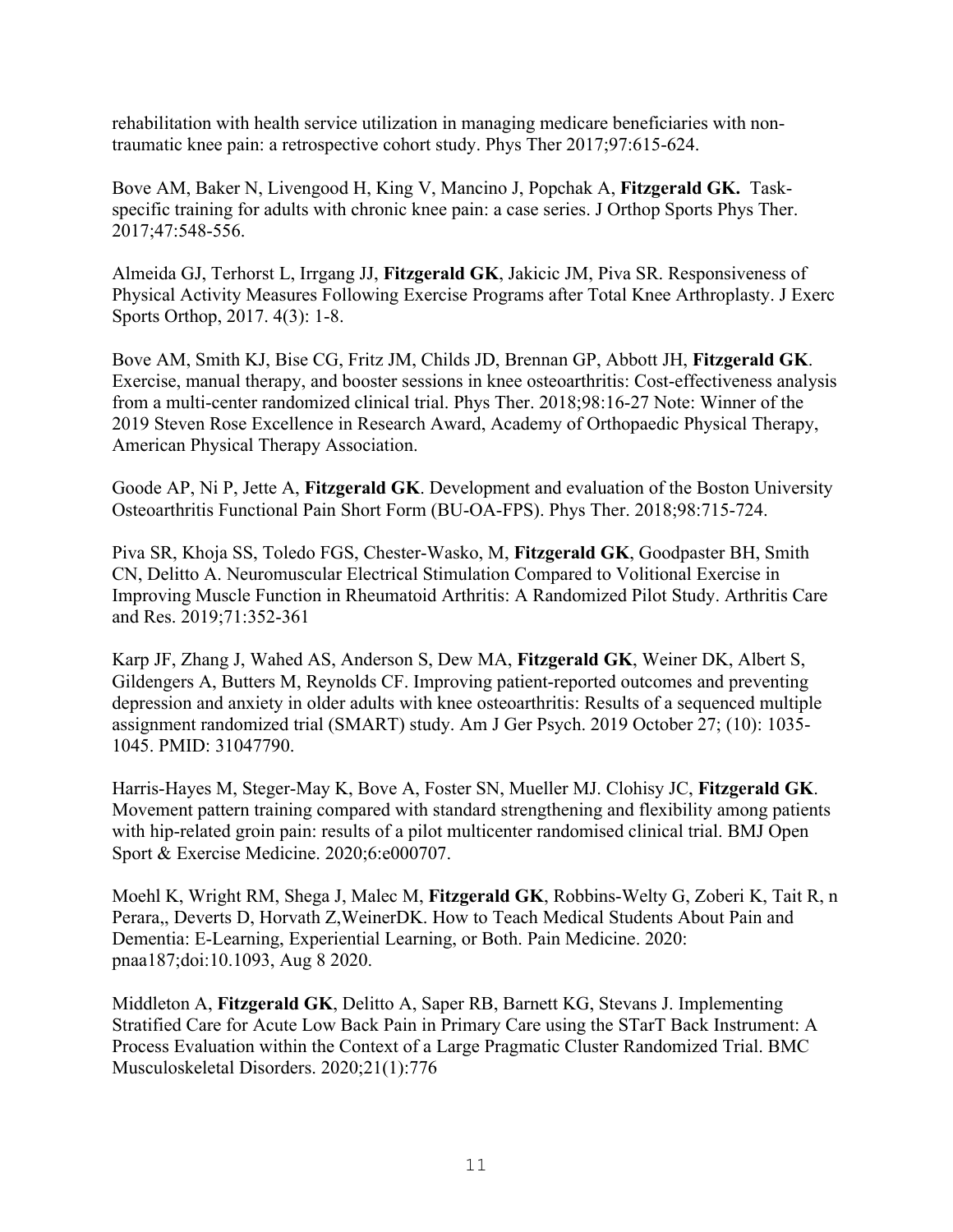Gustafson JA, Elias JJ, **Fitzgerald GK**, Tashman S, Debski RE, Farrokhi S. Combining advanced computational and imaging techniques as a quantitative tool to estimate patellofemoral joint stress during downhill gait: A feasibility study. Gait and Posture. February 2021;84:31-37

**Fitzgerald GK**. JOSPT Cases: A great opportunity to increase the number and improve the impact of case reports. Guest Editorial. JOSPT Cases. 2021;1:3-4. Doi:10.2519/josptcases.2021.0102

Harris-Hayes M, Steger-May K, Bove A, Foster SN, Mueller MJ. Clohisy JC, **Fitzgerald GK**. One-year outcomes following physical therapist-led intervention for chronic hip-related groin pain: ancillary analysis of a pilot multicenter randomized clinical trial. J Orthop Res. 2021;1-10. doi: 10.1002/jor.24985. PMID: 33458839; NIHMSID:NIHMS1666445.

Schlenk EA, **Fitzgerald GK,** Rogers J, Kwoh, CK, Sereika SM. Promoting Physical Activity in Older Adults with Knee Osteoarthritis and Hypertension: A Randomized Controlled Trial. Journal of Aging and Physical Activity. 2021: 29; 207-218. doi: 10.1123/japa.2019-0498. PMID: 32887850

Bove AM, Dong ER, Hausmann LRM, Piva SR, Brach JS, Lewis A, **Fitzgerald GK**. Exploring race differences in patient satisfaction with rehabilitation following total knee arthroplasty. J Gerontol Med Sci. 2021 (In press)

### **Reviews, Invited Published Papers, Proceedings of Conferences and Symposia, Monographs, Books, and Book Chapters**

**Fitzgerald GK**. Delayed onset muscle soreness: Implications for rehabilitation and clinical research. *Critical Reviews in Physical Medicine and Rehabilitation*. 5, 291-299. 1993

**Fitzgerald GK**, Michlovitz SL. Modality Therapy. In: Kelley and Clark, ed., Orthopedic Therapy of the Shoulder. Philadelphia, PA, Lippincott, 1994.

McEwen I. (Ed) Writing Case Reports. A How-to Manual For Clinicians. American Physical Therapy Association Publications, Alexandria, VA, 1996. Contributing Author.

Rudolph K, **Fitzgerald GK**, Snyder-Mackler L. Restoration Of Dynamic Stability In The ACL Deficient Knee. In Lephart SM, Fu FH (Ed), Proprioception and Neuromuscular Control in Joint Stability. Human Kinetics, Champaign, Il. 2000: 393-404.

Chmielewski TL, Rudolph KS, Axe MJ, **Fitzgerald GK**, Snyder-Mackler L. Movement Patterns of Individuals with Good Potential to Dynamically Stabilize Their Knees After ACL Rupture. In Hascall VC and Kuettner KE (Ed) The Many Faces of Osteoarthritis. Birkhauser Verlag Basel/Switzerland, 2002: 461-463.

**Fitzgerald GK,** Irrgang JJ. Post-operative rehabilitation following articular cartilage procedures of the knee. In Brotzman B. (Ed) Clinical Orthopaedic Rehabilitation. Mosby Publishing. 2003

**Fitzgerald GK,** Oatis C. The role of physical therapy in the management of knee osteoarthritis.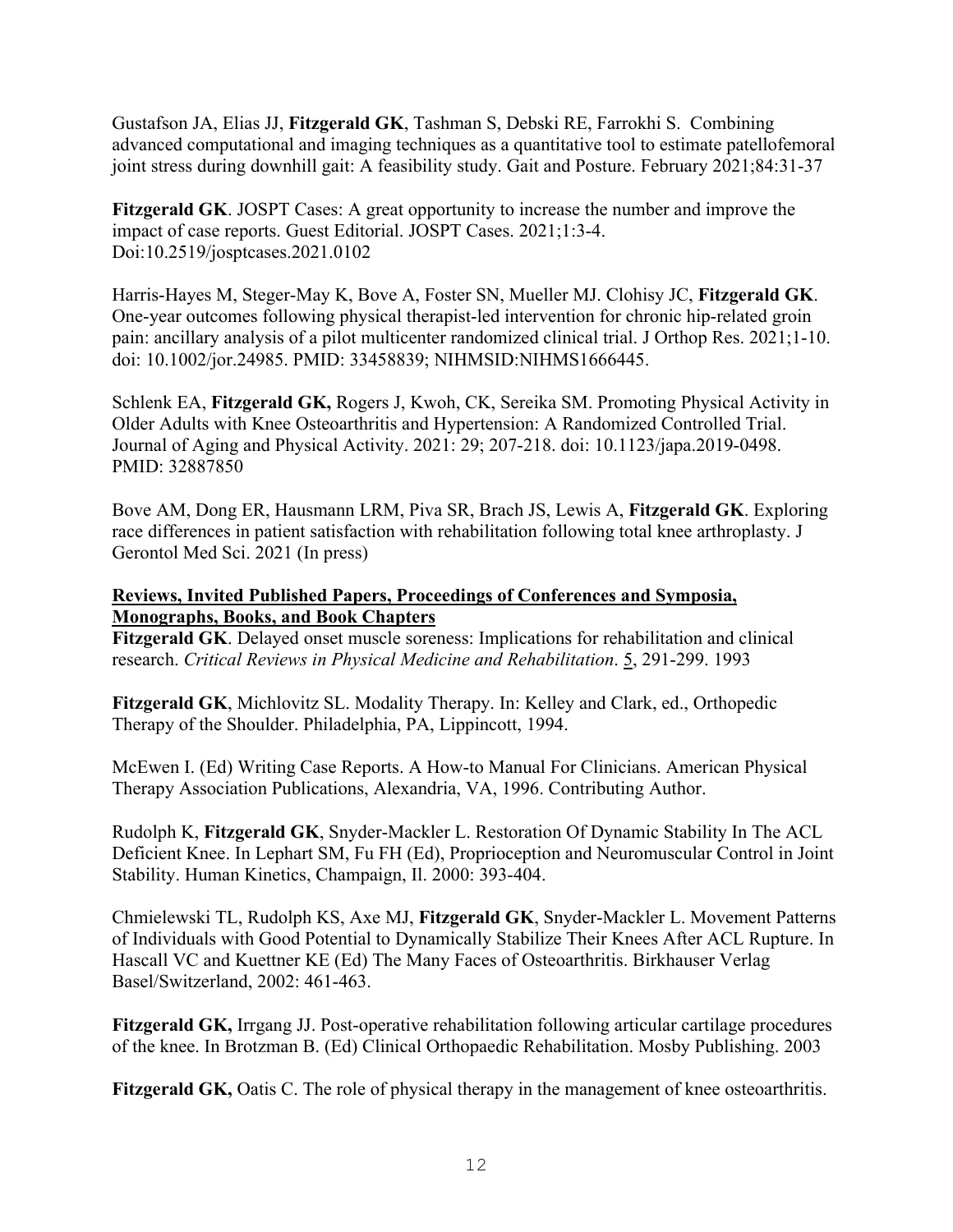Curr Opin Rheumatol. 2004; 16:143-147.

**Fitzgerald GK**, Delitto A. Neuromuscular electrical stimulation for muscle strength training. In Rainoldi A, Minetto MA, Merletti R (Ed) Biomedical Engineering in Exercise and Sports.Edizioni Minerva Medica, Torino, Italy, 2006. 199-207

Krohn K, **Fitzgerald GK**. Nonpharmacologic, nonsurgical management of knee osteoarthritis: knee bracing, foot orthotics, weight loss. Journal of Musculoskeletal Medicine. 2006;23(6): 430- 443.

Krohn K, **Fitzgerald GK**. Nonpharmacologic, nonsurgical management of knee osteoarthritis: exercise. Journal of Musculoskeletal Medicine. 2006;23(7):505-509.

**Fitzgerald GK**, Baker N. Principles of Rehabilitation: Physical and Occupational Therapy. In Hochberg MJ (Ed) Rheumatology, 5<sup>th</sup> Edition. Elsevier, Philadelphia, PA 2010.

**Fitzgerald GK**. The Knee – Common Ligamentous Knee Pathology; e-Learning Module, Universal Musculoskeletal Curriculum, Evidence in Motion, Louisville, KY, 2012

**Fitzgerald GK**. The Knee – Disease Related Issues in Osteoarthritis; e-Learning Module, Universal Musculoskeletal Curriculum, Evidence in Motion, Louisville, KY, 2012

**Fitzgerald GK**. The Knee – Factors That May Affect the Outcome of Rehabilitation for Knee Osteoarthritis; e-Learning Module, Universal Musculoskeletal Curriculum, Evidence in Motion, Louisville, KY, 2012

Farrokhi S, Baker NA, **Fitzgerald GK**. Principles of Rehabilitation: Physical and Occupational Therapy. In Hochberg MJ (Ed) Rheumatology, 6<sup>th</sup> Edition. Elsevier, Philadelphia, PA 2015.

Bove A, **Fitzgerald GK**. Updated in knee OA management. The Rheumatologist. 2016;10: 34- 36.

### **Published Abstracts**

**Fitzgerald GK**, Rothstein JM, Mayhew TM, Lamb RL. Exercise induced muscle soreness after concentric and eccentric isokinetic muscle contractions. Presentation: *Proceedings of International Society of Electrophysiologic Kinesiologists, 8th International Congress*. Baltimore 8/14/90

**Fitzgerald GK**, McClure PW. Reliability of four tests for patellofemoral alignment. *JOSPT* 19, 61, 1994.

McKenna M, McClure PW, **Fitzgerald GK**. A comparison of the effects of cervical mobilization and active exercise on cervical range of motion and pain. *JOSPT*, 19, 63,1994.

Esola MA, McClure PW, **Fitzgerald GK**, Siegler S. Analysis of lumbar and hip motion during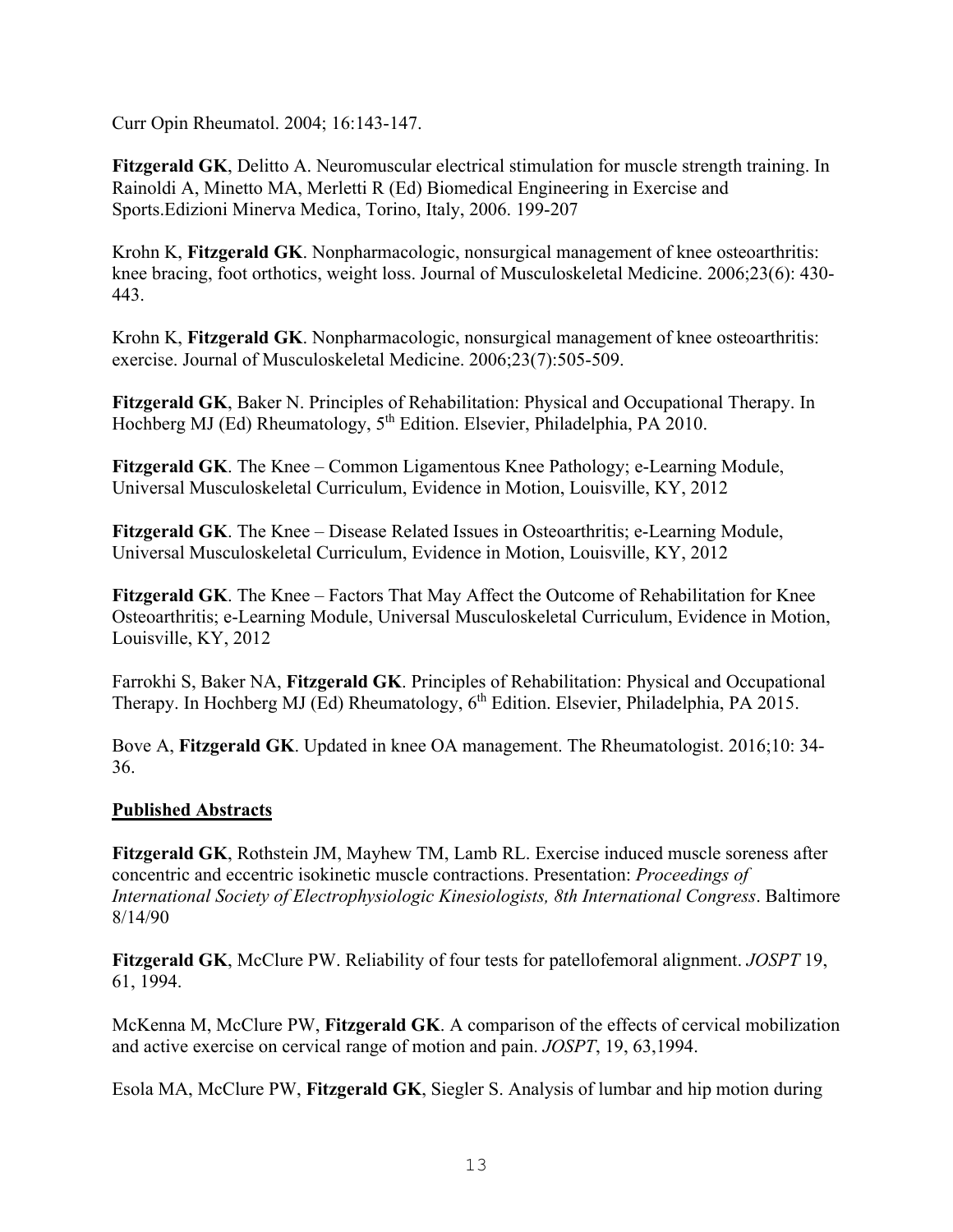forward and backward bending in subjects with and without a history of low back pain. Presented at the 1995 Combined Sections Meeting in Reno NV, 2/95.

Snyder-Mackler L, **Fitzgerald GK**, Bartolozzi A, Ciccotti M. Passive knee joint laxity and functional outcome. American Academy of Orthopaedic Surgeons 1996 Annual meeting, Atlanta, GA.

**Fitzgerald GK**, Axe MJ, Lear L, Snyder-Mackler L. Development and testing of a screening examination to distinguish rehabilitation candidates from non-copers early after ACL rupture. American Academy of Orthopaedic Surgeons 1998 Annual meeting, New Orleans, LA

**Fitzgerald GK,** Snyder-Mackler L, Axe MJ. A comparison of two non-operative ACL rehabilitation programs for highly active individuals. JOSPT, January, 1999.

Piva S, **Fitzgerald GK**, Irrgang JJ, McGinty G. Decreasing the amplitude of the electrical stimulus during the burst-superimposition maximum voluntary quadriceps isometric force test. Presented at the 2001 Combined Sections Meeting of the APTA. San Antonio, TX, 2/2001.

**Fitzgerald GK**, Childs JD, Ridge TM, Irrgang JJ. Coordination and agility training in individuals with knee osteoarthritis: a case report. Presented at the 2002 Combined Sections Meeting of the APTA, Boston, MA, 2/2002.

**Fitzgerald GK**, Piva SR, Irrgang JJ, Bouzubar F, Starz TW. Quadriceps Activation Failure as a Moderator of the Relationship Between Quadriceps Strength and Physical Function in Individuals with Knee Osteoarthritis. Arthritis and Rheumatism. 2002;46: Supplement S198, #447.

Irrgang JJ, Childs JD, Sparto PJ, **Fitzgerald GK**, Bizzini M. Alterations in lower extremity movement and muscle activation patterns in individuals with knee osteoarthritis. Arthritis and Rheumatism. 2002;46: Supplement S143, #294.

Piva SR, **Fitzgerald GK**, Irrgang JJ, Bouzabar F, Starz TW. Reliability and validity of the get up and go test in patients with knee osteoarthritis. Arthritis and Rheumatism. 2002;46: Supplement S228, #534.

**Fitzgerald GK**, Piva SR, Irrgang JJ. The effectiveness of neuromuscular electrical stimulation (NMES) for quadriceps strengthening in post-operative ACL rehabilitation: standard vs criterionbased application. J Orthop Sports Phys Ther 2003;33:A-9.

Childs JD, Sparto PJ, **Fitzgerald GK**, Bizzini M. The relationship between alterations in lower extremity movement and muscle activation patterns in individuals with knee osteoarthritis and self-report and performance-based measures of function and disability. J Orthop Sports Phys Ther 2003;33:A-11.

Lyons CL, Robb JB, Rabin A, Enseki K, Irrgang JJ, **Fitzgerald GK**. Clinical versus portable neuromuscular electrical stimulators: A comparison of quadriceps femoris torque production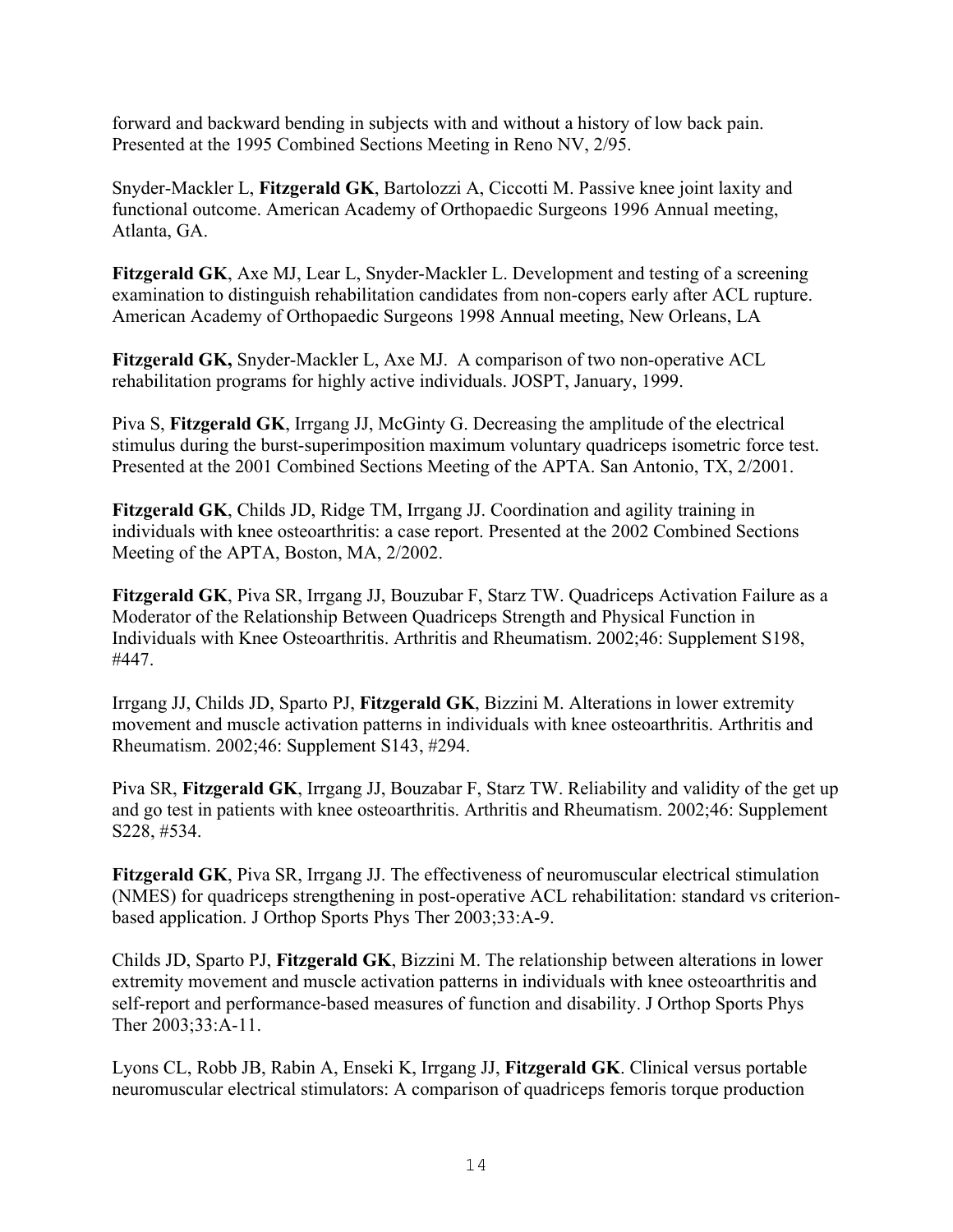capability. J Orthop Sports Phys Ther. 2004; 34:A2

**Fitzgerald GK**, Piva SR, Irrgang JJ. The prevalence of self-reported joint instability in knee osteoarthritis and its relationship to physical function. J Orthop Sports Phys Ther. 2004; 34:A2

**Fitzgerald K**, Goodnite EA, Azuma K, Goodpaster B, Wasko M-C. Neuromuscular electrical stimulation (NMES) for quadriceps strengthening in an individual with Rheumatoid Arthritis. Arthritis and Rheumatism, 52 (9) Supplement. 2005, S436.

Bouzubar FF, Irrgang JJ, **Fitzgerald GK**, Sparto P, Starz TW. Self-reported fatigue in individuals with knee osteoarthritis. Arthritis and Rheumatism, 52 (9) Supplement. 2005, S715.

Piva SR, **Fitzgerald GK**, Irrgang JJ, Jones S, Hando B, Childs J. Reliability of measures of impairments associated with patellofemoral pain syndrome. J Orthop Sports Phys Ther. 2006; 36:A3.

Piva SR, **Fitzgerald GK**, Irrgang JJ, Fritz JM, Childs JD, Delitto A. Association between impairments and function in individuals with patellofemoral pain syndrome. J Orthop Sports Phys Ther. 2006; 36:A3.

Scopaz KA, Piva SR, **Fitzgerald GK**. The mediating effect of knee pain on the relationship of biobehavioral factors to function in patients with knee osteoarthritis. Arth Rheum. 2007;56 (supplement): S511.

Altubasi IM, Teixeira PEP, Piva SR, **Fitzgerald GK**. Knee Joint Laxity, as Measured by Stress Radiograph, does not alter the Relationship between Strength and Function in Patients with Knee OA. *Arthritis and Rheumatism 2008;* 58 (9): S439 - 735.

Scopaz KA, Piva SR, **Fitzgerald GK**. The Relationship of Fear, Anxiety, and Depression with Physical Function in Patients with Knee Osteoarthritis. *Arthritis and Rheumatism 2008;* 58 (9): S440 - 736.

Piva SR, Gil AB, Almeida GJM, **Fitzgerald GK**. Improvements in Muscle Impairments are Associated with Improvement in Physical Function in Patients with Total Knee Arthroplasty. *Arthritis and Rheumatism 2008;* 58 (9): S596 - 1151.

Teixeira PEP, **Fitzgerald GK**, Gil AB, Almeida GJM, Piva SR. Association Between Hip Muscles Strength and Physical Function in Individuals with Total Knee Arthroplasty. *Arthritis and Rheumatism 2008;* 58 (9): S892 - 1977.

Ferrari R., Locke C., Nozaki M., **Fitzgerald GK,** Carvel GE., Boninger ML., Huard J., Ambrosio F. Motor unit activation increases the efficacy of stem cell therapy to heal injured skeletal muscle. **Orthopeadic Research Society, San Francisco, California, USA, March 2008** 

Distefano, G., Plassmeyer, J., Carvell, G.E., **Fitzgerald, GK,** Huard, J., Ambrosio, F. The effect of electrical stimulation on the myogenic capacity of stem cells transplanted into dystrophic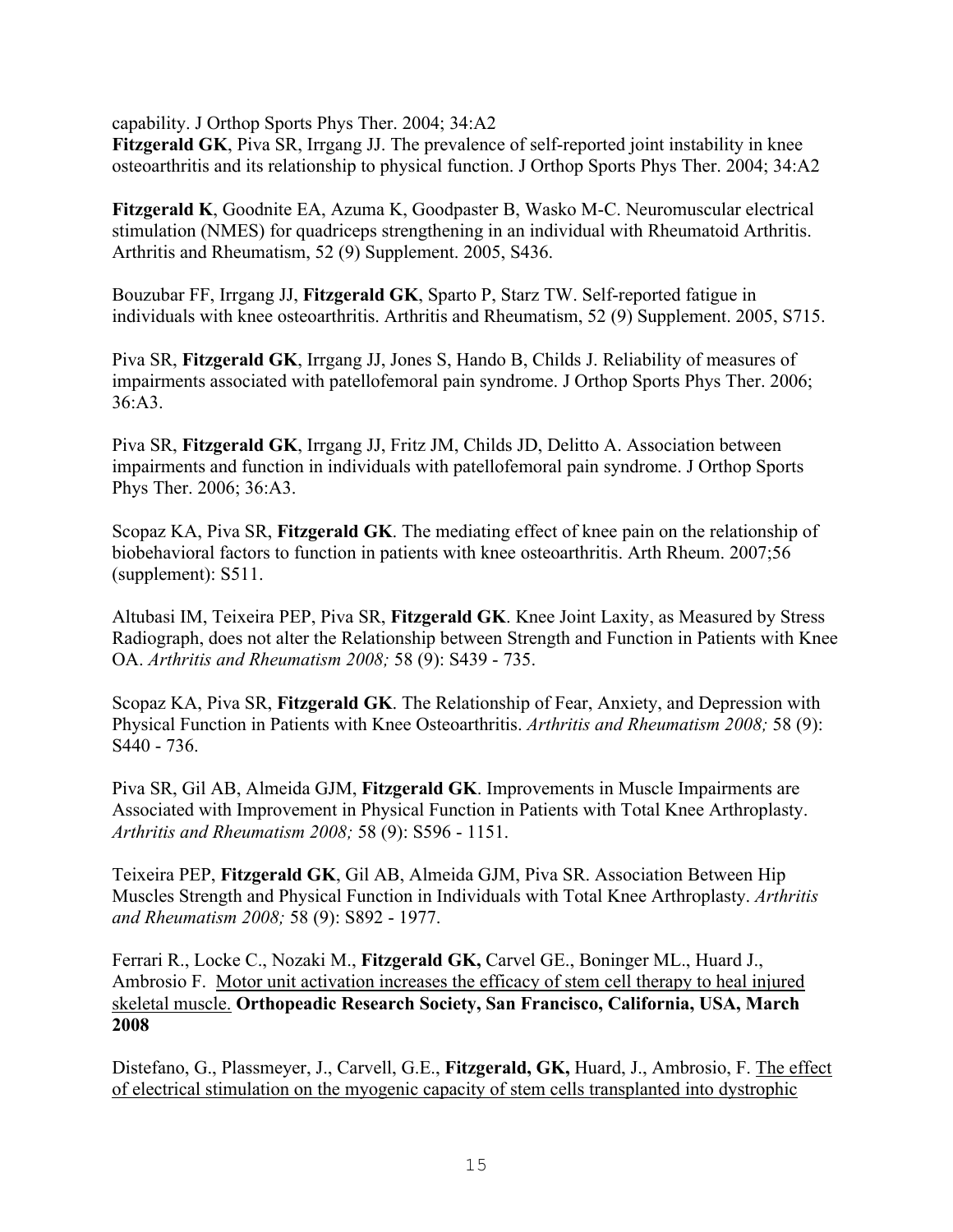muscle. **Federation of Brazilian Societies for Experimental Biology, Fortaleza, Brazil May 2008** 

Ferrari R., Distefano G., Nozaki M., **Fitzgerald GK,** Boninger M., Huard J., Ambrosio F. The relationship between vascularity and fibrosis formation after skeletal muscle injury. **International Society for Stem Cell Research, Philadelphia, Pennsylvania, USA, June, 2008**,

Ambrosio F., Plassmeyer J., Brown E., Deasy BM., Boninger ML., Goodpaster B., **Fitzgerald GK.,** Huard J. Neuromuscular electrical stimulation: The skeletal muscle fountain of youth? **Association of Academic Physiatrists, Colorado Springs, Colorado, USA, February 2009,**

Plassmeyer J., Groscost D., Brown E., Goodpaster B., **Fitzgerald GK,** Boninger ML., Huard J., Ambrosio F. Neuromuscular electrical stimulation rejuvenates muscle stem cell regenerative potential. **Molecular mechanisms of aging and age-related diseases, Puerto Vallarta, Mexico, March 2009,** 

Piva SR, Almeida GJM, Gil AB, Teixeira PEP, **Fitzgerald GK**. Effectiveness and Feasibility of a Balance Training Program Post Total Knee Arthroplasty -Pilot Randomized Trial. J Orthop Sports Phys Ther 2009; 39 (1): A29-30.

Almeida GJM, Gil AB, **Fitzgerald GK**, Piva SR. Asymmetries in Physical Impairments and Spatial-Temporal Parameters of Gait in Total Knee Arthroplasty. J Orthop Sports Phys Ther 2009; 39 (1): A48.

Teixeira PEP, Piva SR., **Fitzgerald GK**. Exercise Effects On Self-Reported Functional Tasks in Knee Osteoarthritis [abstract]. Arthritis Rheum 2009;60 Suppl 10 :1881 DOI: 10.1002/art.26955

Gil AB, Sparto PJ, Piva SR., **Fitzgerald GK.** The Influence of Hip Muscle Strength and Hip Frontal Plane Moment On the Knee Adduction Moment in People with Knee Osteoarthritis [abstract]. Arthritis Rheum 2009;60 Suppl 10 :1934 DOI: 10.1002/art.27007

Piva SR, Strudle N, Almeida GJM, Wasko MC, **Fitzgerald GK**, Delitto A. Associates of Tolerance to Neuromuscular Electrical Stimulation in Rheumatoid Arthritis. [abstract]. Arthritis Rheum 2009;60 Suppl 10.

Gil, AB, Sparto, PJ, Chambers, AJ, Cham, R, **Fitzgerald, GK**; Relationship between physical function and stiffened pattern of movement during gait in patients with knee osteoarthritis. Proceedings of the XIX Conference of International Society for Posture & Gait Research 2009; O.96; page 112.

Gil AB, Sparto PJ, Piva SR, **Fitzgerald GK**. Stiffened pattern of movement is associated with worse physical function in people with knee osteoarthritis. Osteoarthritis and Cartilage - September 2009 (Vol. 17Supplement 1, Pages S81-S82, DOI: 10.1016/S1063-4584(09)60158-8)

**Fitzgerald GK**, Piva SR, Wisniewski S, Gil AB. Effects of Two Exercise Approaches on Self-Reported Knee Instability in Subjects with Knee Osteoarthritis. Osteoarthritis and Cartilage -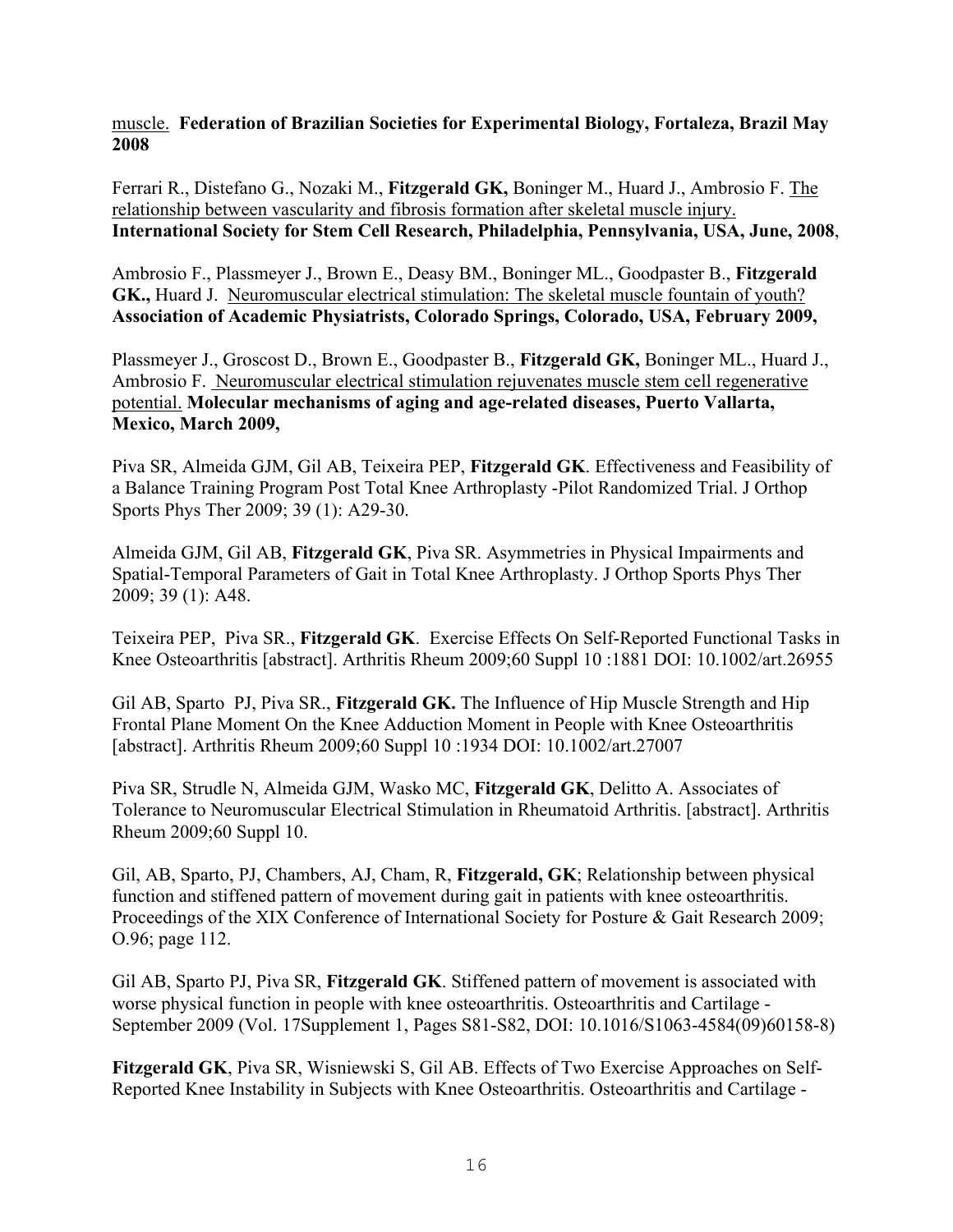September 2009 (Vol. 17Supplement 1)

**Fitzgerald GK**, Piva SR, Wisniewski S. Clinical measures associated with self-reported knee instability in subjects with knee osteoarthritis (KOA). [abstract] Arthritis Rheum. 2010.

Maia Neto FJ, Almeida GJ, **Fitzgerald GK**, Piva SR. The Effect of an Exercise Program on Gait Asymmetry in Patients After Total Knee Arthroplasty. [abstract] Arthritis Rheum. 2010.

**Fitzgerald GK**, White DK, Piva SR. Associations between changes in impairments and treatment response following exercise therapy in subjects with knee osteoarthritis. Osteoarthritis Cartilage. 2012;17:S263

Farrokhi S, Rainis C, **Fitzgerald GK**, Tashman S. Dynamic Stereo X-Ray Evaluation of Knee Joint Mechanics During Downhill Walking in Subject with Knee Osteoarthritis [abstract] Arthritis Rheum. 2012

Rainis C, Farrokhi S, Tashman S, **Fitzgerald GK**. Altered Tibiofemoral Joint Contact Mechanics in Patients with Knee Osteoarthritis and Episodic Complaints of Joint Instability. Orthopaedic Research Society. 2013

Farrokhi S, O'Connell M, Gil A, **Fitzgerald GK**. Alterations in sagittal-plane knee joint kinematics and kinetics during gait in knee osteoarthritis patients with complaints of instability. Osteoarthritis Research Society International. April 2013.

O'Connell M, Farrokhi S, Gil A, **Fitzgerald GK**. Severity of coexisting patellofemoral osteoarthritis is associated with altered sagittal-plane gait biomechanics in patients with tibiofemoral osteoarthritis. Osteoarthritis Research Society International. April 2013.

Schlenk, E. A., Crowley-Lisowski, D., Twerski, S., Fallon, A., Sartore, A., Sereika, S., Rogers, J., **Fitzgerald, G. K**., & Kwoh, C. K. (2013). Relationships between self-efficacy, outcome expectancy, and outcomes in older adults with osteoarthritis of the knee and hypertension: Baseline results [Abstract]. *Arthritis Care and Research, 65*(10), S895

Gustafson JA, Farrokhi S, Tashman S, **Fitzgerald GK**. Increased Variability of Knee Motion in Patients with Knee Osteoarthritis and Complaints of Instability. Orthopaedic Research Socety. March 2014.

Susko AM, DePaul SM, **Fitzgerald GK.** Correlation of 1-repetition maximum and ratings of perceived exertion in adults: Implications for strength training. Osteoarthritis Research Society International. April 2014.

**Fitzgerald GK**, Fritz JM, Childs JD, Brennan GB, Landsittel D, Abbott JH, Gil AB, Nielsen B. Exercise, Manual Therapy, and Use of Booster Sessions in Physical Therapy for Knee OA: A Multi-Center Randomized Clinical Trial. ACR 2014.

Farrokhi S, **Fitzgerald GK**, Tashman S. Knee Joint Contact Mechanics during Downhill Gait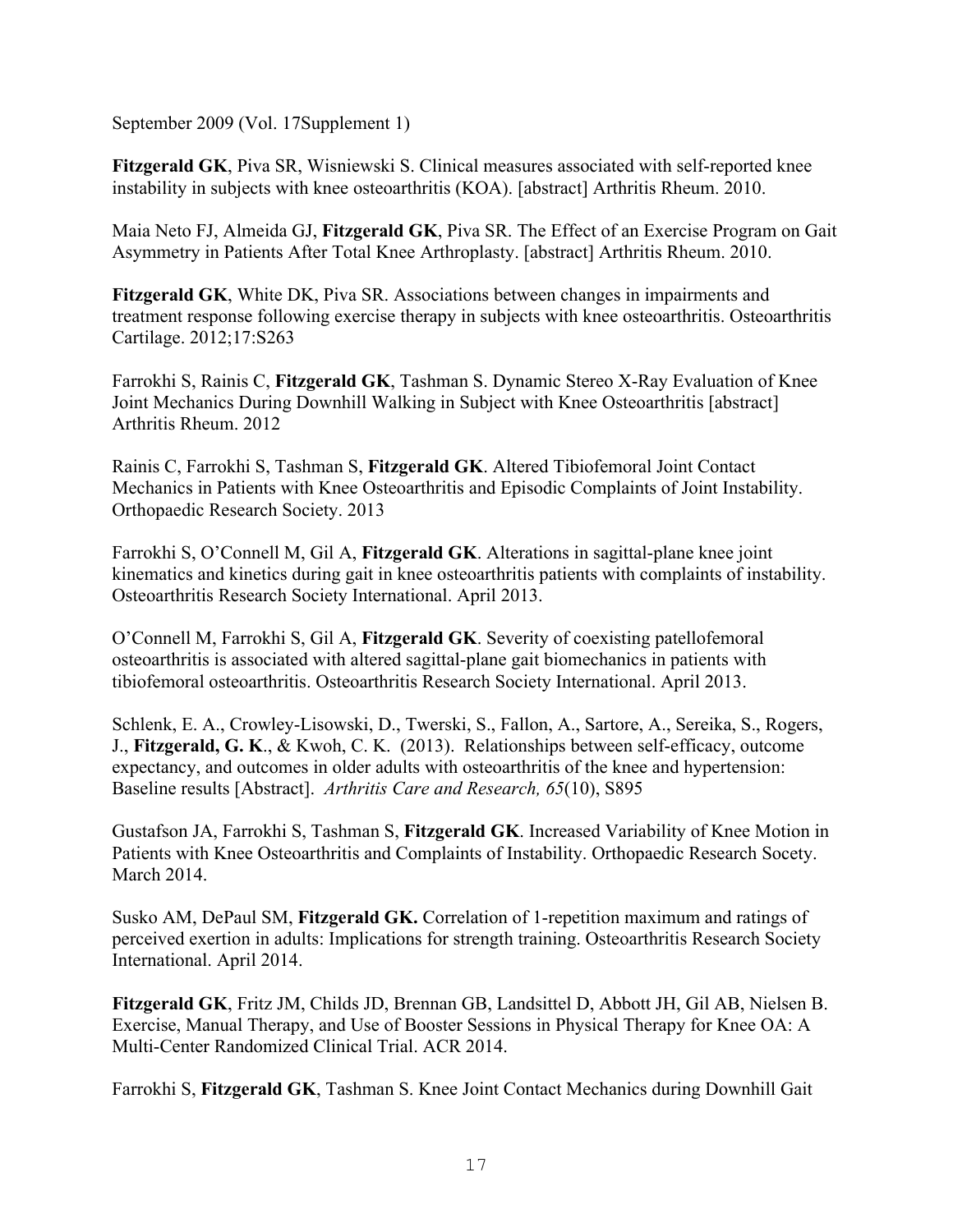and its Relationship with Varus/Valgus Motion and Muscle Strength in Patients with Knee Osteoarthritis. CSM 2015.

Farrokhi S, Piva SR, **Fitzgerald GK**, Kwoh CK. Association of pain location with symptoms, functional limitations, and knee related quality of life in patients with knee pain: data from the Osteoarthritis Initiative. CSM 2015.

O'Connell M, Farrokhi S, **Fitzgerald GK**. Biomechanical and Clinical Correlates of Selfreported Knee Pain during Gait in Patients with Knee Osteoarthritis. CSM 2015.

Gustafson JA, **Fitzgerald, GK**, Farrokhi S. Decreased dynamic knee joint stiffness in patients with knee osteoarthritis and complaints of instability. Orthopaedic Research Society. March 2015.

Bove AM, Smith KJ, Bise C, Fritz JM, Childs JD, Brennan G, Abbott JH, **Fitzgerald GK**. What is the most cost-effective physical therapy strategy to treat knee osteoarthritis? Arthritis Care and Research 2015.

Bove AM, Bise CG, Smith KJ, Fritz JM, Childs JD, Brennan GP, Abbott JH, **Fitzgerald GK**. Does receiving physical therapy for knee osteoarthritis impact downstream healthcare utilization? Arthritis Rheumatol. 2016;68(suppl 10).

Stevans JM, Schneider MJ, Hack LM, Terhorst L, **Fitzgerald GK**, Brach JS, Delitto A. Identifying determinants of suboptimal adherence to low back pain guidelines in a 10 year old physical therapy implementation initiative: a mixed methods study.  $9<sup>th</sup>$  Annual Conference of Dissemination and Implementation Science. Washington, DC. Dec 2016.

Gustafson JA, Elias JJ, **Fitzgerald GK**, Tashman S, Debski RE, Farrokhi S. A modeling framework to estimate in-vivo subject-specific patellofemoral joint cartilage stress during gait. Orthopaedic Research Society, 2017.

Schlenk EA, Sereika SM, Rogers J, **Fitzgerald GK**, Kwoh, CK (2017, July). Improving clinical outcomes and physical activity in older adults with comorbidity: A randomized controlled trial. Abstract accepted at Sigma Theta Tau International Honor Society of Nursing 28th International Nursing Research Congress, Dublin Ireland.

Harris-Hayes M, Bove AM, Brown K, King V, Mancino J, Wortman D, **Fitzgerald GK**. Treatment fidelity among treatment providers in a multicenter, randomized clinical trial comparing two rehabilitation strategies for people with pre-arthritic hip disease. Combined Sections Meeting of the American Physical Therapy Association. 2018

Gustafson JA, Elias JJ, **Fitzgerald GK**, Tashman S, Debski RE, Farrokhi S. Effects of patellofemoral osteoarthritis on joint contact stress during downhill walking: A modeling study. Orthopaedic Research Society, 2018.

Harris-Hayes M, Steger-May K, Bove A, Foster SN, Mueller MJ. Clohisy JC, **Fitzgerald GK**.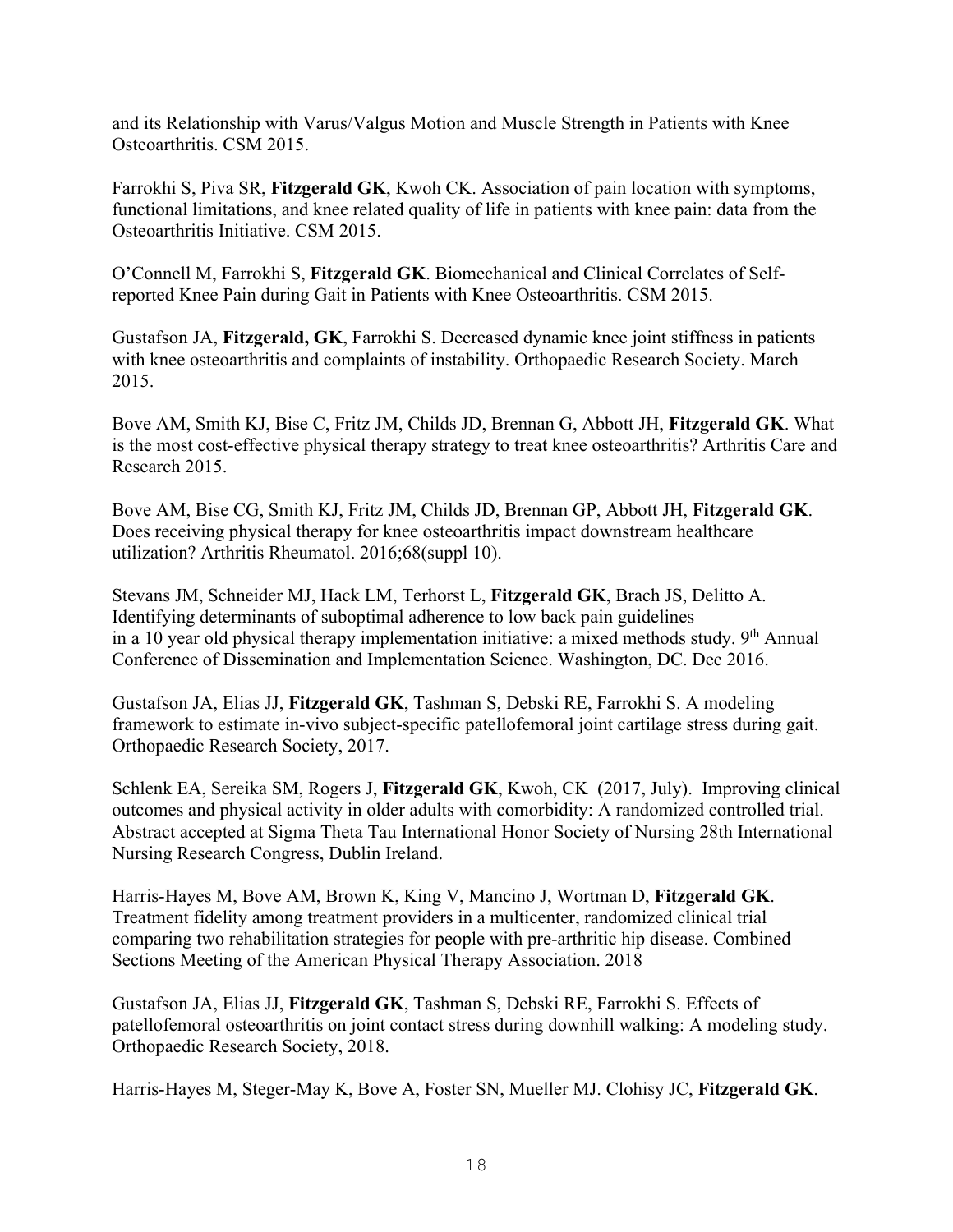Movement pattern training compared to standard strengthening and flexibility among patients with prearthritic hip disorders: a pilot multicenter randomized clinical trial. World Congress on Osteoarthritis (OARSI), Toronto, ON, May 2019

Middleton A, **Fitzgerald GK**, Stevans J. Implementation of technology-mediated screening and referral of high-risk back pain patients to non-pharmacological treatment in primary care. Academy of Health, Dissemination and Implementation Conference. December, 2019.

Cook R, **Fitzgerald GK**, Foster SN, Mueller MJ, Clohisy JC, Harris-Hayes, M. Gender Differences in Movement During Single Leg Tasks in People with Hip-Related Groin Pain. Accepted for APTA Combined Sections Meeting, February 2020.

Harris-Hayes M, Steger-May K, Bove A, Foster S, Mueller MJ, Clohisy JC, **Fitzgerald GK**. Sustained outcomes following movement pattern training or strengthening/flexibility among patients with prearthritic hip disorders: results of a pilot multicenter randomized clinical trial. Osteo Cart. 2020:28;S171-S172. DOI:<https://doi.org/10.1016/j.joca.2020.02.279>

Harris-Hayes M, Steger-May K, Bove AM, Mueller MJ, Clohisy JC, **Fitzgerald GK**. Sustained effects of rehabilitation among patients with hip-related groin pain: secondary analysis from a pilot randomized clinical trial. Accepted Conference Proceedings, International Society for Hip Arthroscopy 2020.

Bove AM, Hausmann LRM, Piva SR, Brach JS, Lewis A, **Fitzgerald GK**. Race differences in physical function and post-acute physical therapy utilization following total knee arthroplasty. Platform presentation at American Physical Therapy Association Combined Sections Meeting. February 2021. (Conference held virtually due to COVID-19 pandemic.)

Bove AM, Dong ER, Hausmann LRM, Piva SR, Brach JS, Lewis A, **Fitzgerald GK**. Exploring race differences in patient satisfaction with rehabilitation following total knee arthroplasty. Poster presentation at American Physical Therapy Association Combined Sections Meeting. February 2021. (Conference held virtually due to COVID-19 pandemic.)

### **Other**

Master of Science Thesis: Exercise Induced Muscle Soreness After Concentric and Eccentric Isokinetic Muscle Contractions. Virginia Commonwealth University/Medical College of Virginia, 1990

Doctoral Dissertation: Non-operative Anterior Cruciate Ligament Rehabilitation For Individuals Participating in High Level Physical Activity, MCP/Hahnemann University, 1998

## **PROFESSIONAL ACTIVITIES**

## **TEACHING**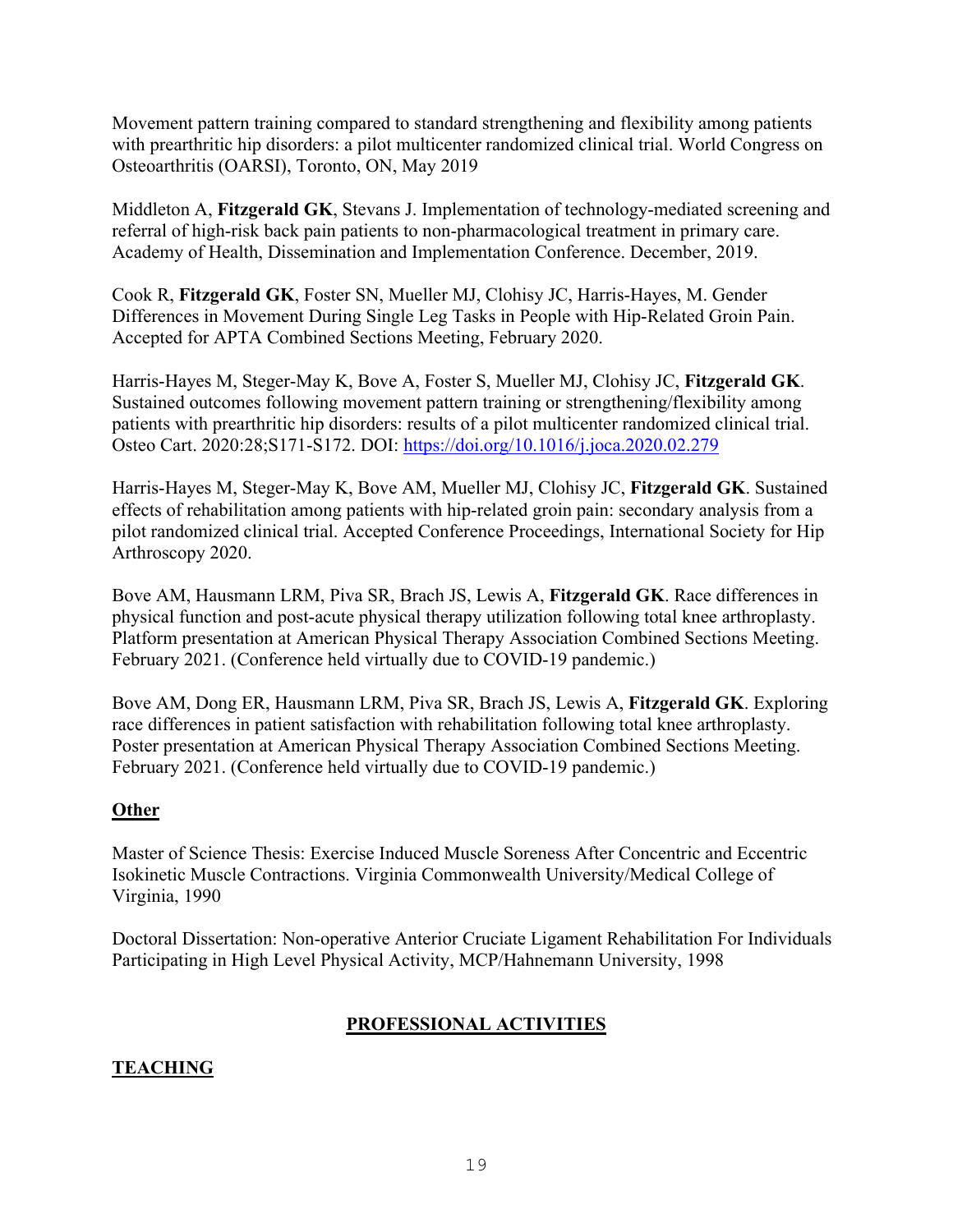## **Current Teaching Responsibilities in Department of Physical Therapy**

Lecturer: PT 2029: Kinesiology. University of Pittsburgh, Department of Physical Therapy.

PT Boot Camp Lecturer/Instructor.

Paper Reviewer: PT 2072 Evidence-Based Practice I Guest Discussant: PT 2073 Evidence-Based Practice II Paper Reviewer: PT 2077 Evidence-Based Practice VI Paper Reviewer: PT 2078 Evidence-Based Practice VII

Lab Instructor-Knee Module: PT 2085 Advanced Therapeutic Exercise for PT Practice

#### **Teaching in Other Departments/Institutions**

HRS 3000: Doctoral Seminar: Course Coordinator, PhD in Rehabilitation Science Program, University of Pittsburgh

HRS 3003: Introduction to Core Concepts in Rehabilitation Science Disability- Lecturer, PhD in Rehabilitation Science Program, University of Pittsburgh

HRS 3004: Introduction to Methods of Inquiry-Outcomes Module Coordinator-PhD in Rehabilitation Science Program, University of Pittsburgh

Course Director: Kinesiology, Orthopaedic Physical Therapy, Entry Level Master's Program, Department of Physical Therapy, Allegheny University of the Health Sciences, Philadelphia, PA, Fall 1990 to Fall 1997.

Visiting Professor, Clinical Kinesiology. University of Illinois-Chicago. Jan 6-10, 1992; Jan 4-8, 1993, Jan 3-7, 1994. January 2-6, 1995. January 2-5, 1996. Course coordinator; Jules Rothstein PhD, PT

Introduction to Physical Therapy: 3rd Year Medical Students on Orthopedic Rotation Hahnemann University, School of Medicine Fall 1990 - Spring 1992.

### **Thesis Committees**

#### **University of Pittsburgh**

Chair of Committee: Allyn Bove, DPT. Doctoral Degree. Racial differences in functional outcomes and delivery of physical therapy services after total knee arthroplasty. Proposal Defended, December 2014, (in progress).

Member of Committee: Joel Stevans, DC. Doctoral Degree. Identifying factors associated with physical therapists' adherence to low back pain guidelines across the domains of the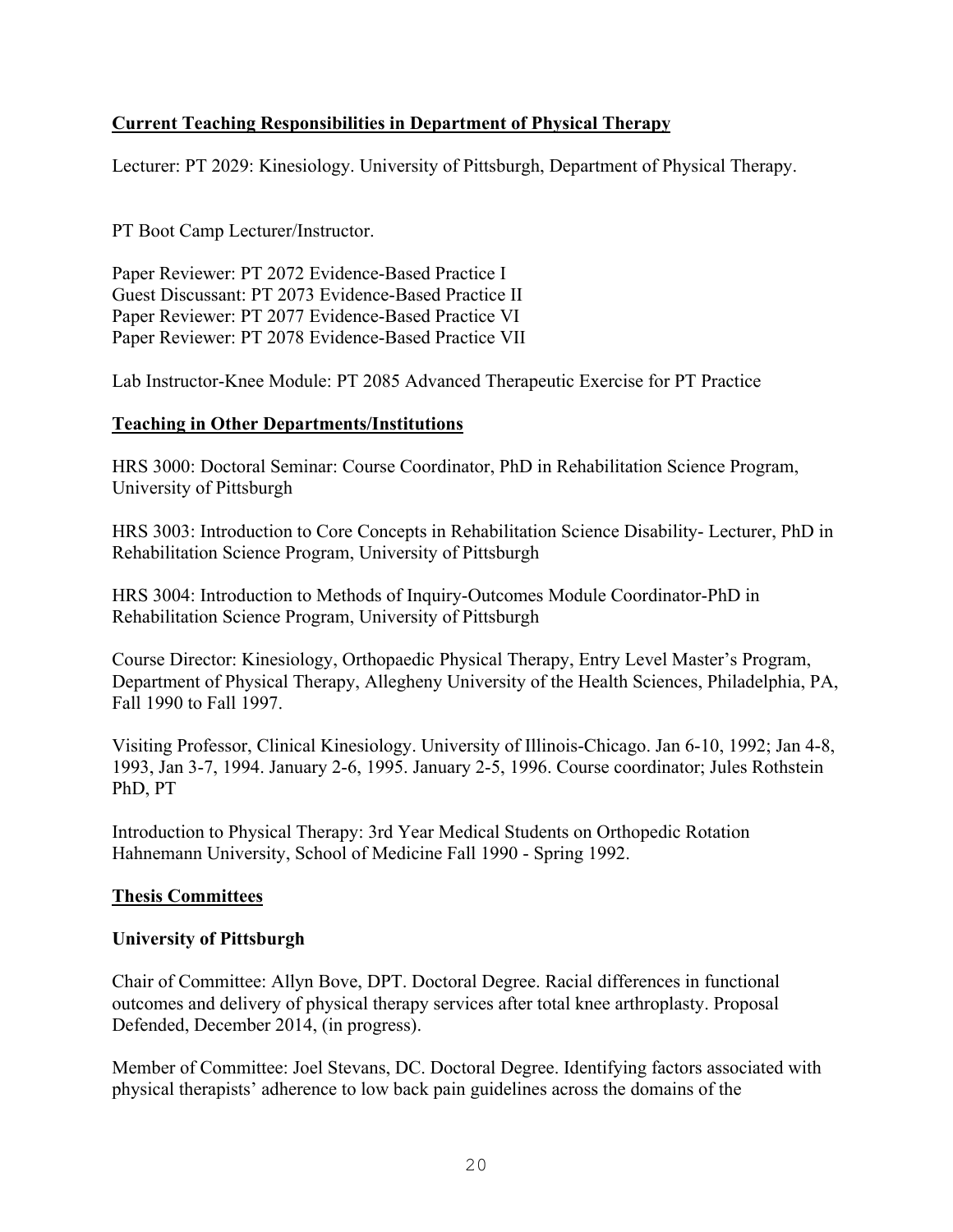consolidated framework for implementation research: a mixed methods study. Defended, August, 2016

Member of Committee: Gustavo Almeida, MS, PT. Doctoral Degree. Reliability and responsiveness of physical activity measures in individuals after total knee arthroplasty. Defended, November, 2015.

Member of Committee: Jason Woollard, MPT. Doctoral Degree. Derivation of a clinical prediction rule for maximizing the probability of successful arthroscopic subacromial decompression in patients with chronic subacromial impingement syndrome. Defended, April 2012.

Chair of Committee: Ibrahim Altubasi, MS, PT. Doctoral Degree. "The effects of neuromuscular electrical stimulation on type II muscle fiber hypertrophy in aging muscle." Defended July 2011.

Member of Committee: Stephanie Di Stasi, MSPT. Doctoral Degree. University of Delaware. "The Fickle ACL deficient athlete: Investigation of the noncoper response to injury, surgery, and neuromuscular training. Defended, June 2011.

Chair of Committee: Alexandra Gil, MS, PT. Doctoral Degree. "The relationship between gait variables and physical function in individuals with knee osteoarthritis." Defended September 2010.

Member of Committee: John McGee MPT. Doctoral Degree. The cost-effectiveness of using a treatment-based classification (TBC) approach vs. a usual care approach in the management of low-back pain in the outpatient physical therapy setting. Defended, September 2009.

Member of Committee: Joseph Zenni, DPT. Doctoral Degree. University of Delaware. "Decreased Functional Ability and Altered Joint Loading with the Progression of Medial Compartment Knee Osteoarthritis." Defended, June 2008.

Chair of Committee: Jennifer Lias, MS, PT. Doctoral Degree. "Predictive factors of short and long term outcome following total knee arthroplasty." (Student dropped out of program April 2008)

Member of Committee: Laura Schmitt, MPT. Doctoral Degree, University of Delaware. "The influence of laxity, instability, and alignment of the knee on physical function and motor patterns in individuals with knee osteoarthritis." Defended, June 2006.

Chair of Committee: Sara R. Piva, MS, PT. Doctoral Degree. "Association between impairments and function in response to physical therapy in individuals with patellofemoral pain syndrome." Defended, April 2005.

Member of Committee: Kevin Conley MS, ATC. Doctoral Degree. "Effects of Selected Modes of Prophylactic Support on Reflex Muscle Firing Following Dynamic Perturbation of the Ankle." Defended, April 2005.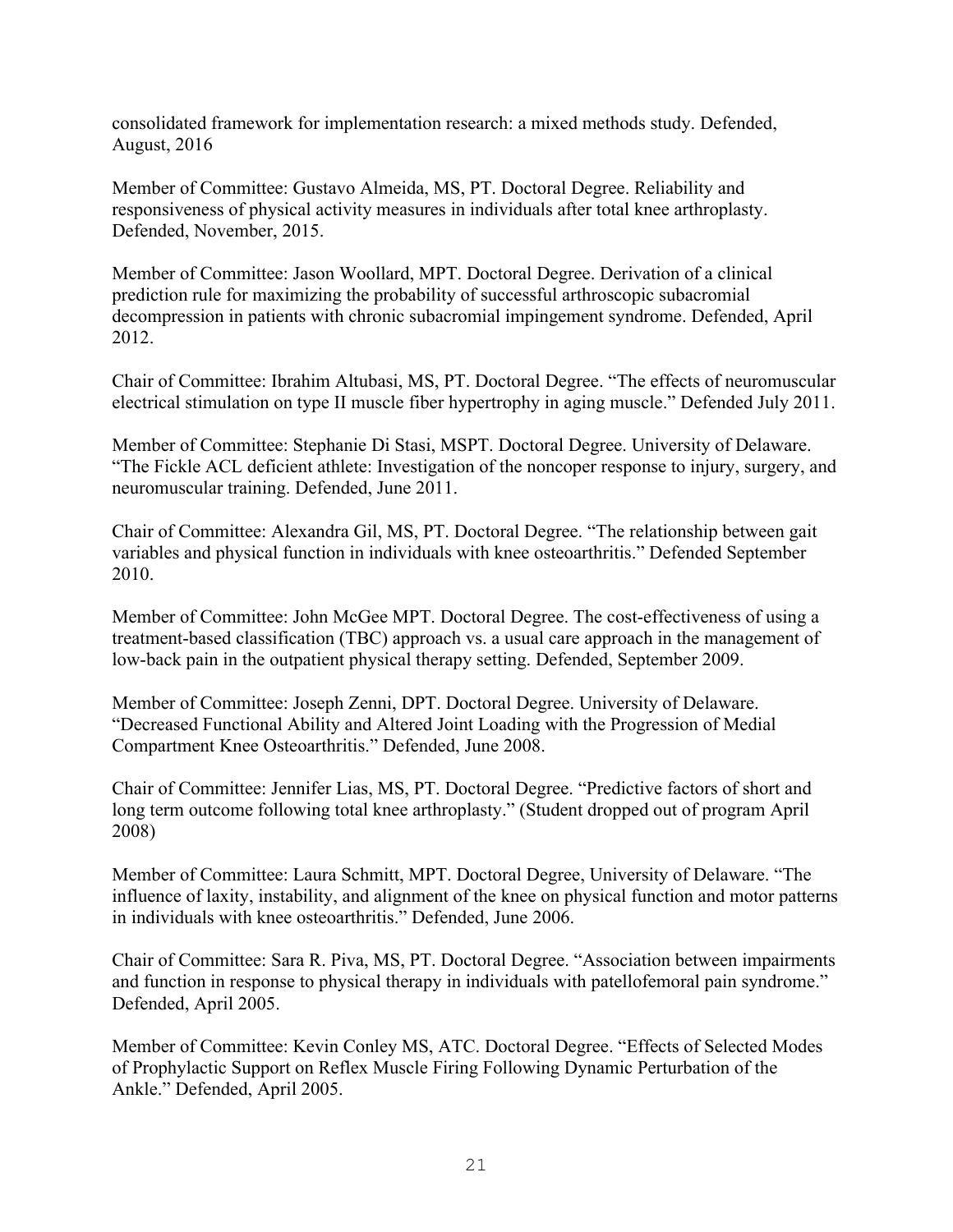Member of Committee: Fawzi Bouzubar, MS, PT. Doctoral Degree. "Self Reported Fatigue in Individuals with Knee Osteoarthritis." Defended, October 22, 2003

Member of Committee: Cheryl Ferris, MS. ATC. Doctoral Degree. "The effect of trunk and hip neuromuscular and biomechanical characteristics upon the knee during a stop-jump task in males and females." Defended, May 23, 2003

### **Post-Doctoral/Faculty Fellows**

Co-Primary Mentor: Sara Piva, PT, PhD. Neuromuscular electrical stimulation in people with rheumatoid arthritis. NIH K12 Fellow. University of Pittsburgh. 2006-2010.

Primary Mentor: Fabrisia Ambrosio, PT, PhD. Exercise, electrical stimulation, and stem cell implantation for muscular dystrophy. NCMRR-CORRT K12 Fellow. 2006-2010.

Primary Mentor: Shawn Farrokhi. PT, PhD. The biomechanical risk factors underlying the link between patellofemoral joint pain and osteoarthritis. NCMRR-CORRT K12 Fellow 2010-2013.

Primary Mentor: Adam Goode, PT, PhD, Duke University. Faculty Fellow, Pragmatic Trials. CoHSTAR. 2015-2017.

Co-Primary Mentor: Addie Middleton, Medical University of South Carolina. Faculty Fellow, Implementation Science. CoHSTAR, 2017 –present.

### **MCP/Hahnemann University, Philadelphia, PA**

Chair of Committee: Melody Chamberlain, PT; "The effect of fatigue on muscle performance after ACL reconstructive surgery." Thesis defended on 11/10/94

Chair of Committee: David Ebaugh, PT; "Changes in quadriceps femoris strength between partial range and full range knee extension exercise." Thesis defended 4/96

Member of Committee: Maureen McKenna, PT; "The effects of cervical mobilization on range of motion and pain." Thesis defended on 4/20/93.

Member of Committee: Kathy Sawyer, PT; "The effects of therapeutic exercise on scapular position." Thesis defended 5/95

Member of Committee: Irene Mizobe, PT; "The relationship between isometric quadriceps muscle force output and functional ability in patients with knee instability." Thesis defended on 11/10/94.

Member of Committee: Marcia Esola, PT; "The relationship between lumbar spine and pelvic motion during forward bending in individuals with and without back pain." Thesis defended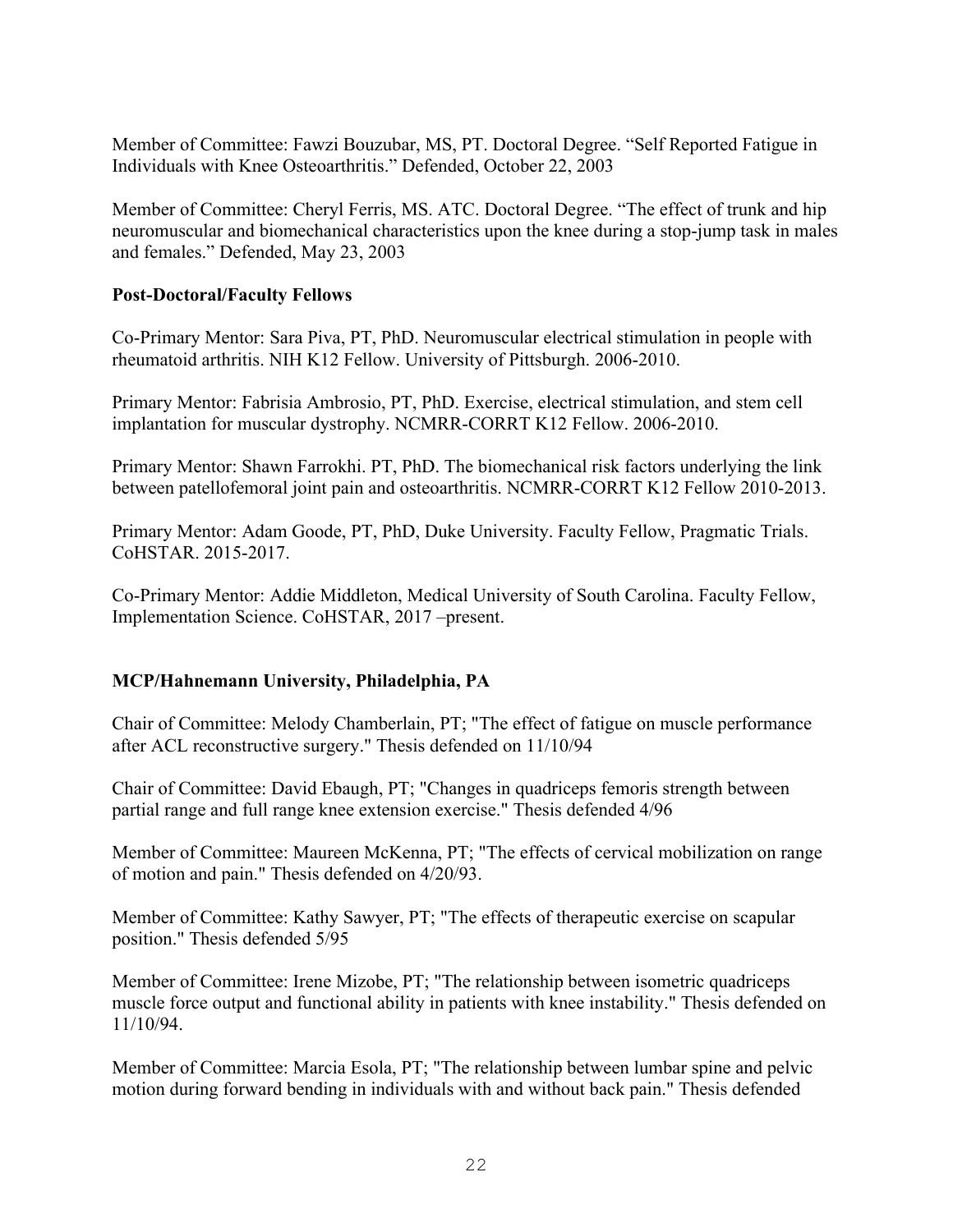6/94.

Member of Committee: Dave Kietrys, PT; "The relationship between head and neck posture, VDT screen height, and pain in keyboard operators". Thesis defended 11/95.

## **Clinical Mentor for Sports Physical Therapy Residency Program**

Tara Ridge, MPT and Erica Baum, MPT; Fall 1999, Spring 2000

Brian Klucinek, MS, PT, ATC; Fall 2000

Christian Lyons, MPT; Fall 2001

Joel Robb, MPT; Spring 2002

Alon Rabin, MPT; Fall 2002

Adam Eubanks, PT; Fall 2003, Spring 2004

Jennifer Swanson, DPT; Spring 2005

### **Advisor, Entry-Level Clinical Research Internships**

Derek Metsger: Fall 1999

Keelan Enseki: Fall 2000, Spring 2001

Lisa Curtis: Fall 2002, Spring 2003, Fall 2003

Matthew Guarino: Fall 2003

Colleen O'Hara: Fall 2004

Drew Breaky: Summer 2007

Timothy Zelch, Summer 2009

Mattew Janczak, Summer 2010

### **RESEARCH**

#### **Grants Received**

**Years Grant Title Source**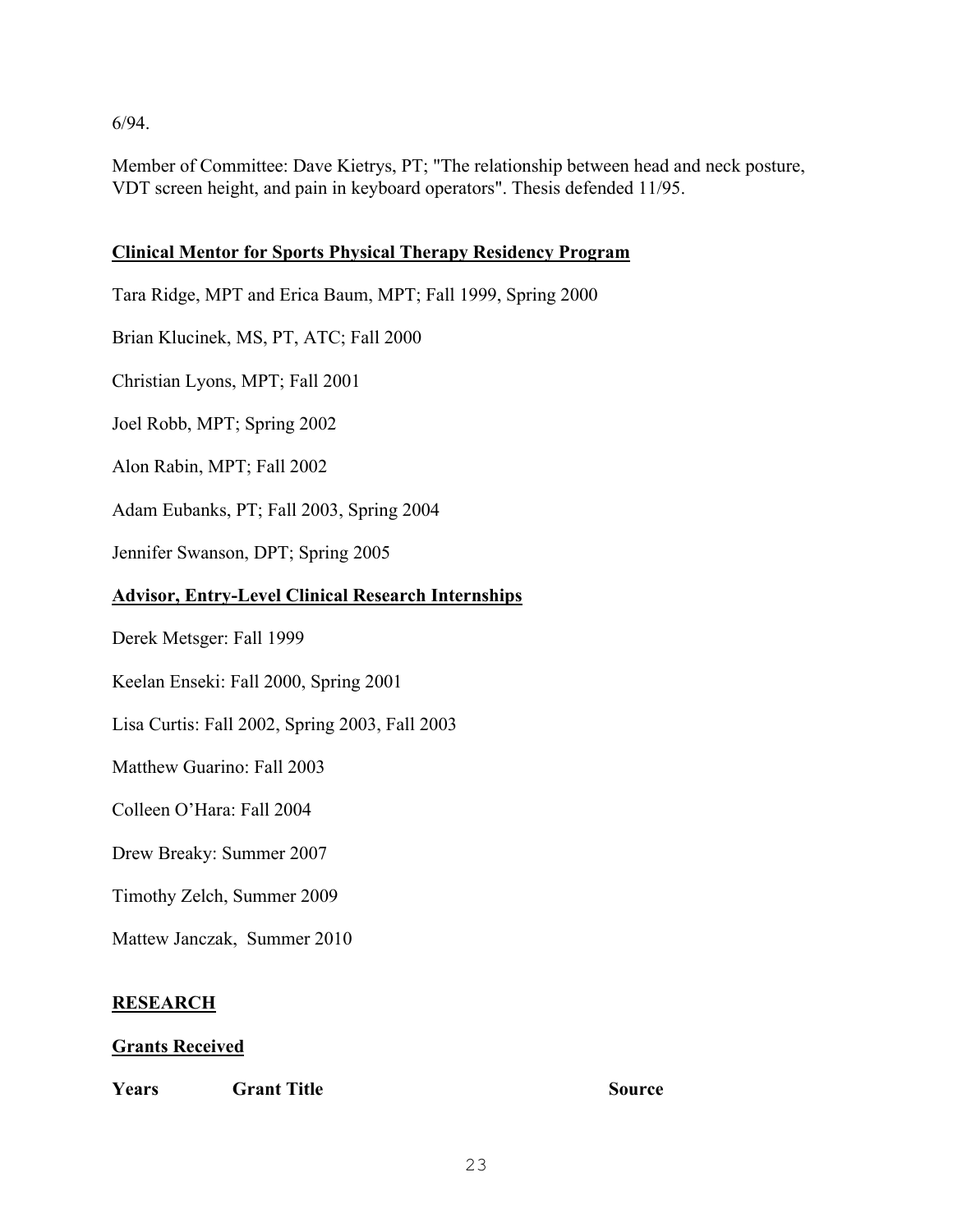| 1995 to 1996<br>Principal<br>Investigator | Compensatory patterns in patients with knee<br>instability. Doctoral Dissertation Award.<br>\$5,000.00                                                               | Foundation for Physical<br>Therapy Research, Inc.                                                                           |
|-------------------------------------------|----------------------------------------------------------------------------------------------------------------------------------------------------------------------|-----------------------------------------------------------------------------------------------------------------------------|
| 1997 to 1998<br>Principal<br>Investigator | Compensatory patterns in patients with knee<br>instability. Doctoral Dissertation Award.<br>\$4,600.00                                                               | Foundation for Physical<br>Therapy Research, Inc.                                                                           |
| 1999 to 2001<br>Principal<br>Investigator | High intensity electrical stimulation for<br>quadriceps femoris strength training in post-<br>operative anterior cruciate ligament<br>rehabilitation.<br>\$11,120.00 | University of Pittsburgh,<br><b>Central Research</b><br>Development Fund.                                                   |
| 1999 to 2000<br>Principal<br>Investigator | High intensity electrical stimulation for<br>quadriceps femoris strength training in post-<br>operative anterior cruciate ligament<br>rehabilitation.<br>\$2,500.00  | Section on Research,<br><b>American Physical Therapy</b><br><b>Association, Clinical Research</b><br>Demonstration Project. |
| 2000<br>Principal<br>Investigator         | High intensity electrical stimulation for<br>quadriceps femoris strength training in post-<br>operative anterior cruciate ligament<br>rehabilitation.<br>\$40,000.00 | Foundation for Physical<br>Therapy Research, Inc.                                                                           |
| 2000 to 2001<br>Principal<br>Investigator | Quadriceps femoris muscle inhibition in<br>patients with knee osteoarthritis.<br>\$50,000.00                                                                         | Arthritis Foundation, Western<br>PA Chapter.                                                                                |
| 2001 to 2002<br>Principal<br>Investigator | Gait adaptations in individuals with knee<br>osteoarthritis.<br>\$9,900.00                                                                                           | Orthopaedic Section, APTA,<br><b>Clinical Research Grant</b><br>Program.                                                    |
| 2003 to 2004<br>Principal<br>Investigator | Neuromuscular electrical stimulation in<br>rheumatoid arthritis.<br>\$6,500.00                                                                                       | EMPI, Inc.                                                                                                                  |
| 2004 to 2008<br>Principal<br>Investigator | Knee stability training in individuals with knee<br>OA.<br>\$1,425,000.00                                                                                            | National Institute of Arthritis<br>and Musculoskeletal and Skin<br>Diseases.                                                |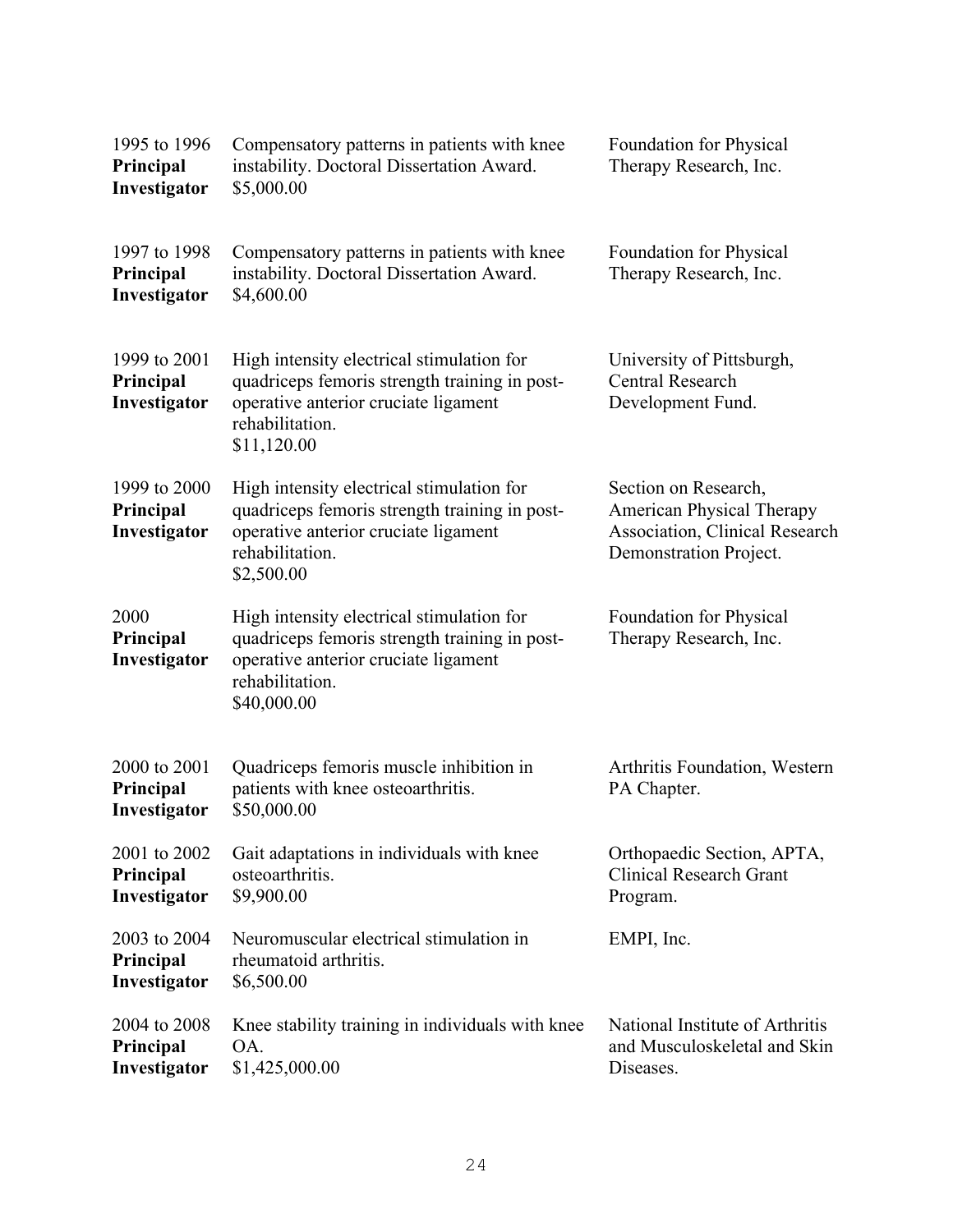| 2007 to 2008<br>$Co-$<br>Investigator                            | Validation of the knee function composite test:<br>A Pilot Study.<br>65,000.00                               | <b>Omerus Corporation</b>                                                                                                                                                                       |
|------------------------------------------------------------------|--------------------------------------------------------------------------------------------------------------|-------------------------------------------------------------------------------------------------------------------------------------------------------------------------------------------------|
| 2008 to 2009<br><b>Co-Principal</b><br>Investigator              | Dynamic Arthrokinematic Profiles of Knee<br>Instability in People with Knee Osteoarthritis.<br>25,000.00     | National Center for Research<br>Resources; University of<br>Pittsburgh Clinical and<br><b>Translational Science</b><br>Institute, Basic to Clinical<br>Collaborative Research Pilot<br>Program. |
| 2008 to 2009<br>$Co-$<br>Investigator                            | Mechanotransduction for improved skeletal<br>muscle functioning in aged individuals.<br>37,000.00            | University of Pittsburgh<br>Claude Pepper Center Pilot<br>Study Program.                                                                                                                        |
| 2010 to 2014<br>$Co-$<br>Investigator                            | Promoting Physical Activity in Older Adults<br>with Comorbidity<br>290,909.00                                | National Institute of Nursing<br>Research.                                                                                                                                                      |
| 2010 to 2015<br>Principal<br>Investigator                        | Enhancing the Effectiveness of Physical<br>Therapy for People with Knee Osteoarthritis<br>1,410,000.00       | Agency for Health Research<br>and Quality.                                                                                                                                                      |
| $2011 - 2016$<br>$Co-$<br>Investigator                           | Reducing Pain; Preventing Depression                                                                         | National Institute of Mental<br>Health                                                                                                                                                          |
| 2015-2020<br><b>Co-Director</b><br>of Pilot<br><b>Study Core</b> | Center of Excellence in Physical Therapy<br>Health Services/Health Policy Research and<br>Training (CoHSTAR) | Foundation for Physical<br>Therapy Research, Inc.                                                                                                                                               |
| 2016-2019<br><b>Site</b><br>Principal<br>Investigator            | Movement Pattern Training in People with<br>Intra-articular Hip Disorders                                    | National Institute of Health                                                                                                                                                                    |

# **Seminars and Invited Lectureships Related to Research Activity**

| February, 1999. | Invited Speaker: Non-operative | Marquette Challenge       |
|-----------------|--------------------------------|---------------------------|
|                 | management of ACL injuries in  | Conference. University of |
|                 | physically active individuals. | Pittsburgh, Department of |
|                 |                                | Physical Therapy.         |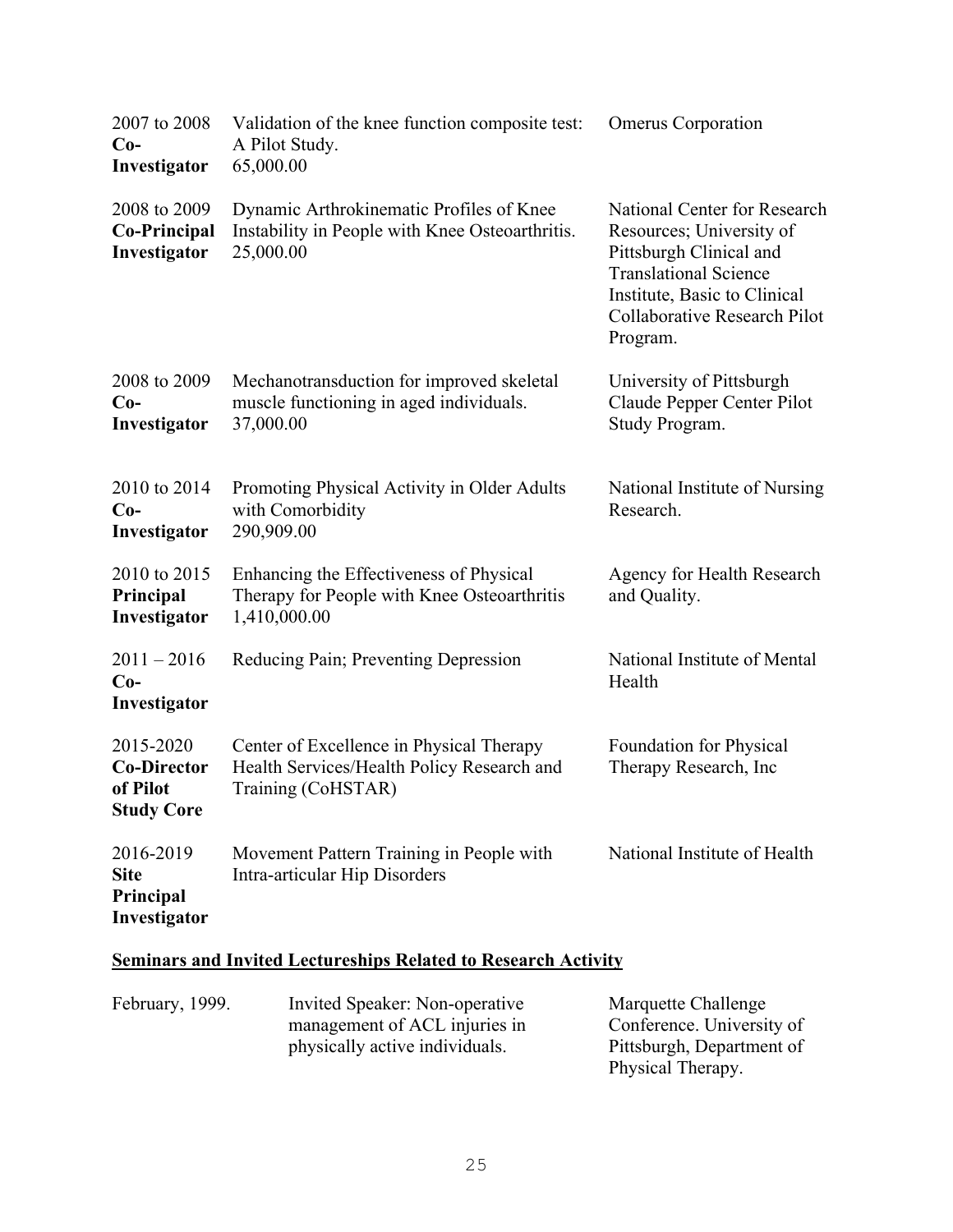| June, 1999     | Screening Patients With Acute ACL<br>Rupture For Return To High Level<br><b>Activity With Non-Operative</b><br>Rehabilitation.                                                  | <b>American Physical Therapy</b><br><b>Association Annual</b><br>Conference, Washington, DC.                                           |
|----------------|---------------------------------------------------------------------------------------------------------------------------------------------------------------------------------|----------------------------------------------------------------------------------------------------------------------------------------|
| February, 2000 | <b>Clinical Research Demonstration</b><br>Project: High Intensity Electrical<br><b>Stimulation for Quadriceps Strength</b><br>Training in Post-Operative ACL<br>Rehabilitation. | <b>Combined Sections Meeting</b><br>of the APTA. New Orleans,<br>LA                                                                    |
| May, 2000      | Invited Speaker: "Innovations in Non-<br>operative Rehabilitation of ACL<br>Injuries": "Theoretical Considerations<br>for Functional Re-training Programs".                     | Ninth Panther International<br>Sports Medicine Symposium,<br>Pittsburgh, PA                                                            |
| October, 2000  | Invited Speaker: Quadriceps Femoris<br>Muscle Inhibition in Patients with Knee<br>Osteoarthritis.                                                                               | Western PA Chapter of the<br><b>Arthritis Foundation Annual</b><br>Meeting, Pittsburgh, PA                                             |
| February, 2002 | Invited Speaker: Clinical Research:<br>Practical Solutions to Common<br>Problems.                                                                                               | <b>Combined Sections Meeting</b><br>of the American Physical<br>Therapy Association, Boston<br>MA                                      |
| April, 2002    | Invited Speaker: The Institutional<br><b>Review Board Process: A Reviewers</b><br>Perspective.                                                                                  | University of Pittsburgh,<br>School of Health and<br>Rehabilitation Sciences,<br>Doctoral Seminar                                      |
| June, 2002     | Invited Speaker: Foundation for<br>Physical Therapy Research Grant<br>Forum: Where does the money go?                                                                           | Annual Conference of the<br><b>American Physical Therapy</b><br>Association. Cincinnatti OH                                            |
| October, 2002  | Invited Speaker: Knee Instability in<br>Individuals with Knee Osteoarthritis:<br>Special Considerations for<br>Rehabilitation.                                                  | 37 <sup>th</sup> Annual Scientific Meeting<br>of the Association of<br><b>Rheumatology Health</b><br>Professionals. New Orleans,<br>LA |
| March, 2003.   | Invited Speaker: Knee Instability in<br>Individuals with Knee Osteoarthritis:<br>Special Considerations for<br>Rehabilitation.                                                  | Marquette Challenge<br>Conference. University of<br>Pittsburgh.                                                                        |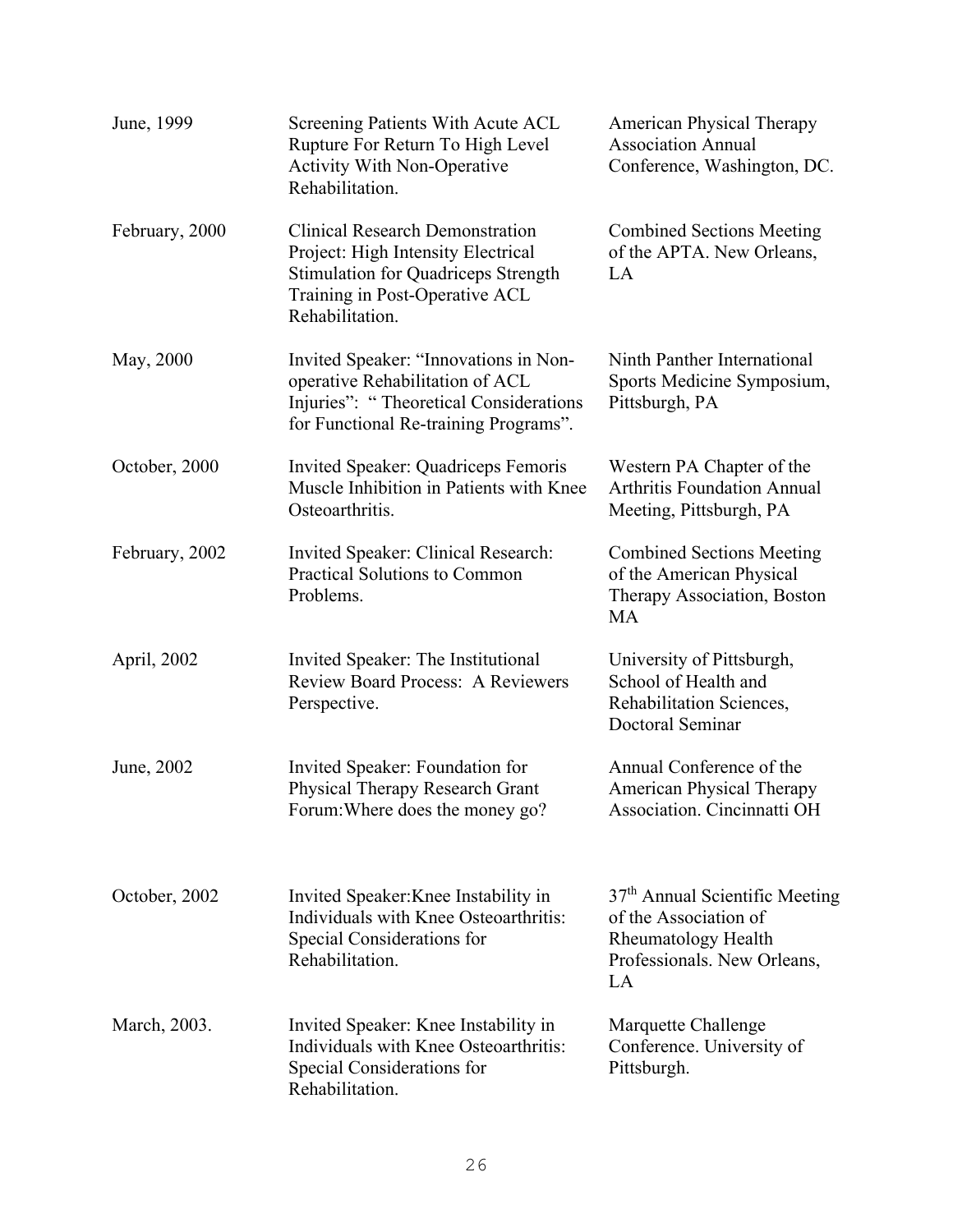| October 2004   | Invited Speaker: Agility Training for the<br>Arthritic Knee.                                                                                                                                                                                                                 | 39 <sup>th</sup> Annual Scientific Meeting<br>of the Association of<br><b>Rheumatology Health</b><br>Professionals. San Antonio,<br>TX                          |
|----------------|------------------------------------------------------------------------------------------------------------------------------------------------------------------------------------------------------------------------------------------------------------------------------|-----------------------------------------------------------------------------------------------------------------------------------------------------------------|
| November 2005  | Invited Speaker: Measuring the Impact<br>of Therapeutic Exercise Interventions:<br>Physical Function in Knee OA.                                                                                                                                                             | American College of<br>Rheumatolgoy: Evidence<br><b>Based Rheumatology:</b><br>Reducing the Prevalence and<br>Impact of Arthritis<br>Conference. San Diego, CA. |
| March 2006     | Invited Speaker: Neuromuscular<br><b>Electrical Stimulation for Muscle</b><br>Strength Training.                                                                                                                                                                             | Biomedical Engineering in<br><b>Exercise and Sports</b><br>Conference, Torino, Italy                                                                            |
| December 2007  | Keynote Speaker: Non-operative<br>Management of Anterior Cruciate<br>Ligament Injury: Maximizing A<br>Successful Return to High Level<br>Physical Activity                                                                                                                   | Southern Physiotherapist<br>Symposium, Queenstown,<br>New Zealand.                                                                                              |
| October 2008   | Invited Speaker: Risk Factors for<br>Functional Decline: Considerations for<br>Planning Exercise Programs in Knee<br>Osteoarthritis.                                                                                                                                         | American College of<br><b>Rheumatology Clinical</b><br><b>Research Conference:</b><br>Rehabilitation and Exercise<br>Therapy                                    |
| March 2010     | Visiting Professor, "Knee Instability in<br>Knee OA: In Pursuit of a Solution."                                                                                                                                                                                              | <b>Boston University Medical</b><br>Center, Arthritis and<br>Epidemiological Research<br>Center, Boston MA                                                      |
| August 2010    | "Knee Instability in Knee OA: In<br>Pursuit of a Solution."                                                                                                                                                                                                                  | University of Oslo, Sports<br>Medicine, Oslo Norway.                                                                                                            |
| September 2011 | Keynote Speaker: "; 1) "Agility and<br>perturbation training in patients with<br>knee osteoarthritis: Experience from a<br>randomized clinical trial": 2)"The<br>effects of impairment-based exercise on<br>specific functional tasks in people with<br>knee osteoarthritis" | Washington University in St.<br>Louis, Department of Physical<br>Therapy. Steven J Rose<br>Clinical Research Symposium                                          |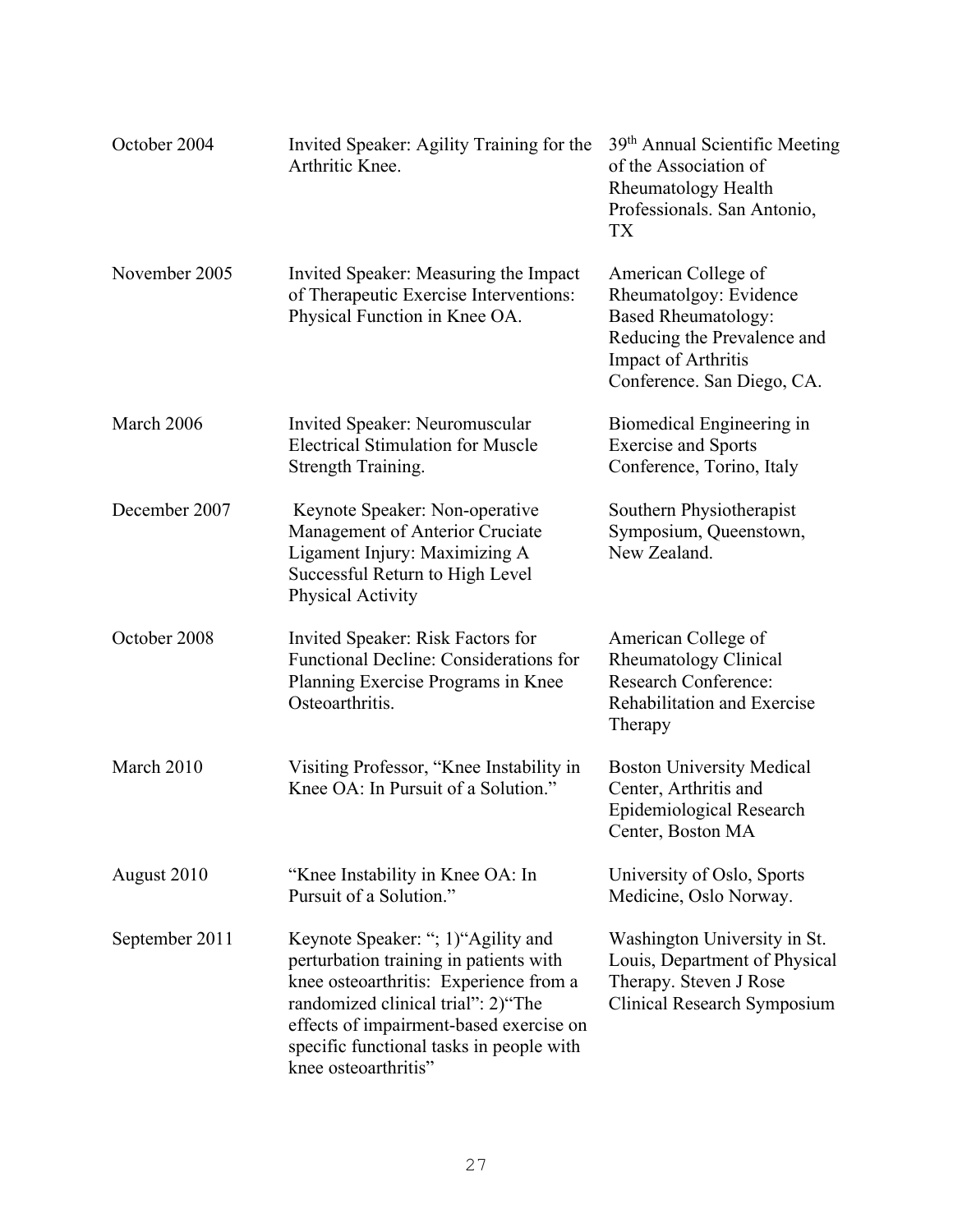## **Other Scientific Presentations Related to Research**

| August, 1990.   | Platform presentation: Exercise Induced<br>Muscle Soreness after Concentric and<br><b>Eccentric Isokinetic Muscle</b><br>Contractions.                                                                | ISEK 90, 8th International<br>Congress, International<br>Society of Electrophysiologic<br>Kinesiologists.                              |
|-----------------|-------------------------------------------------------------------------------------------------------------------------------------------------------------------------------------------------------|----------------------------------------------------------------------------------------------------------------------------------------|
| February, 1994. | Platform Presentation: Reliability of<br>four tests for patellofemoral alignment.                                                                                                                     | <b>Combined Sections Meeting</b><br>of the APTA, New Orleans,<br>LA.                                                                   |
| March, 1998.    | <b>Platform Presentation: Development</b><br>and testing of a screening examination<br>to distinguish rehabilitation candidates<br>from non-copers early after ACL<br>rupture.                        | Annual Conference of<br>American Academy of<br>Orthopaedic Surgeons, New<br>Orleans, LA                                                |
| February, 1999. | Platform Presentation: A comparison of<br>two non-operative ACL rehabilitation<br>programs for highly active individuals.                                                                             | <b>Combined Sections Meeting</b><br>of the APTA, Seattle, WA.                                                                          |
| February, 2001. | Platform Presentation: Decreasing the<br>amplitude of the electrical stimulus<br>during the burst-superimposition<br>maximum voluntary quadriceps<br>isometric force test.                            | <b>Combined Sections Meeting</b><br>of the APTA. San Antonio,<br>TX.                                                                   |
| February, 2002  | Platform Presentation: Coordination and<br>agility training in individuals with knee<br>osteoarthritis: a case report.                                                                                | <b>Combined Sections Meeting</b><br>of the APTA, Boston, MA                                                                            |
| October, 2002   | <b>Platform Presentation: Quadriceps</b><br>Activation Failure as a Moderator of the<br>Relationship Between Quadriceps<br>Strength and Physical Function in<br>Individuals with Knee Osteoarthritis. | 37 <sup>th</sup> Annual Scientific Meeting<br>of the Association of<br>Rheumatology Health<br>Professionals. New Orleans,<br>LA        |
| October, 2002   | Poster Presentation: Alterations in lower<br>extremity movement and muscle<br>activation patterns in individuals with<br>knee osteoarthritis.                                                         | 37 <sup>th</sup> Annual Scientific Meeting<br>of the Association of<br><b>Rheumatology Health</b><br>Professionals. New Orleans,<br>LA |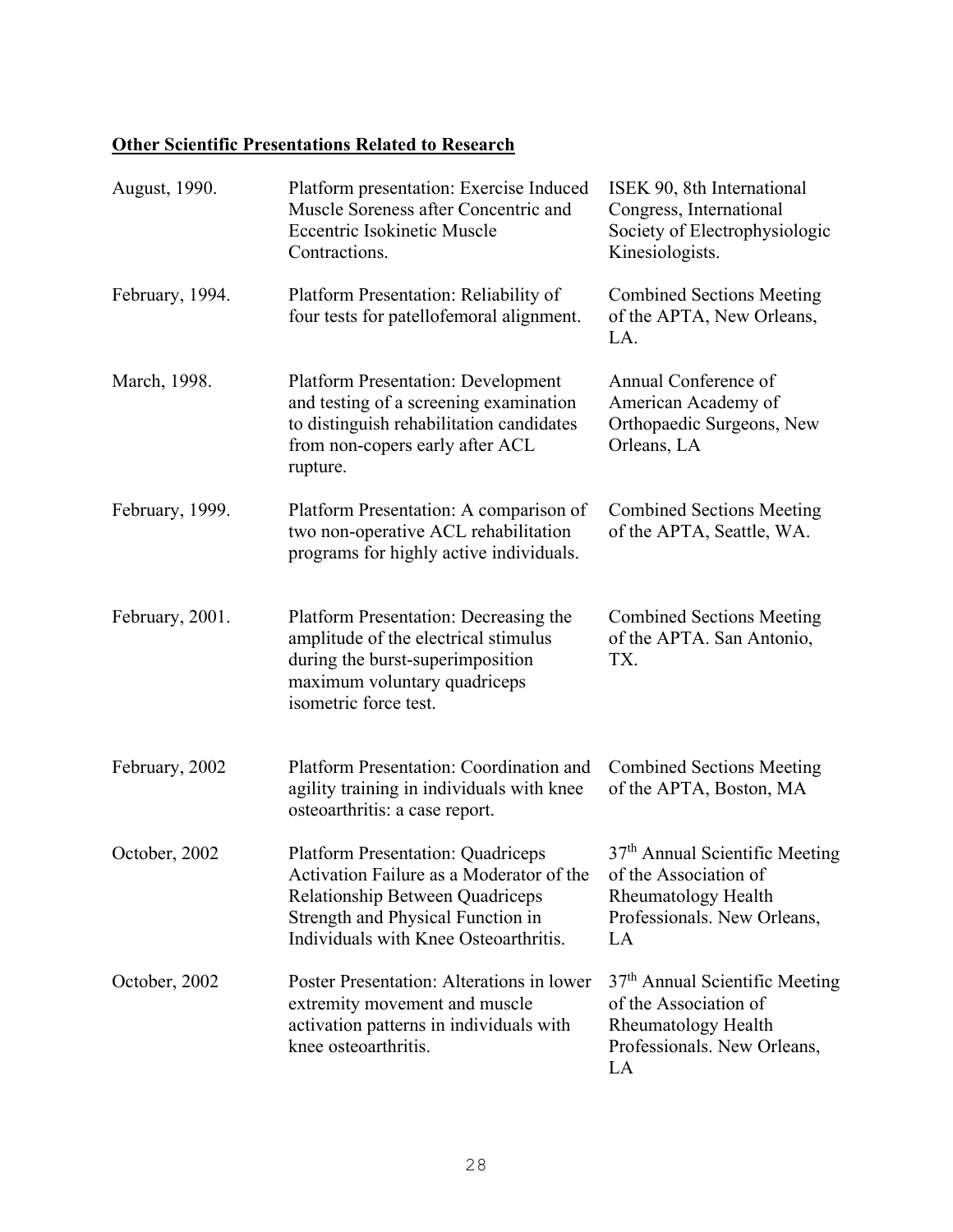| October, 2002  | Platform Presentation: Reliability and<br>validity of the get up and go test in<br>patients with knee osteoarthritis.                                                                     | 37 <sup>th</sup> Annual Scientific Meeting<br>of the Association of<br>Rheumatology Health<br>Professionals. New Orleans,<br>LA |
|----------------|-------------------------------------------------------------------------------------------------------------------------------------------------------------------------------------------|---------------------------------------------------------------------------------------------------------------------------------|
| February, 2003 | The effectiveness of neuromuscular<br>electrical stimulation (NMES) for<br>quadriceps strengthening in post-<br>operative ACL rehabilitation: standard<br>vs criterion-based application. | <b>Combined Sections Meeting</b><br>of the APTA, Tampa, FL                                                                      |
| February, 2004 | The prevalence of self-reported joint<br>instability in knee osteoarthritis and its<br>relationship to physical function.                                                                 | <b>Combined Sections Meeting</b><br>of the APTA, Nashville, TN                                                                  |

# **Manuscript Reviewer**

| $1993$ – present | Physical Therapy.                                   |
|------------------|-----------------------------------------------------|
| 1998             | Journal of Motor Behavior.                          |
| 1999 to present  | Journal of Orthopaedic and Sports Physical Therapy. |
| 2002 to present  | Physiotherapy International.                        |
| 2003 to present  | Arthritis Care and Research.                        |
| 2004 to present  | Medicine and Science in Sports and Exercise         |
| 2005 to present  | Arthritis and Rheumatism                            |
| 2006 to present  | Osteoarthritis and Cartilage                        |
| 2008 to present  | <b>Archives of Internal Medicine</b>                |

## **Grant Reviewer**

| 1994 to 1995    | Pennsylvania Physical Therapy Association Research Award.                                         |
|-----------------|---------------------------------------------------------------------------------------------------|
| 2000 to Present | The Aircast Foundation                                                                            |
| 2003            | Orthopedic Special Section of the American Physical Therapy<br>Association, Research Grant Award. |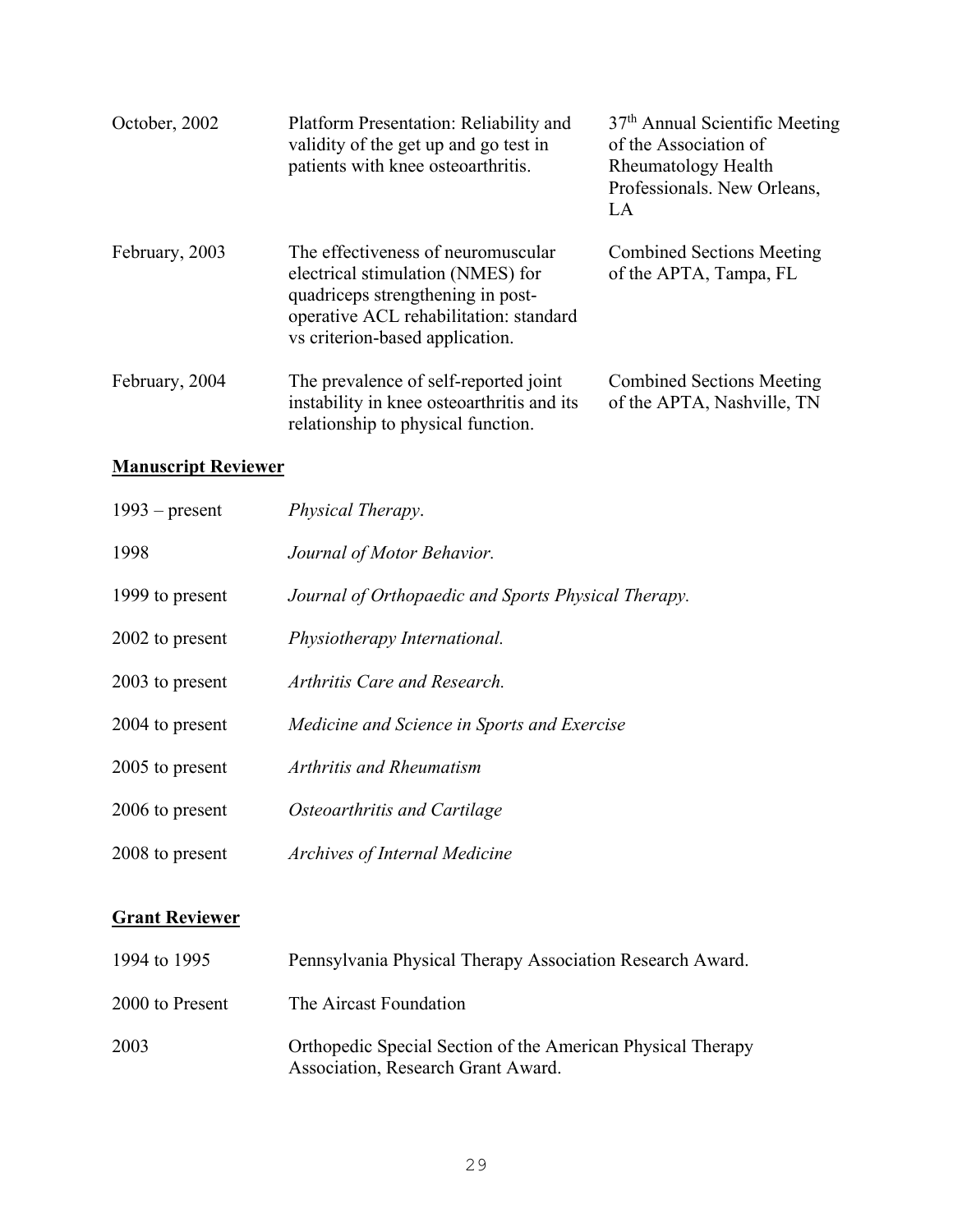| 2004 to 2006    | American College of Rheumatology Research and Education Foundation                                                                 |
|-----------------|------------------------------------------------------------------------------------------------------------------------------------|
| 2004 to Present | National Institutes of Health, Medical Rehabilitation Science Study<br>Section                                                     |
| 2005 to 2009    | Foundation for Physical Therapy Research, Inc, Scientific Review<br>Committee                                                      |
| 2007, 2012      | Arthritis Research Campaign-United Kingdom                                                                                         |
| 2007 to 2009    | Dutch Arthritis Association                                                                                                        |
| 2008            | National Institute on Aging, Special Emphasis Panel                                                                                |
| 2009            | National Institutes of Health: Musculoskeletal Tissue Engineering Study<br>Group                                                   |
| 2010            | US Army Medical Research and Material Command: Peer-Reviewed<br>Medical Research Program (PRMRP): Post-traumatic OA study section. |
| 2011            | Australian Physiotherapy Research Foundation.                                                                                      |
| 2011            | NIH MOSS Special Emphasis Panel                                                                                                    |
| 2011 to 2013    | Arthritis Health Professions Association, Canada                                                                                   |
| 2014            | US Army Medical Research and Material Command: Peer-Reviewed<br>Medical Research Program (PRMRP)                                   |
| 2014            | NIH Director's Early Independence Awards                                                                                           |
| 2015, 2017      | NIH Special Emphasis Panel                                                                                                         |
| 2015-2019       | Center on Health Services Training and Research (CoHSTAR), Pilot<br><b>Study Program Director</b>                                  |
| 2019-20220      | University of Pittsburgh Competitive Medical Research Fund (CMRF)                                                                  |

## **Editorial Board Membership**

| 2000         | Editorial Review Group, <i>Guide to Physical Therapy Practice</i> , Publication<br>of the American Physical Therapy Association. |
|--------------|----------------------------------------------------------------------------------------------------------------------------------|
| 2003 to 2004 | Editorial Review Board: Journal of Orthopaedic and Sports Medicine.                                                              |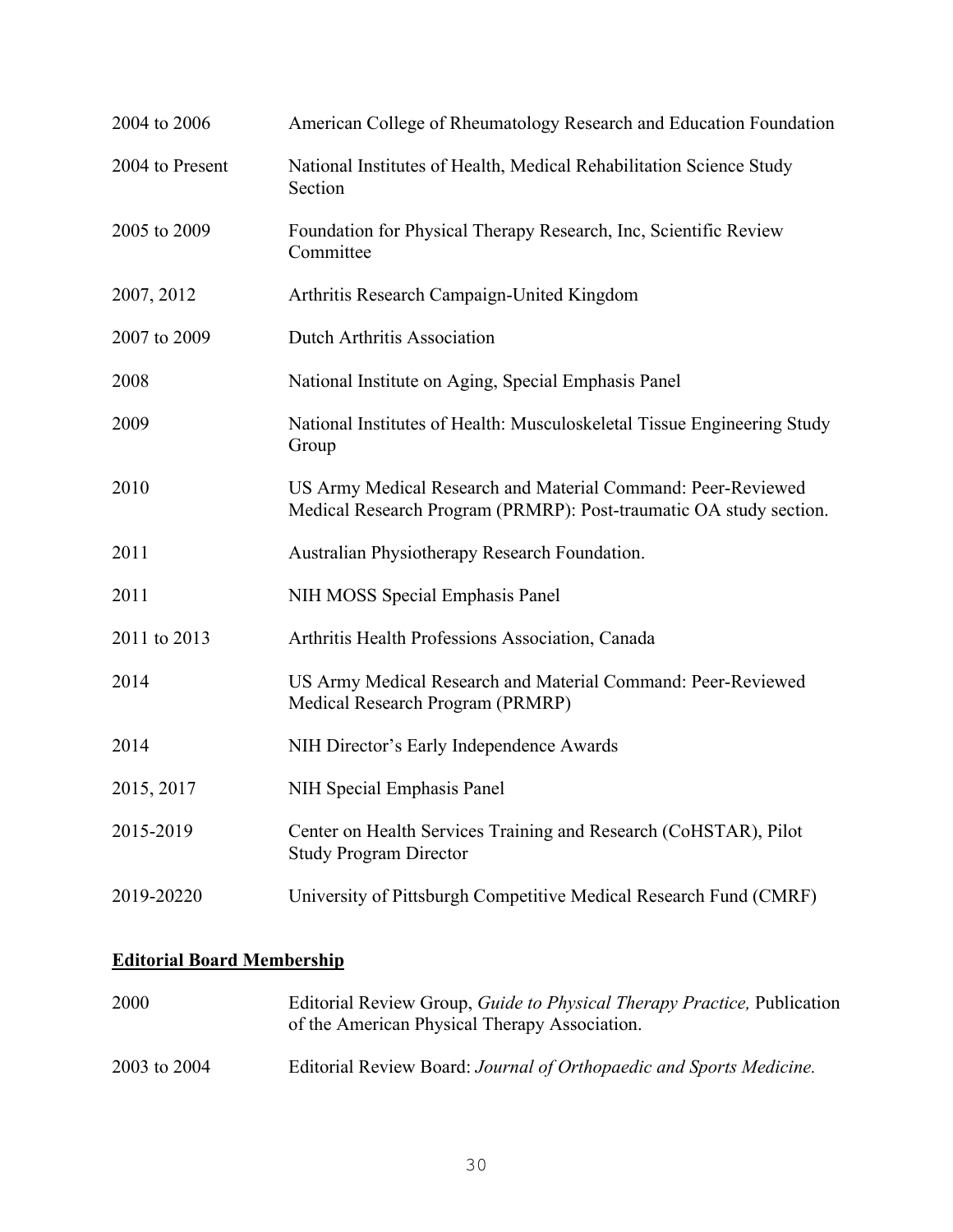| 2004 to 2006<br>2016 to 2020 | Editorial Board Member: <i>Physical Therapy</i>                                                                                                 |
|------------------------------|-------------------------------------------------------------------------------------------------------------------------------------------------|
| 2006 to 2010                 | Senior Editorial Board Member: Physical Therapy                                                                                                 |
| 2004 to 2005                 | Associate Editor: Arthritis Care and Research                                                                                                   |
| 2010 to 2015                 | Editorial Board Member: Arthritis Care and Research                                                                                             |
| 2012 to 2019                 | Editorial Board Member: <i>Physiotherapy Practice and Research</i> , The<br>official journal of the Irish Society of Chartered Physiotherapists |

# **SERVICE**

# **University and School Committees**

| August 2000 to<br>2003.    | Member of University of Pittsburgh Institutional Review Board.                                                                                                    |
|----------------------------|-------------------------------------------------------------------------------------------------------------------------------------------------------------------|
| July 2000 to June<br>2001. | Member of University of Pittsburgh, School of Health and Rehabilitation<br>Sciences, Nomination Committee.                                                        |
| January 2002 to<br>2005.   | Member of University of Pittsburgh, School of Health and Rehabilitation<br>Sciences, Academic Integrity Board.                                                    |
| October 1998 to<br>Present | Member of Department of Physical Therapy Admissions Committee.                                                                                                    |
| 2003                       | Member of the Department of Physical Therapy Entry-Level<br>Competency Examination Committee.                                                                     |
| 2004                       | University of Pittsburgh Internal Data Safety and Monitoring Board<br>Member. Functional Impact of PENS for 65+ Chronic Low Back Pain.<br>PI: Deborah Weiner, MD  |
| 2004                       | University of Pittsburgh Internal Data Safety and Monitoring Board<br>Member. Osteopuncture for OA-Associated Knee Pain and Disability.<br>PI: Deborah Weiner, MD |
| 2005 to 2007               | Chair, Scientific Review Committee, University of Pittsburgh, School of<br>Health and Rehabilitation Sciences.                                                    |
| 2005                       | Member: Academic Promotion and Tenure Committee, University of<br>Pittsburgh, School of Health and Rehabilitation Sciences.                                       |
| 2010                       | Member: School of Health Sciences Post-Doctoral Progress Assessment<br>Committee                                                                                  |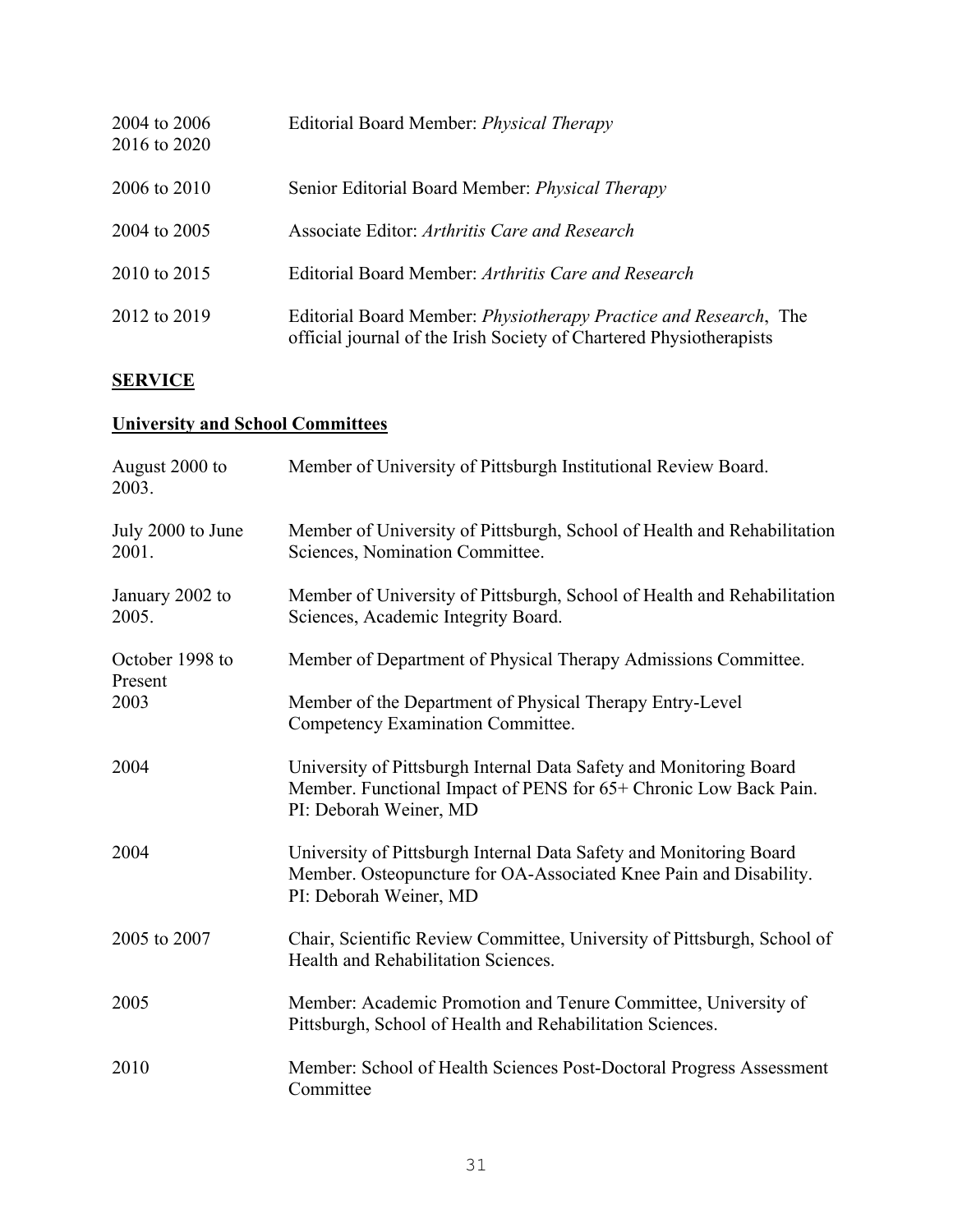| 2011 to 2014    | Multidisciplinary Advisory Committee, Multidisciplinary Clinical<br>Research Scholars Program, Institute for Clinical Research Education,<br>University of Pittsburgh. |
|-----------------|------------------------------------------------------------------------------------------------------------------------------------------------------------------------|
| 2012            | Doctoral Comprehensive Examination Committee<br>University of Pittsburgh, School of Health and Rehabilitation Sciences.                                                |
| 2013            | Chair: Task Force for Dissertation Credit Grading<br>University of Pittsburgh, School of Health and Rehabilitation Sciences.                                           |
| 2015 to present | PCOR K12 Advisory Committee, Institute for Clinical Research<br>Education, University of Pittsburgh                                                                    |
| 2015 to present | Member, University Council on Graduate Studies, University of<br>Pittsburgh                                                                                            |
| 2015 to present | Chair, University of Pittsburgh, School of Health and Rehabilitation<br>Sciences, Academic Integrity Board.                                                            |
| 2017 to present | SHRS Task Force on Hybrid Education and Distance Learning                                                                                                              |
| 2017 to 2019    | University of Pittsburgh Task Force on Personalized Education.                                                                                                         |
| 2017            | Chair, Search Committee; Vice Chair and Director of Post-Professional<br>Education, Department of Physical Therapy                                                     |
| 2017-2018       | Chair, Search Committee; Chairperson, Department of Communication<br>Science and Disorders.                                                                            |
| 2018            | Member, Search Committee; Chairperson, Department of Rehabilitation<br>Science and Technology                                                                          |
| 2020            | Re-imagining the University of Pittsburgh Task Force: Graduate<br>Education and Research Work Group.                                                                   |

# **Professional/Community Service**

| March, 1995 | Invited Member of American Physical Therapy Association Task Force<br>to develop a "How to" manual for clinicians on writing case reports.               |
|-------------|----------------------------------------------------------------------------------------------------------------------------------------------------------|
| June 1995   | Member of Task force to develop a research grant program sponsored by<br>the Orthopedic Special Section of the American Physical Therapy<br>Association. |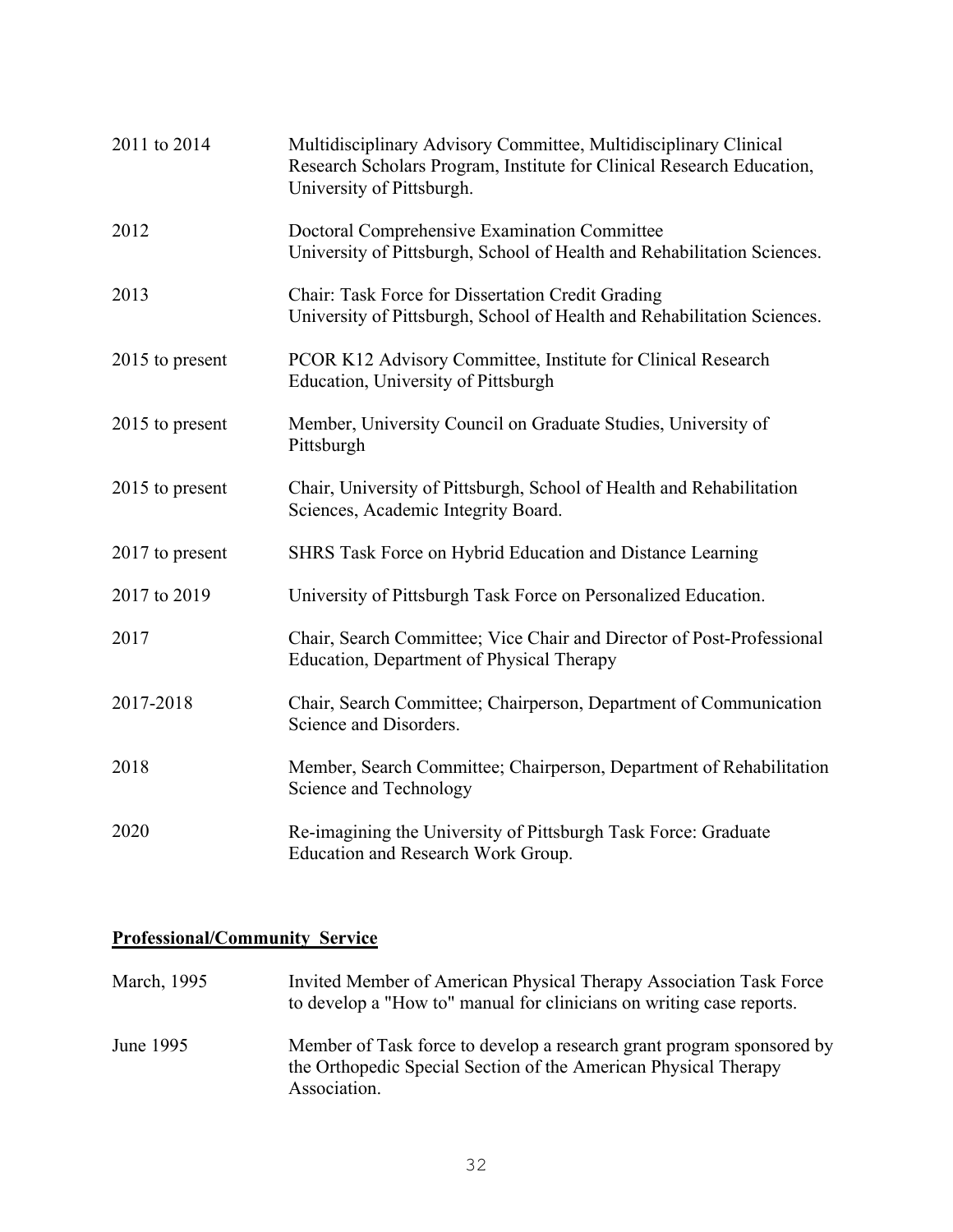| 1995 to 1999. | Member of the Research Committee, Orthopedic Special Section of the<br>American Physical Therapy Association.                                                                                                                                              |
|---------------|------------------------------------------------------------------------------------------------------------------------------------------------------------------------------------------------------------------------------------------------------------|
| 1999 to 2002. | Chair, Research Committee, Pennsylvania Physical Therapy Association.                                                                                                                                                                                      |
| 2003 to 2006  | Chair, Research Committee, Orthopedic Special Section of the American<br>Physical Therapy Association.                                                                                                                                                     |
| 1999 to 2002  | Member of Annual Conference Educational Programming<br>Subcommittee, American Physical Therapy Association.                                                                                                                                                |
| 1999          | Examiner: Sports Physical Therapy Competency Certification Program.<br>Centers for Rehabilitation Services, McKeesport, PA.                                                                                                                                |
| 2002, 2003    | Abstract Reviewer for American College of Rheumatology/Association<br>of Rheumatological Health Professionals, Annual Conference.                                                                                                                          |
| 2003 to 2004  | Expert Panel Member, FYSIO, An International Newsletter for<br>Physiotherapists.                                                                                                                                                                           |
| 2003 to 2004  | Member of Association of Rheumatological Health Professions Research<br>Committee.                                                                                                                                                                         |
| 2004          | Discussion Group Leader, Ethics in Research: University of Pittsburgh<br>Survival Skills and Ethics Workshop Program.                                                                                                                                      |
| 2004-2008     | Team Coordinator and Captain: Arthritis Foundation, Western PA<br>Chapter, Annual Fund Raising Walk.                                                                                                                                                       |
| 2006 to 2008  | Chairperson: National Institute of Arthritis and Musculoskeletal and Skin<br>Diseases, Data Safety and Monitoring Board. Flavocoxib: A medical<br>food therapy for osteoarthritis. PI: Sarah Luise Morgan, MD, RD,<br>University of Alabama at Birmingham. |
| 2008-2009     | Invited Faculty, United States Bone and Joint Decade Young<br>Investigator's Grant Writing Workshop.                                                                                                                                                       |
| 2008          | Invited Member, Expert Panel: Revision of American College of<br>Rheumatology Treatment Guidelines for Hip, Knee, and Hand<br>Osteoarthritis.                                                                                                              |
| 2008          | Chairperson: Orthopaedic Section Special Task Force for APTA<br>Research Agenda.                                                                                                                                                                           |
| 2008          | Invited Member: American Physical Therapy Association: Research                                                                                                                                                                                            |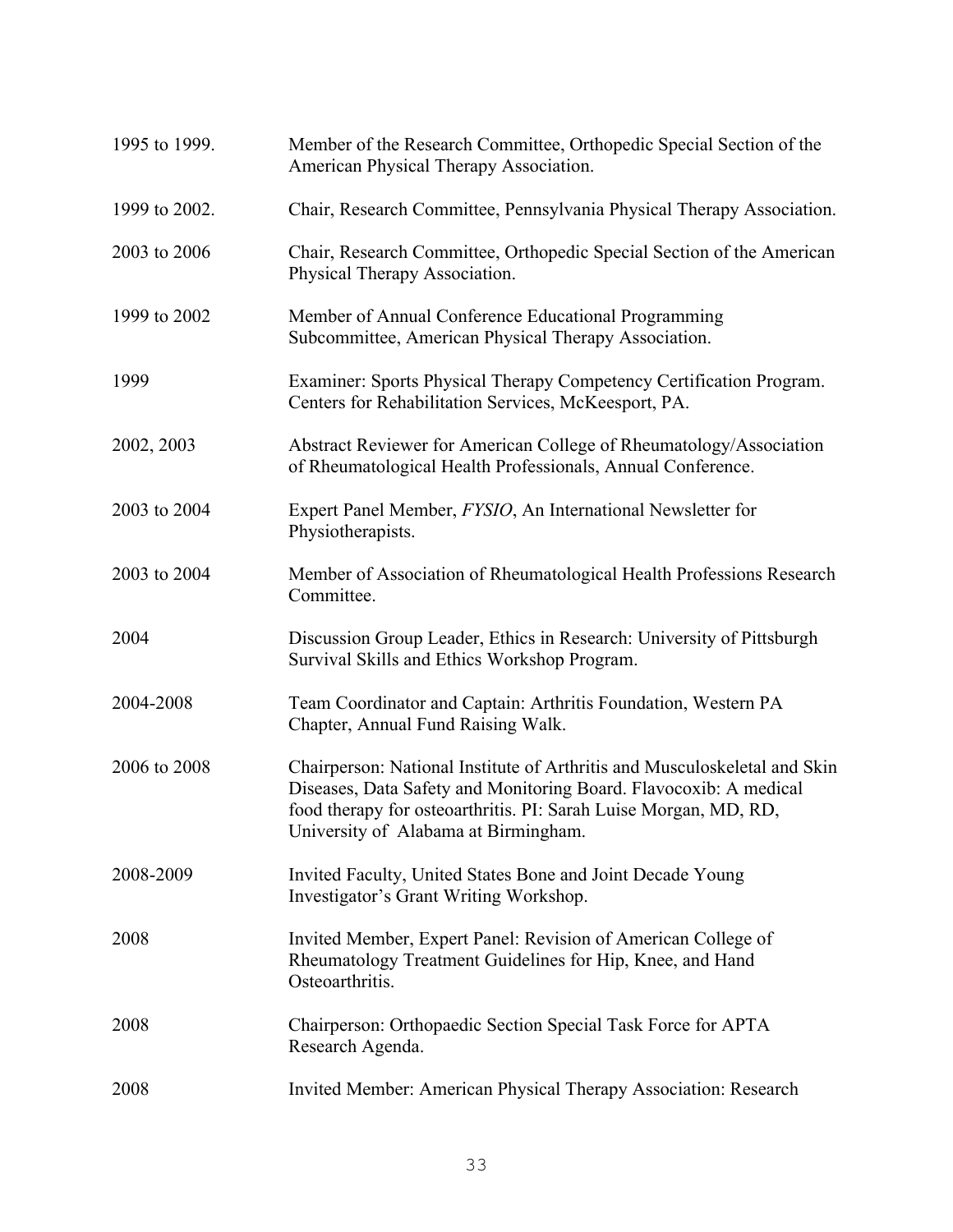|                 | Advisory Committee.                                                                                                                                                                                                  |
|-----------------|----------------------------------------------------------------------------------------------------------------------------------------------------------------------------------------------------------------------|
| 2010 to 2012    | Catherine Worthingham Fellows Awards Subcommittee<br>American Physical Therapy Association                                                                                                                           |
| 2011            | Invited Member, Technical Expert Panel, Minnesota Evidence-based<br>Practice Center's Project on Physical Therapy for Knee Pain Secondary<br>to Osteoarthritis. Sponsored by Agency for Health Research and Quality. |
| 2011 to 2015    | Advisory Board Member: "Translation of Quantitative Imaging in<br>Osteoarthritis" CORT, NIAMS                                                                                                                        |
| 2011 to 2017    | Advisory Panel Member: United States Bone and Joint Decade "Experts"<br>in Arthritis," A Public Education Seminar for People with Arthritis.                                                                         |
| 2013 to 2015    | Chair, Subcommittee on Rehabilitation. Osteoarthritis Research Society<br>International (OARSI) Revision of Clinical Trial Guidelines Task Force.                                                                    |
| 2013            | Invited Stakeholder: Patient Centered Outcomes Research Institute<br>(PCORI). Effectiveness of Alternative Strategies for Stabilizing<br>Symptoms in People with Osteoarthritis                                      |
| 2016 to present | Member, Journal of Orthopaedic and Sports Physical Therapy Board of<br>Directors                                                                                                                                     |
| 2017            | Invited Chairperson of Expert Scientific Review Panel: Ludwig<br>Boltzmann Institute, Arthritis and Rehabilitation Research Cluster.<br>Vienna Austria. October 2018.                                                |
| 2018            | Invited Stakeholder Panel, Degenerative Joint Disease Care and Payment<br>Reform, Duke University-Margolis Center for Health Policy. Washington<br>DC, January 2018                                                  |
| 2018 to present | Invited Expert Panel Member Representing the American Physical<br>Therapy Association: Revision of the American Academy of Orthopaedic<br>Surgeons Clinical Practice Guidelines for the Treatment of Osteoarthritis. |
| 2019            | Invited Reviewer: Exercise and Arthritis Brochure, Arthritis Foundation,<br>Consumer Health Publishing.                                                                                                              |

# **Consultative and Advisory Positions**

1987 Physical Therapy Advisor to Sportsmedicine Program: Milwaukee Medical Clinic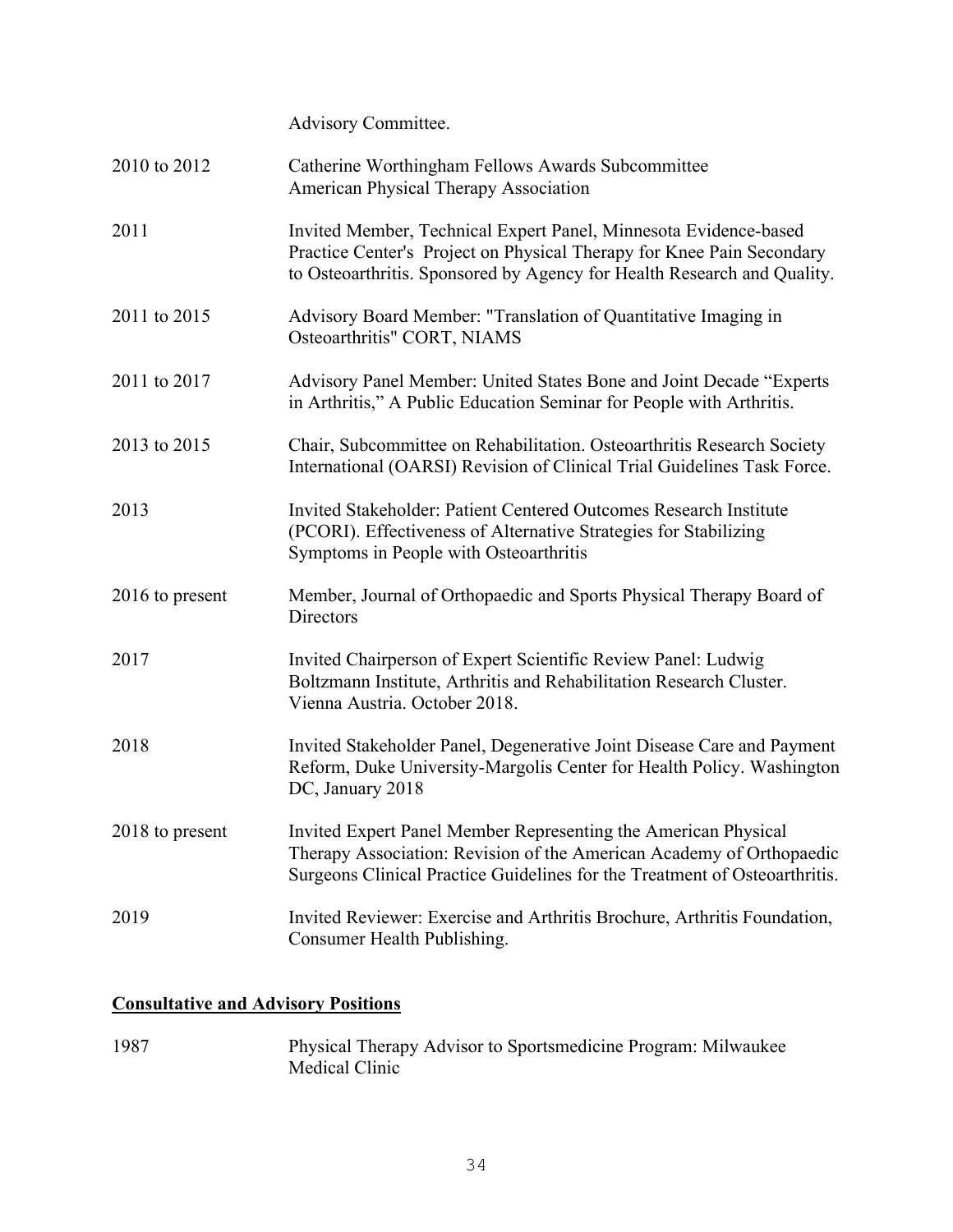| 1989            | Physical Therapy Consultant to Spine Clinic: Medical College of<br>Virginia, Richmond VA                                                                                               |
|-----------------|----------------------------------------------------------------------------------------------------------------------------------------------------------------------------------------|
| 1989 to 1990    | Prosthetic/Orthotic Clinic Coordinator: Medical College of Virginia,<br>Richmond VA                                                                                                    |
| 1990            | Physical Therapy Consultant to Work Hardening Program: Medical<br>College of Virginia, Richmond VA                                                                                     |
| 1992            | Physical Therapy Consultant: Northwest Physical Therapy, Wynnmore,<br>PA                                                                                                               |
| 1996 to 1998    | Physical Therapy Consultant: University of Delaware, Sports Medicine<br>Clinic                                                                                                         |
| 1999 to 2008    | Physical Therapy Consultant: University of Pittsburgh, Center for Sports<br>Medicine, Pittsburgh PA.                                                                                   |
| 1999 to 2008.   | Sports Physical Therapy Resident Program Advisory Committee and<br>Clinical Mentor, University of Pittsburgh, Center for Sports Medicine.                                              |
| 2004 to 2006    | Center for Disease Control, Pittsburgh Laboratory. Knee injury<br>prevention in Coal Miners.                                                                                           |
| 2007            | Mid-term tenure and promotion reviewer for Virginia Commonwealth<br>University. (Lori Michener, PT, PhD)                                                                               |
| 2007            | Mid-term tenure and promotion reviewer for University of Florida.<br>(Steven George, PT, PhD)                                                                                          |
| 2008 to 2011    | Orthopedic Physical Therapy Resident Program Research Advisor and<br>Clinical Mentor, Centers for Rehabilitation Services, an affiliate of<br>University of Pittsburgh Medical Center. |
| 2010 to 2015    | Volunteer Physical Therapy Faculty Consultant to the Pro-Bono Physical<br>Therapy Clinic at the University of Pittsburgh Student Health Services                                       |
| 2016 to 2019    | Volunteer Physical Therapy Faculty Consultant to the Birmingham<br>Physical Therapy Clinic. Pittsburgh PA.                                                                             |
| 2016 to present | Technical Expert; Knee pain quality improvement initiative, Centers for<br>Rehabilitation Services, Pittsburgh PA                                                                      |

# **Professional Presentations**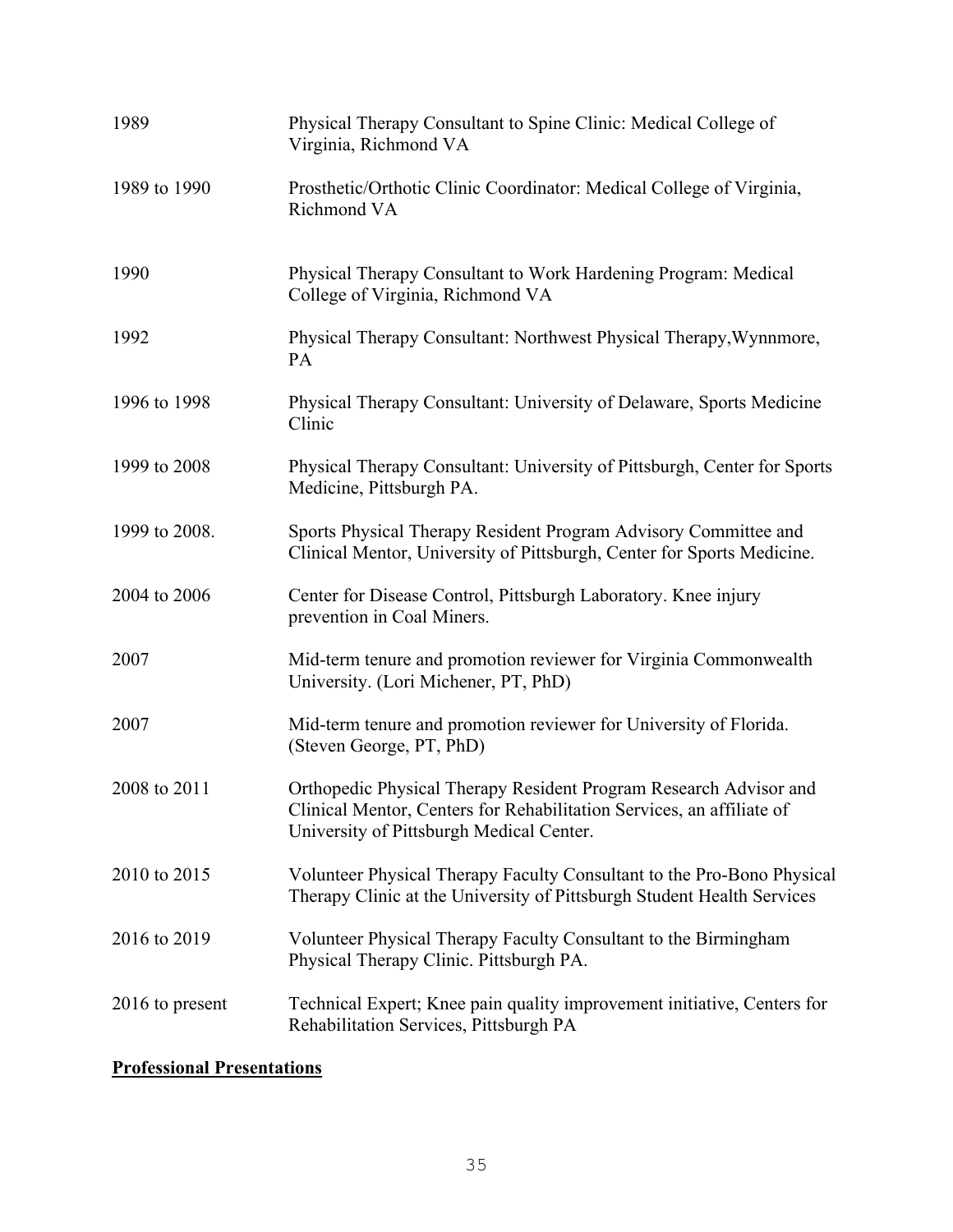| May, 1991.      | Cadaver Laboratory Presentation on "Knee Ligament Anatomy."<br>Pennsylvannia Physical Therapy Association, Spring Conference.                                                                                                                                    |
|-----------------|------------------------------------------------------------------------------------------------------------------------------------------------------------------------------------------------------------------------------------------------------------------|
| May, 1991.      | "Conservative Management of Patellofemoral Dysfunction."<br>Pennsylvannia Physical Therapy Association, Spring Conference.                                                                                                                                       |
| February, 1992. | Invited speaker, Manual Therapy Round Table, Combined Sections<br>Meeting of the APTA, San Francisco, CA. "Efficacy of Manual<br>Therapy",                                                                                                                       |
| March, 1992.    | Invited speaker, South East District PPTA Chapter Meeting,<br>"Patellofemoral Dysfunction: Considerations for Conservative<br>Management."                                                                                                                       |
| January, 1993.  | Invited Speaker: Faculty Development Day, Hahnemann University,<br>Current Transformations in U.S. Healthcare. Co-coordinator of a<br>workshop titled "Generalists and Specialists in Healthcare." Sponsored<br>by the School of Health Sciences and Humanities. |
| June, 1996.     | Invited Speaker, Clinical Decision Making Forum, American Physical<br>Therapy Association Annual Conference, Minneapolis, MN, "Open and<br>Closed Kinetic Chain Exercises: Issues in Knee Rehabilitation."                                                       |
| June 1997.      | Invited Speaker, Clinical Decision Making Forum, American Physical<br>Therapy Association Annual Conference, San Diego, CA, "Open and<br>Closed Kinetic Chain Exercises: Issues in Knee Rehabilitation."                                                         |
| June, 1999.     | Invited Speaker, Symposim: Challenging the Myths in Physical Therapy,<br>American Physical Therapy Association Annual Conference,<br>Washington, DC. "Open and Closed Kinetic Chain Exercises: Issues in<br>Knee Rehabilitation."                                |
| July, 1999.     | Invited Speaker: University of Delaware, Department of Physical<br>Therapy, Graduation Ceremony. Newark, DE.                                                                                                                                                     |
| November, 1999. | Invited Speaker: Pennsylvania Physical Therapy Association/Southwest<br>District Meeting, "Current Concepts in Post-Operative ACL<br>Rehabilitation".                                                                                                            |
| June, 2000.     | Invited Panelist: Clinical Case Conference. American Physical Therapy<br>Association Annual Conference. Indianapolis, IN.                                                                                                                                        |
| April, 2001.    | Invited Speaker: Functional Retraining Workshop for Athletic Trainers.<br>Sponsored by the UPMC Center for Sports Medicine Department of                                                                                                                         |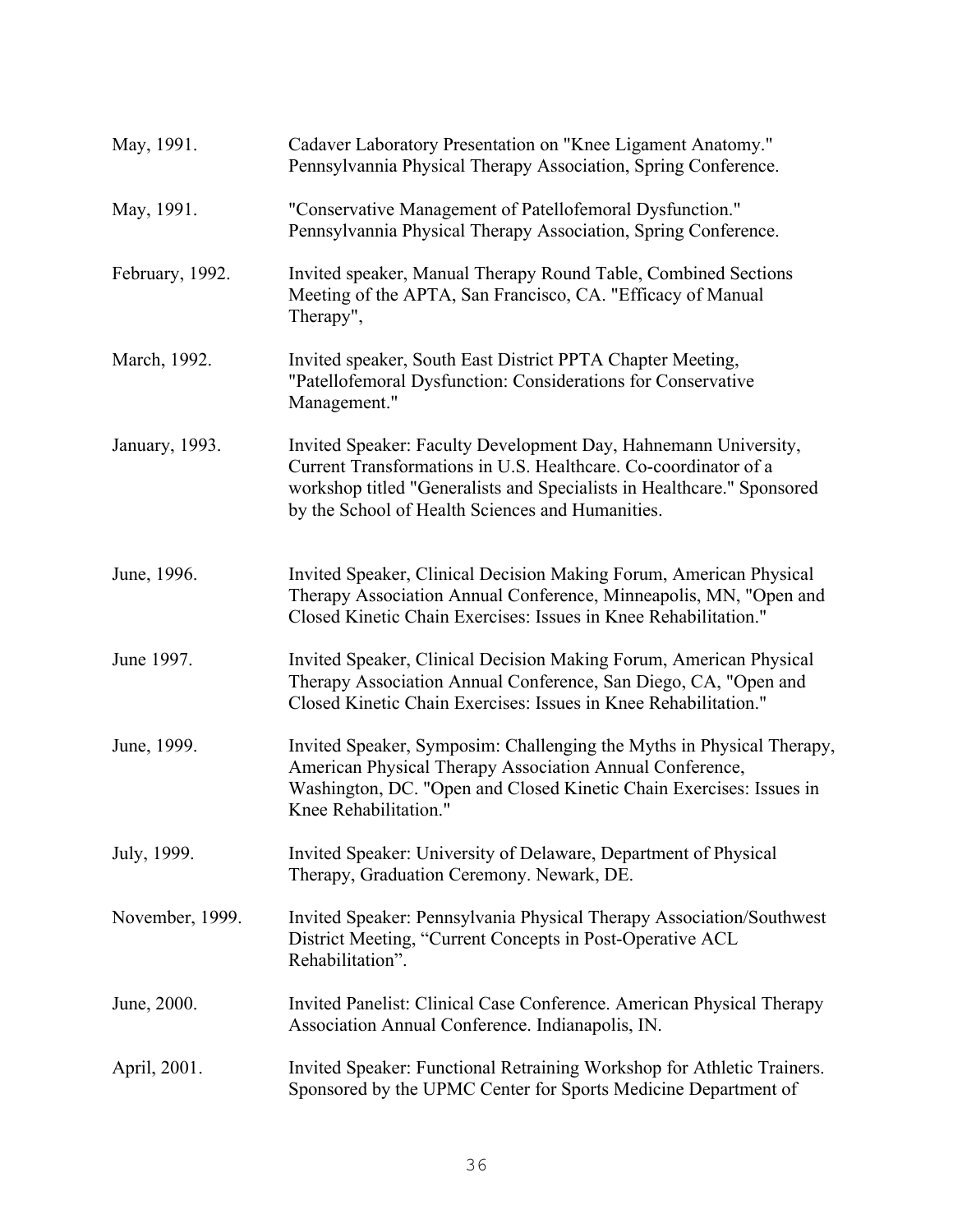Athletic Training.

| October, 2001. | Invited Speaker: Pennsylvania Physical Therapy Association Annual<br>Conference: Continuing Education Course: "Current Issues in Knee<br>Rehabilitation". Two Day Course. Seven Springs Resort, Champion PA. |
|----------------|--------------------------------------------------------------------------------------------------------------------------------------------------------------------------------------------------------------|
| April, 2002.   | Neuromuscular Electrical Stimulation for Quadriceps Strengthening.<br>Presented to the Physical Therapy Department at the UPMCCenter for<br>Sports Medicine.                                                 |
| January, 2003  | Knee Instability in Knee OA: Considerations for Rehabilitation.<br>Presented to the Physical Therapy Department at UPMC Rehabilitation<br>Hospital.                                                          |
| May, 2003      | Physical Activity and Exercise for Knee Osteoarthritis. Community<br>Education Program Sponsored by the UPMC Arthritis Institute.                                                                            |
| September 2003 | Invited Speaker, One Day Course: "Evidence-Based Knee<br>Rehabilitation." US Army Medical Corps. Fort Sam Houston, San<br>Antonio, TX.                                                                       |
| October 2003   | Invited Speaker, First International Congress on Rehabilitation of the<br>Knee: The Future of Knee Rehabilitation. Campinas, Brazil                                                                          |
| April, 2004    | Visiting Professor, University of Missouri, Department of Physical<br>Therapy. "Measurement Issues in Knee Osteoarthritis," and "Writing<br>Case Reports: Getting Started and General Considerations."       |
| April, 2004    | Invited Speaker, Missouri Physical Therapy Association, Spring<br>Conference. Physical Therapy Management of Knee Disorders. 8 hour<br>continuing education course.                                          |
| May, 2004      | Physical Activity and Exercise for Knee Osteoarthritis. Community<br>Education Program Sponsored by the UPMC Arthritis Institute.                                                                            |
| October 2004   | Invited Speaker, "Agility Training for the Arthritic Knee." American<br>College of Rheumatology 2005 Annual Scientific Meeting, San Antonio,<br>TX.                                                          |
| February 2005  | Invited Speaker, "Open vs Closed Chain Exercise in ACL<br>Rehabilitation." Combined Sections Meeting of the American Physical<br>Therapy Association, New Orleans, LA                                        |
| February 2005  | Moderator and Instructor, "Orthopaedic Physical Therapy Research<br>Information Exchange Center." Combined Sections Meeting of the                                                                           |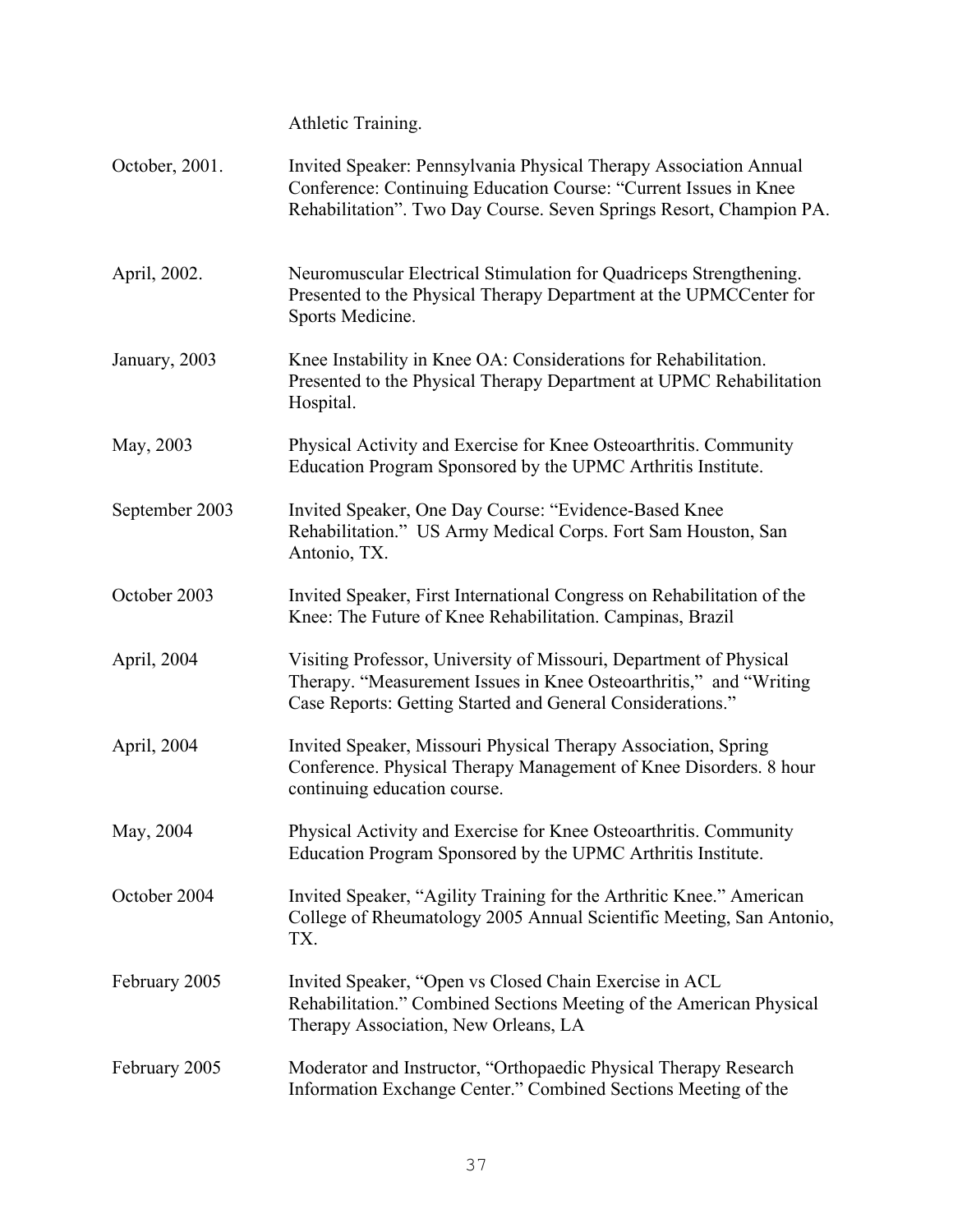|                         | American Physical Therapy Association, New Orleans, LA                                                                                                                                                                                                                              |
|-------------------------|-------------------------------------------------------------------------------------------------------------------------------------------------------------------------------------------------------------------------------------------------------------------------------------|
| February 2006           | Moderator and Instructor, "Orthopaedic Physical Therapy Research<br>Information Exchange Center." Combined Sections Meeting of the<br>American Physical Therapy Association, San Diego, CA.                                                                                         |
| March 2006              | Invited Speaker, Biomedical Engineering in Exercise and Sports<br>Conference. "Neuromuscular electrical stimulation for muscle strength<br>training." Torino, Italy.                                                                                                                |
| June 2006               | Invited Speaker, American Physical Therapy Association Scientific<br>Exposition. "Foundation for Physical Therapy Grant Roundtable<br>Session." Orlando, FL.                                                                                                                        |
| February 2007           | Invited Speaker: 'Mananging the Patient with Lower Extremity<br>Osteoarthritis From Lab to Clinic to Community." Combined Sections<br>Meeting of the American Physical Therapy Association, Boston, MA                                                                              |
| February 2007           | Invited Speaker: Knee Education Group: The contribution of abnormal<br>hip mechanics to knee injury: A top-down perspective: "Associations"<br>Between Hip Mechanics and Knee Osteoarthritis."Combined Sections<br>Meeting of the American Physical Therapy Association, Boston, MA |
| February 2007           | Moderator and Instructor, "Physical Therapy Research Information<br>Exchange Center." Combined Sections Meeting of the American<br>Physical Therapy Association, Boston, MA                                                                                                         |
| February 2007           | Invited Panelist: "Mock NIH Review: a glimpse into the NIH grant review<br>process." Combined Sections Meeting of the American Physical Therapy<br>Association, Boston, MA                                                                                                          |
| December 2007           | Invited Speaker: Therapeutic Exercise and Knee Osteoarthritis: Can We<br>Improve Our Effects? Southern Physiotherapist Symposium,<br>Queenstown, New Zealand.                                                                                                                       |
| February 2008           | Moderator and Instructor, "Physical Therapy Research Information<br>Exchange Center." Combined Sections Meeting of the American<br>Physical Therapy Association, Nashville, TN                                                                                                      |
| April 2008              | Invited Speaker: "Current Issues in Knee Rehabilitation." Pennsylvania<br>Physical Therapy Association sponsored course, Harrisburg PA.                                                                                                                                             |
| May 2008, April<br>2009 | Invited Faculty Member, United States Bone and Joint Decade, Young<br>Investigator Workshop. Chicago, Il. "Writing the Background and<br>Significance Section of a Grant."                                                                                                          |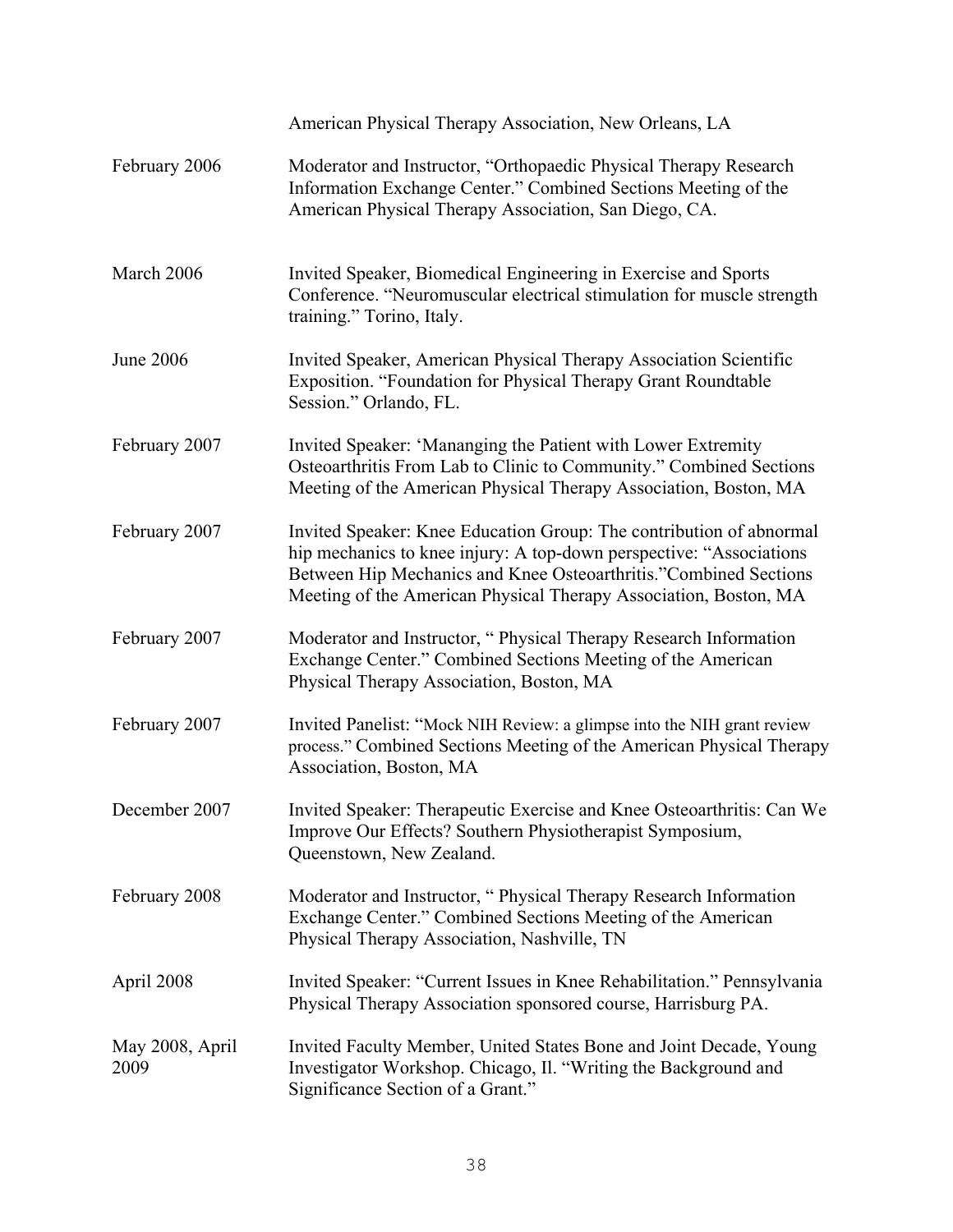| <b>June 2008</b> | Invited Speaker, "Reflections on Arthritis in <i>Physical Therapy.</i> "<br>Annual Conference of the American Physical Therapy Association, San<br>Antonio, TX.                                                                                                                                                                                            |
|------------------|------------------------------------------------------------------------------------------------------------------------------------------------------------------------------------------------------------------------------------------------------------------------------------------------------------------------------------------------------------|
| October 2009     | Invited Speaker, American College of Rheumatology Research<br>Conference. "Addressing Subsets that Affect the Outcomes of Physical<br>Therapy for Knee Osteoarthritis: An Evidence-Based Approach."<br>Philadelphia, PA                                                                                                                                    |
| November 2009    | Invited Speaker. Intermountain Healthcare, "Current Issues in Knee<br>Rehabilitation." Salt Lake City, UT.                                                                                                                                                                                                                                                 |
| February 2010    | Invited Speaker, Combined Sections Meeting of the APTA,: "Clinical<br>Diagnosis for ACL Injury." San Diego, CA                                                                                                                                                                                                                                             |
| November 2010    | Invited Speaker: American College of Rheumatology Non-<br>pharmacological Treatment Guidelines Workshop. American College of<br>Rheumatology Annual Conference. Atlanta GA.                                                                                                                                                                                |
| February 2011    | Invited Speaker: Comparative Effectiveness Research Designs. Physical<br>Therapy Journal Editorial Board Meeting. Combined Sections Meeting of<br>the American Physical Therapy Association. New Orleans, LA.                                                                                                                                              |
| June 2011        | Invited Speaker: Physical Therapy Journal Symposium on Disability<br>Research. Annual Conference of the American Physical Therapy<br>Association. National Harbor, MD.                                                                                                                                                                                     |
| February 2012    | Invited Speaker: Invited Speaker: Physical Therapy Journal Symposium<br>on Disability Research. Combined Sections Meeting of the American<br>Physical Therapy Chicago, Il.                                                                                                                                                                                 |
| March 2012       | Invited Speaker: Southwest District, Pennsylvania Physical Therapy<br>Association, Mini-Combined Sections Meeting. "Evidence-based<br>Considerations in Rehabilitation for Knee Osteoarthritis."                                                                                                                                                           |
| March 2012       | Invited Speaker: Northwest Central District, Pennsylvania Physical<br>Therapy Association. "Clinically Applied Biomechanics for the Tibio-<br>femoral Joint: Implications for Evaluation and Treatment."                                                                                                                                                   |
| November 2012    | Invited Speaker: Association for Rheumatological Health Professions<br>Annual Meeting, Washington, D.C. Treating the Patient with<br>Osteoarthritis: Interventions, Innovations and Clinical Insights<br>Clinical Focus Course - Breakout Session I; "Neuromuscular training and<br>joint mobilizations: Do we need both to optimize lower limb function?" |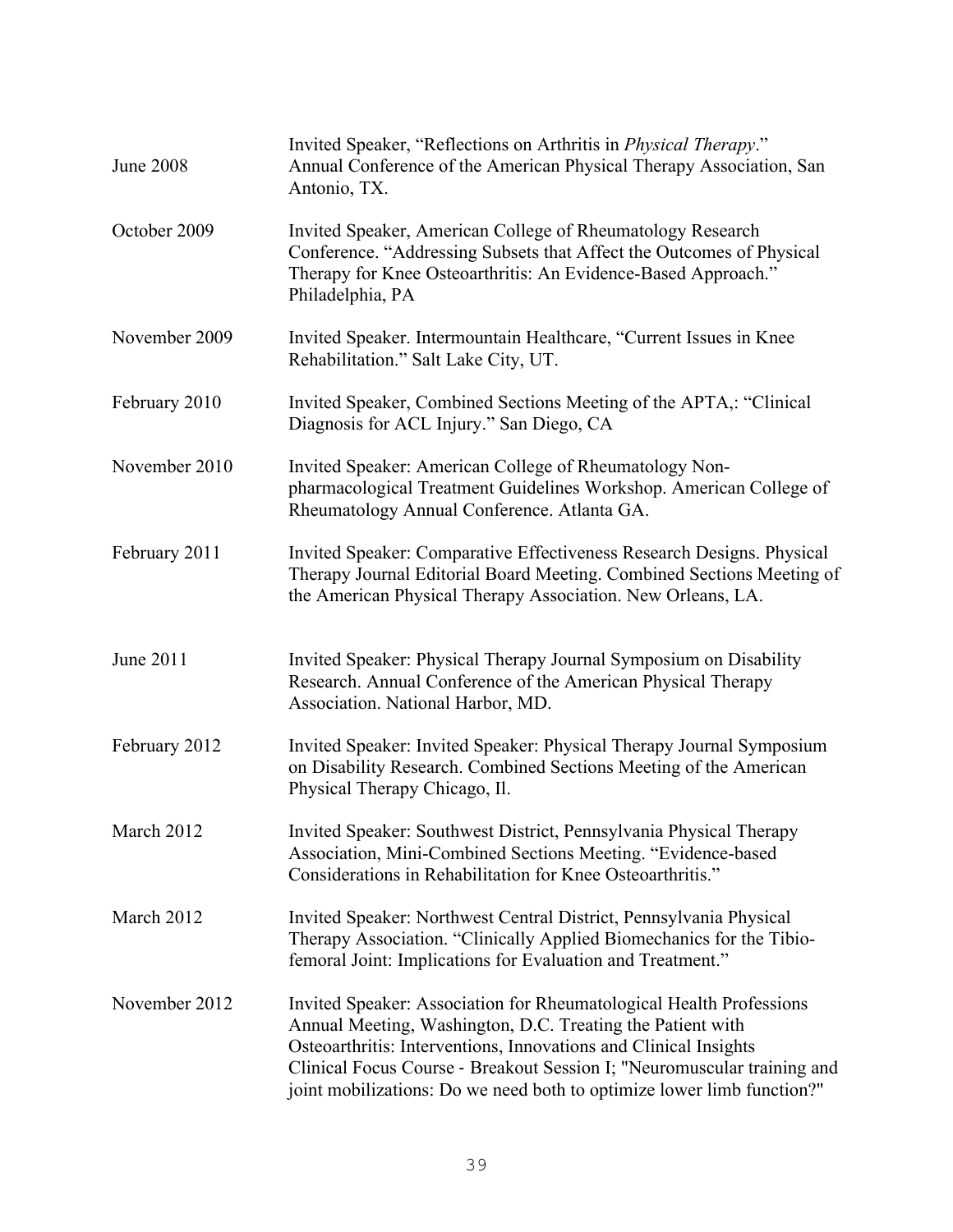| May 2013      | Invited Speaker: "Evaluation and Treatment Considerations for Lower<br>Extremity Osteoarthritis." 1 <sup>st</sup> Annual Meeting of the Orthopaedic<br>Section, American Physical Therapy Association, Orlando FL.                                                                  |
|---------------|-------------------------------------------------------------------------------------------------------------------------------------------------------------------------------------------------------------------------------------------------------------------------------------|
| February 2014 | Invited Speaker: Eugene Michels Forum. Combined Sections Meeting of<br>the APTA. Las Vegas NV 2014. "In Defense of Impairment-Based<br>Rehabilitation Approaches in Orthopaedic Rehabilitation."                                                                                    |
| April 2014    | Invited Speaker, Arthritis State of the Science Meeting. Hosted by<br>Boston University. Pentagon City, VA. "Knee Pain/OA: Physical<br>Therapy Approaches.                                                                                                                          |
| May 2015      | Invited Speaker: "Osteoarthritis: The Disease, The Challenges, and The<br>Opportunities for Physical Therapy." 3rd <sup>t</sup> Annual Meeting of the<br>Orthopaedic Section, American Physical Therapy Association, Pheonix,<br>AZ.                                                |
| October 2015  | Invited Speaker: "Exercise, Manual Therapy, and Use of Booster<br>Sessions in Physical Therapy for Knee OA: Experience From A Multi-<br>Center RCT." Robert L. Lamb Distinguished Lectureship. Virginia<br>Commonwealth University, Department of Physical Therapy, Richmond<br>VA. |
| November 2015 | Invited Speaker: "Fall Prevention Interventions: The Physical Therapy<br>Perspective." American College of Rheumatology/Associated<br>Rheumatological Health Professions Annual Conference. San Francisco,<br>CA.                                                                   |
| February 2016 | Panelist: "Get in the Game With PCORI: A Successful Research Group's<br>Experience." Combined Sections Meeting of the American Physical<br>Therapy Association. Anaheim, CA.                                                                                                        |
| March 2016    | Invited Speaker: "Exercise, Manual Therapy, and Use of Booster<br>Sessions in Physical Therapy for Knee OA: Experience From A Multi-<br>Center RCT." Panther Rounds. University of Pittsburgh School of<br>Medicine, Department of Rehabilitation Medicine.                         |
| October 2016  | Continuing Education Course: Osteoarthritis, Total Joint Replacement<br>and the Medicare Comprehensive Care Joint Replacement Bundle Pilot<br>(CCJR). Cambria-Somerset Council 2016 PT Workshop.                                                                                    |
| May 2017      | Continuing Education Courses: Evidence-Based Physical Therapy<br>Management of Osteoarthritic and Chronic Knee Pain. Centers for<br>Rehabilitation Services. Erie PA and Pittsburgh PA.                                                                                             |